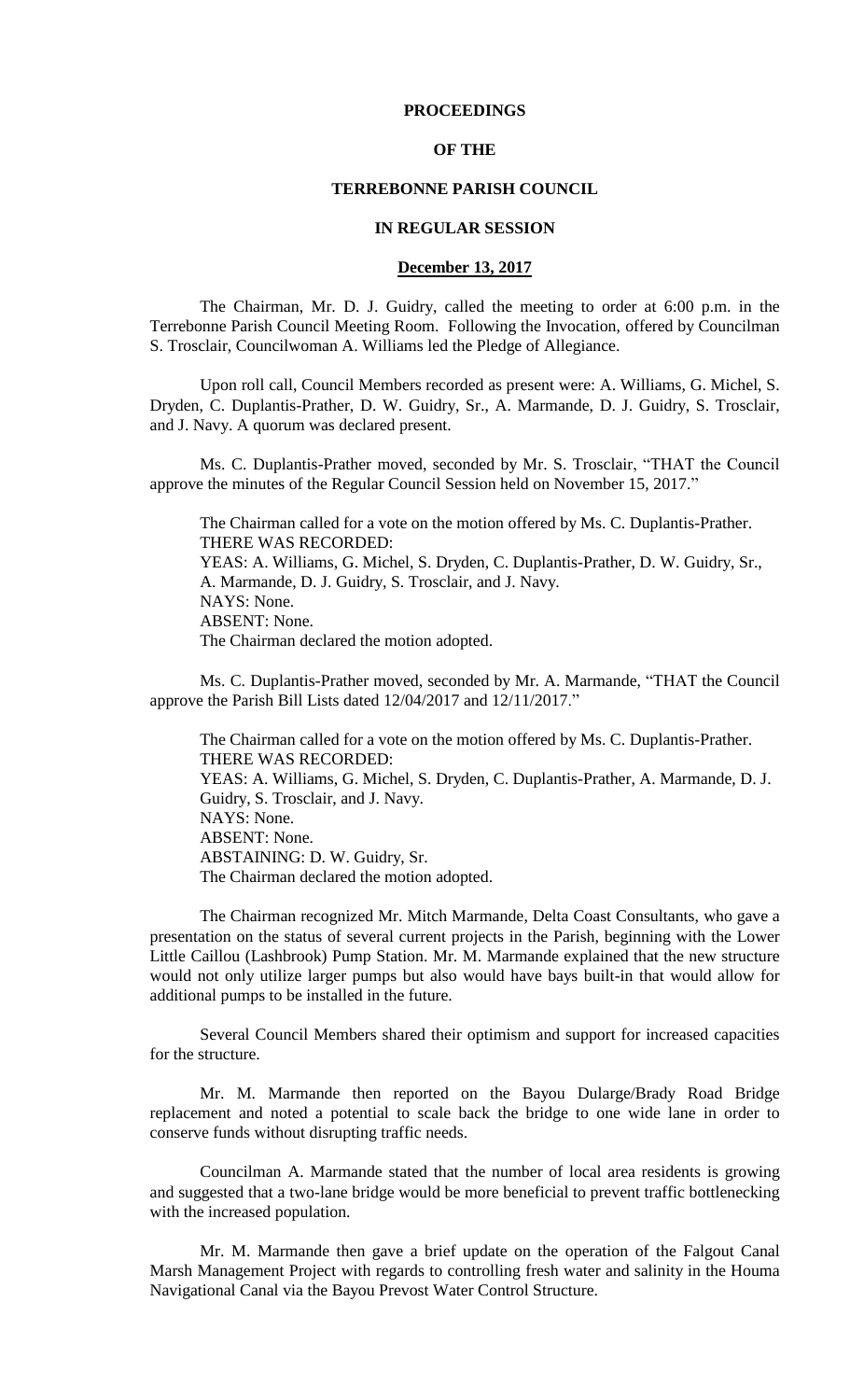The Chairman recognized Ms. Amber Plessala, T. Baker Smith, who gave an update on the status of the 1-1A Forced Drainage Improvements Project, Phase 4 Pump Station. Upon request, Ms. Plessala clarified that the pump station would be used to control water flowing into the nearby reservoir for the Houma Navigational Canal and divert it back into Bayou Black.

A discussion ensued relative to issues with water diversion via current drainage control structures in the Intercoastal Canal during rain events and areas to be monitored until pump station constructions are completed.

Mr. S. Trosclair moved, seconded by Mr. A. Marmande, "THAT, it now being 6:42 p.m., the Council open public hearings."

The Chairman called for a vote on the motion offered by Mr. S. Trosclair. THERE WAS RECORDED: YEAS: D. J. Guidry, S. Trosclair, G. Michel, S. Dryden, C. Duplantis-Prather, D. W. Guidry, Sr., and A. Marmande. NAYS: None. ABSENT: J. Navy, A. Williams. The Chairman declared the motion adopted.

The Chairman recognized the public for comments on the following:

A. A proposed ordinance to create a No Parking Zone along Brittany Street on the south side, approximately 170', from Howard Avenue and on the north side, approximately 91', from Howard Avenue and ending at the intersection of Brittany Street and Saint Malo Street, and to provide for the installation of said signs and to address other matters relative thereto.

There were no comments from the public on the proposed ordinance.

Mr. J. Navy moved, seconded by Mr. S. Trosclair, "THAT the Council close the aforementioned public hearing."

The Chairman called for a vote on the motion offered by Mr. J. Navy. THERE WAS RECORDED: YEAS: A. Williams, G. Michel, S. Dryden, C. Duplantis-Prather, D. W. Guidry, Sr., A. Marmande, D. J. Guidry, S. Trosclair, and J. Navy. NAYS: None. ABSENT: None. The Chairman declared the motion adopted.

OFFERED BY: MR. J. NAVY SECONDED BY: MR. S. DRYDEN

### **ORDINANCE NO. 8909**

AN ORDINANCE AMENDING THE PARISH CODE OF TERREBONNE PARISH, CHAPTER 18. MOTOR VEHICLES AND TRAFFIC, ARTICLE V. STOPPING, STANDING AND PARKING, DIVISION 1. GENERAL, SECTION 18-223 TO ESTABLISH A "NO PARKING ZONE" ON BRITTANY STREET ALONG ON THE SOUTH SIDE, APPROXIMATELY 170', FROM HOWARD AVENUE AND ON THE NORTH SIDE, APPROXIMATELY 91', FROM HOWARD AVENUE AND ENDING AT THE INTERSECTION OF BRITTANY STREET AND SAINT MALO STREET AND TO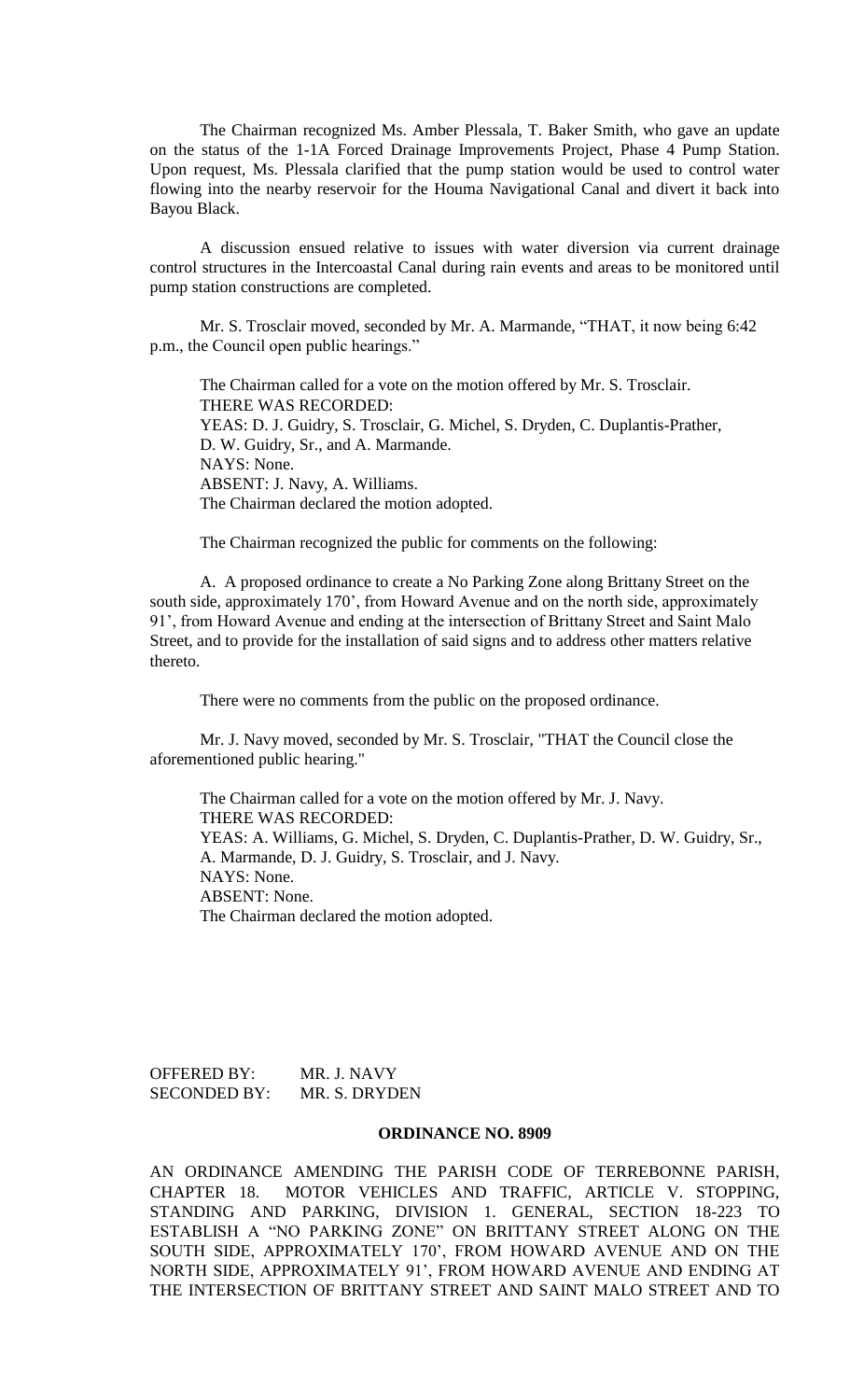# AUTHORIZE THE INSTALLATION OF SAID SIGNS, AND TO ADDRESS OTHER MATTERS RELATIVE THERETO.

### **SECTION I**

**BE IT ORDAINED** by the Terrebonne Parish Council, in regular session convened, acting pursuant to the authority invested in it by the Constitution and laws of the State of Louisiana, the Home Rule Charter for a Consolidated Government for Terrebonne Parish, and including, but not limited to, LSA R.S. 33:1368 and other statutes of the State of Louisiana, to amend the Parish Code of Terrebonne Parish, Chapter 18, Article V, Division 1, Section 18- 223 to create a "No Parking Zone" on Brittany Street on the south side, approximately 170', from Howard Avenue and on the north side, approximately 91', from Howard Avenue and ending at the intersection of Brittany Street and Saint Malo Street and to authorize the installation of said signs.

#### **CHAPTER 18, Motor Vehicles and Traffic**

#### **ARTICLE V, Stopping, Standing and Parking**

#### **DIVISION I, General**

### **SECTION 18-223, "NO PARKING ZONES"**

#### *(a) ADD TO EXISTING LIST OF LOCATIONS*

Along Brittany Street on the south side, approximately 170'. From Howard Avenue and on the north side, approximately 91', from Howard Avenue and ending at the intersection of Brittany Street and Saint Malo Street shall be declared as a "No Parking" zone, and appropriate "No Parking" signs shall be erected and maintained at this location. Any vehicles traveling on Brittany Street shall adhere to the provisions of this ordinance.

#### **SECTION II**

If any word, clause, phrase, section or other portion of this ordinance shall be declared null, void, invalid, illegal, or unconstitutional, the remaining words, clauses, phrases, sections or other portions of this ordinance shall remain in full force and effect, the provisions of this section hereby being declared to be severable.

#### **SECTION III**

Any ordinance or part thereof in conflict herewith is hereby repealed.

#### **SECTION IV**

This ordinance shall become effective upon approval by the Parish President or as otherwise provided in Section 2-13 (b) of the Home Rule Charter for Consolidated Government for Terrebonne Parish, whichever occurs sooner.

This ordinance, having been introduced and laid on the table for at least TWO (2) weeks, was voted upon as follows:

THERE WAS RECORDED: YEAS: A. Williams, G. Michel, S. Dryden, C. Duplantis-Prather, D.W. Guidry, Sr., A. Marmande, D.J. Guidry, S. Trosclair and J. Navy. NAYS: None. NOT VOTING: None. ABSTAINING: None. ABSENT: None. The Chairman declared the ordinance adopted on this, the 13th day of December 2017.

The Chairman recognized the public for comments on the following: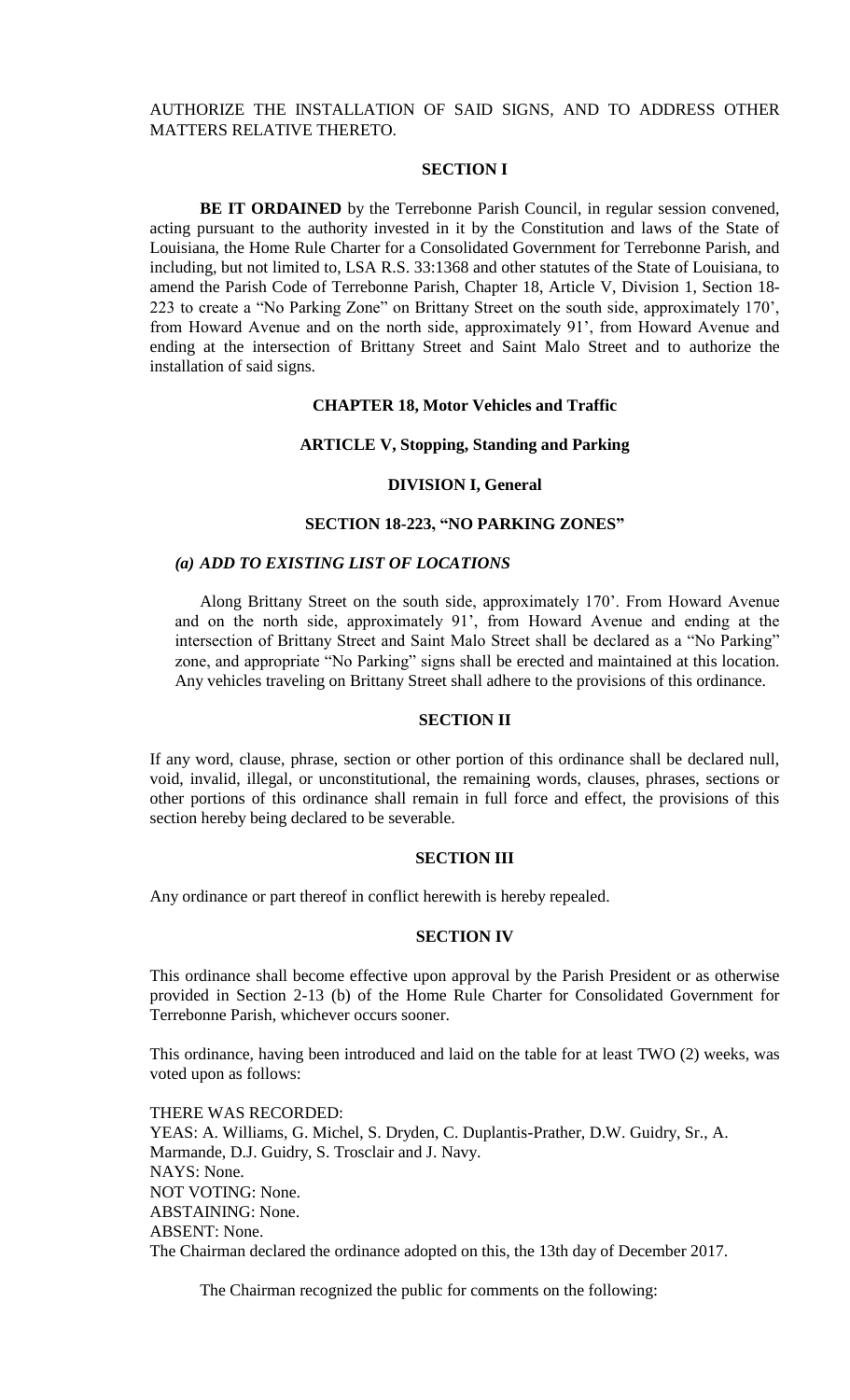B. A proposed ordinance to amend Ordinance No. 8886 to create a "Handicapped Parking Only Zone" on Barrow Street, located at 521Barrow Street, starting at 43 feet from the corner of Barrow Street and Wood Street, as depicted on the attached map, and to provide for the installation of said signs and to address other matters relative thereto.

There were no comments from the public on the proposed ordinance.

Ms. C. Duplantis-Prather moved, seconded by Ms. A. Williams, "THAT the Council close the aforementioned public hearing."

The Chairman called for a vote on the motion offered by Ms. C. Duplantis-Prather. THERE WAS RECORDED: YEAS: A. Williams, G. Michel, S. Dryden, C. Duplantis-Prather, D. W. Guidry, Sr., A. Marmande, D. J. Guidry, S. Trosclair, and J. Navy. NAYS: None. ABSENT: None. The Chairman declared the motion adopted.

OFFERED BY: MS. C. DUPLANTIS-PRATHER SECONDED BY: MS. A. WILLIAMS

#### **ORDINANCE NO. 8910**

AN ORDINANCE AMENDING ORDINANCE NO. 8886, OF THE PARISH CODE OF TERREBONNE PARISH, CHAPTER 18. ARTICLE V. STOPPING, STANDING AND PARKING, DIVISION 1. GENERAL, SECTION 18-197 TO ESTABLISH A "HANDICAPPED PARKING ONLY ZONE" LOCATED ON BARROW STREET AND TO PROVIDE FOR THE INSTALLATION OF SAID SIGNS AND TO ADDRESS OTHER MATTERS RELATIVE THERETO.

### **SECTION I**

**BE IT ORDAINED** by the Terrebonne Parish Council, in regular session convened, acting pursuant to the authority invested in it by the Constitution and laws of the State of Louisiana, the Home Rule Charter for a Consolidated Government for Terrebonne Parish, and including, but not limited to, LSA R.S. 33:1368 and other statutes of the State of Louisiana, to amend the Parish Code of Terrebonne Parish, Chapter 18, Article V, Division 1, Section 18- 197 to create a "HANDICAPPED PARKING ONLY" on Barrow Street, as follows:

### **CHAPTER 18, Motor Vehicles and Traffic**

#### **ARTICLE V, Stopping, Standing and Parking**

### **DIVISION I, General**

# **SECTION 18-197, "HANDICAPPED PARKING ONLY ZONES"**

### *(a) ADD TO EXISTING LIST OF LOCATIONS*

On the Barrow Street side of the property located at 521 Barrow Street, at 43 feet from the corner of Barrow Street and Wood Street shall be declared as a "Handicapped Parking Only" zone, and appropriate "Handicapped Only Parking" signs shall be erected and maintained at this location. Any vehicles traveling on Barrow Street shall adhere to the provisions of this ordinance.

#### **SECTION II**

If any word, clause, phrase, section or other portion of this ordinance shall be declared null, void, invalid, illegal, or unconstitutional, the remaining words, clauses, phrases, sections or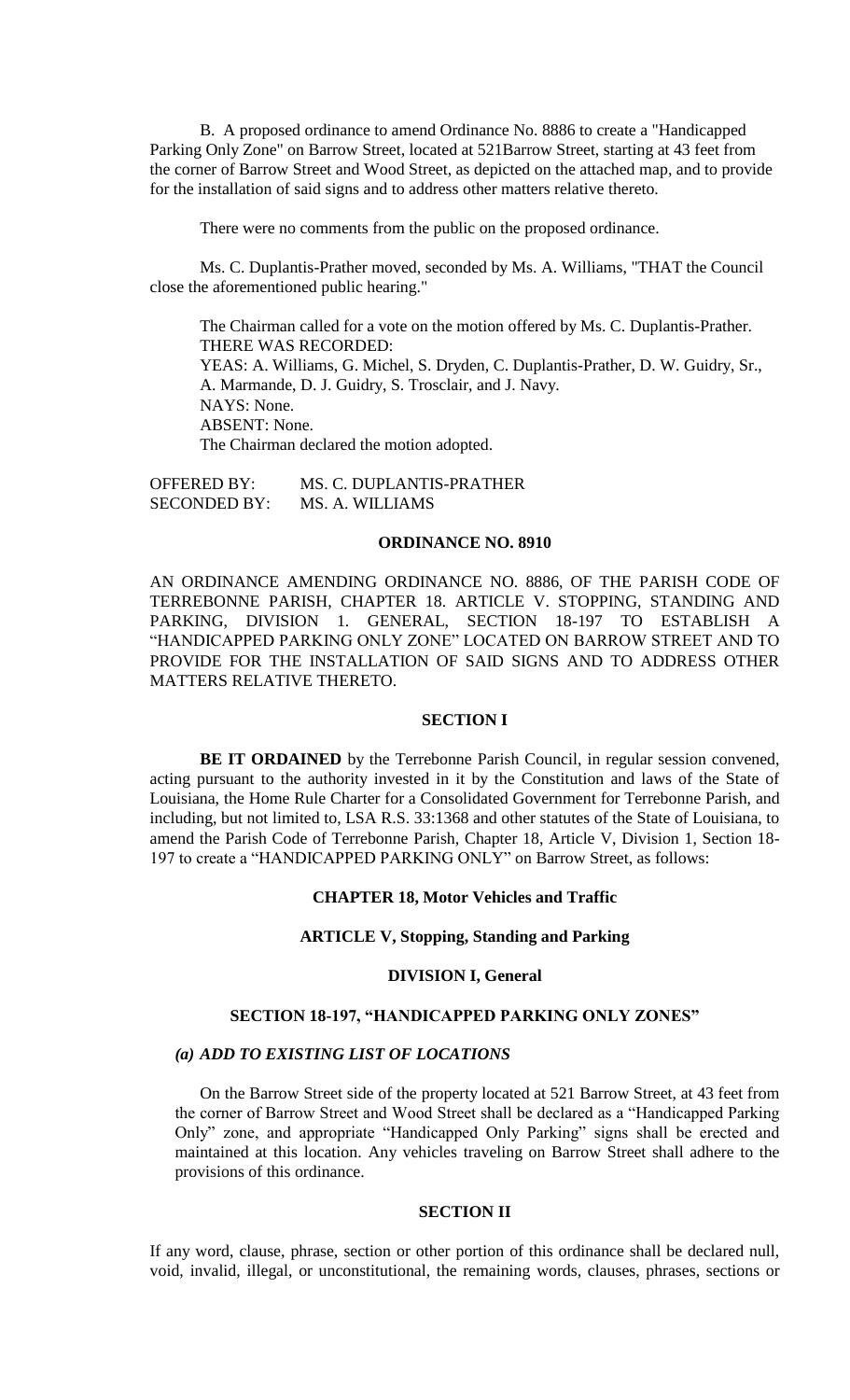other portions of this ordinance shall remain in full force and effect, the provisions of this section hereby being declared to be severable.

### **SECTION III**

Any ordinance or part thereof in conflict herewith is hereby repealed.

### **SECTION IV**

This ordinance shall become effective upon approval by the Parish President or as otherwise provided in Section 2-13 (b) of the Home Rule Charter for Consolidated Government for Terrebonne Parish, whichever occurs sooner.

This ordinance, having been introduced and laid on the table for at least TWO (2) weeks, was voted upon as follows:

THERE WAS RECORDED: YEAS: A. Williams, G. Michel, S. Dryden, C. Duplantis-Prather, D.W. Guidry, Sr., A. Marmande, D.J. Guidry, S. Trosclair and J. Navy. NAYS: None. NOT VOTING: None. ABSTAINING: None. ABSENT: None. The Chairman declared the ordinance adopted on this, the 13th day of December 2017.

The Chairman recognized the public for comments on the following:

C. A proposed ordinance to amend the 2017 Adopted Operating Budget of the Terrebonne Parish Consolidated Government for the following items and to provide for related matters:

Department of Labor – CSBG Grant, \$328,634 Group Insurance Fund, \$850,000

There were no comments from the public on the proposed ordinance.

Ms. A. Williams moved, seconded by Mr. S. Trosclair, "THAT the Council close the aforementioned public hearing."

The Chairman called for a vote on the motion offered by Ms. A. Williams. THERE WAS RECORDED: YEAS: A. Williams, G. Michel, S. Dryden, C. Duplantis-Prather, D. W. Guidry, Sr., A. Marmande, D. J. Guidry, S. Trosclair, and J. Navy. NAYS: None. ABSENT: None. The Chairman declared the motion adopted.

OFFERED BY: MR. J. NAVY SECONDED BY: MS. A. WILLIAMS

# **ORDINANCE NO. 8911**

AN ORDINANCE TO AMEND THE 2017 ADOPTED OPERATING BUDGET OF THE TERREBONNE PARISH CONSOLIDATED GOVERNMENT FOR THE FOLLOWING ITEMS AND TO PROVIDE FOR RELATED MATTERS.

- **I.** DEPARTMENT OF LABOR CSBG GRANT, \$328,634
- **II.** GROUP INSURANCE FUND, \$850,000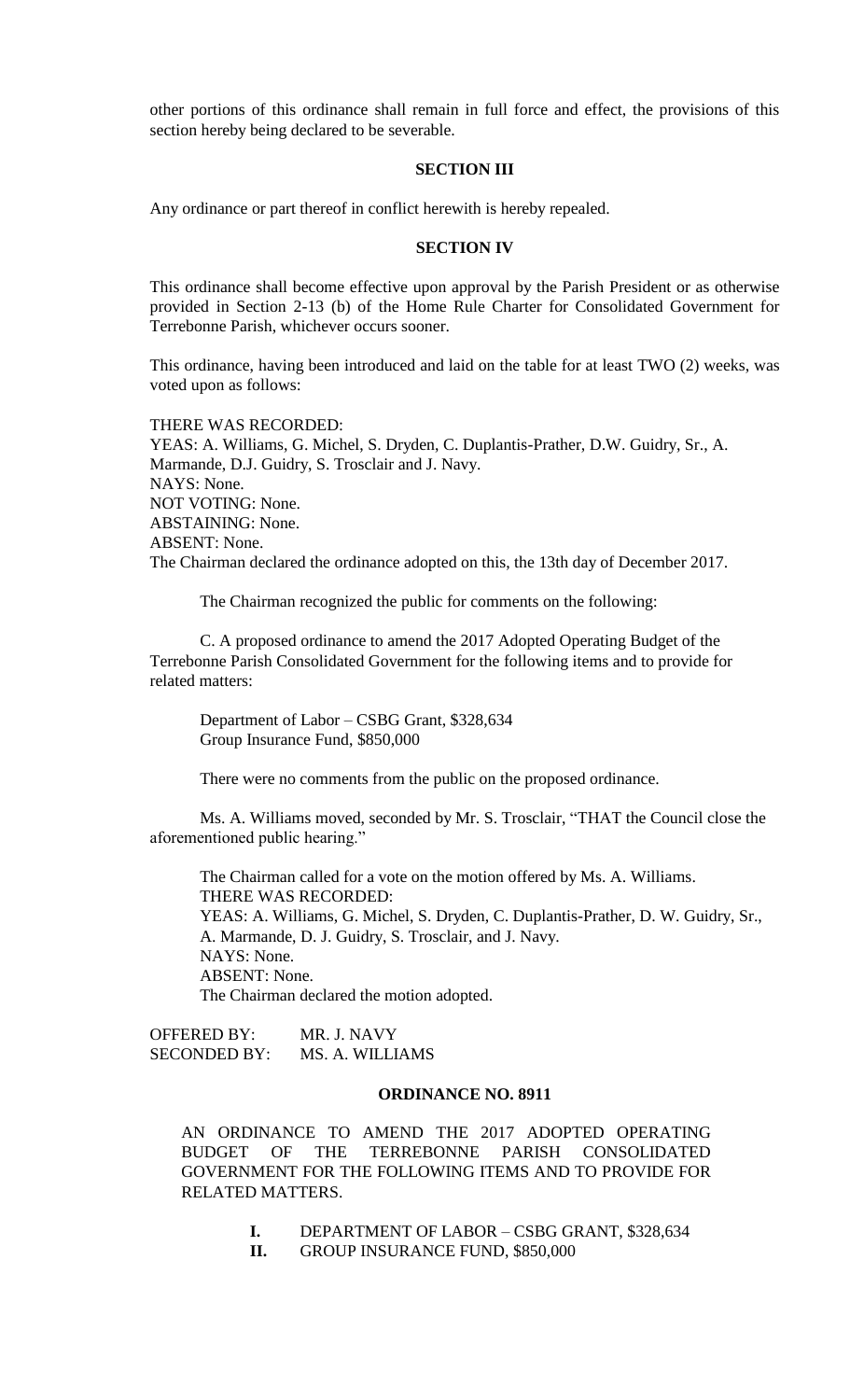# **SECTION I**

**WHEREAS**, the FY 2016-18 Community Service Block Grant Agreement needs to be input into the budget, and

**WHEREAS**, these monies are granted by the Louisiana Workforce Commission from funding received from the U.S. Department of Health and Human Services, and

**WHEREAS**, these monies are granted for the provision of human services and economic assistance to low-income individuals and families.

**NOW, THEREFORE BE IT ORDAINED**, by the Terrebonne Parish Council, on behalf of the Terrebonne Parish Consolidated Government, that the 2017 Adopted Operating Budget be amended to recognize the donation for CSBG Grant. (Attachment A)

### **SECTION II**

**WHEREAS**, the Parish is self-funded for a major portion of group insurance and prescription claims, and

**WHEREAS**, the Parish Group Insurance Fund continues to suffer from escalating medical claims in excess of the 2017 projections, and

**WHEREAS**, the 2017 Proposed Budget was submitted to the Council with the expectations of a \$20,000 supplement based on claims history through August 2016, and

**WHEREAS**, subsequent analysis of the medical claims with the current brokers through this date project our losses to be in the range of \$450,000 to \$2,500,000, and

**WHEREAS**, any General Fund Supplements to the Group Insurance Fund shall be returned to the General Fund as the Self-Funded Plan becomes stabilized.

**NOW, THEREFORE BE IT FURTHER ORDAINED**, by the Terrebonne Parish Council, on behalf of the Terrebonne Parish Consolidated Government, that the 2017 Adopted Operating Budget of the Terrebonne Parish Consolidated Government be amended for the Group Insurance Fund. (Attachment B)

### **SECTION III**

If any word, clause, phrase, section or other portion of this ordinance shall be declared null, void, invalid, illegal, or unconstitutional, the remaining words, clauses, phrases, sections and other portions of this ordinance shall remain in full force and effect, the provisions of this ordinance hereby being declared to be severable.

### **SECTION IV**

This ordinance shall become effective upon approval by the Parish President or as otherwise provided in Section 2-13(b) of the Home Rule Charter for a Consolidated Government for Terrebonne Parish, whichever occurs sooner.

This ordinance, having been introduced and laid on the table for at least two weeks, was voted upon as follows:

THERE WAS RECORDED: YEAS: A. Williams, G. Michel, S. Dryden, C. Duplantis-Prather, D.W. Guidry, Sr., A. Marmande, D.J. Guidry, S. Trosclair and J. Navy. NAYS: None. NOT VOTING: None. ABSTAINING: None. ABSENT: None.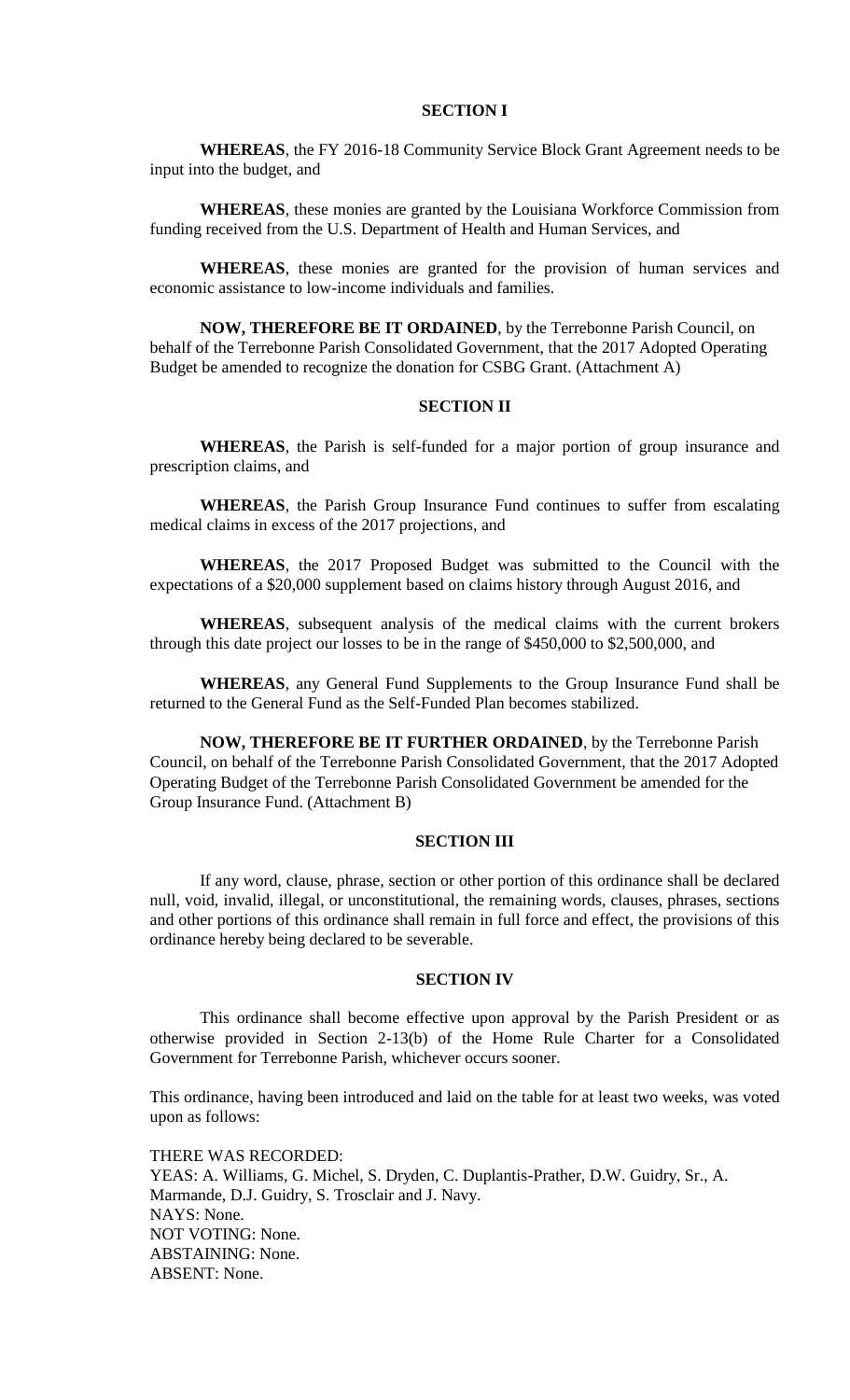The Chairman declared the ordinance adopted on this, the 13th day of December 2017.

The Chairman recognized the public for comments on the following:

D. A proposed ordinance to amend the 2017 Adopted Operating Budget of the Terrebonne Parish Consolidated Government for the following items and to provide for related matters:

General Fund – Holiday Decorations, \$12,000.

There were no comments from the public on the proposed ordinance.

Mr. G. Michel moved, seconded by Mr. J. Navy, "THAT the Council close the aforementioned public hearing."

The Chairman called for a vote on the motion offered by Mr. G. Michel. THERE WAS RECORDED: YEAS: A. Williams, G. Michel, S. Dryden, C. Duplantis-Prather, D. W. Guidry, Sr., A. Marmande, D. J. Guidry, S. Trosclair, and J. Navy. NAYS: None. ABSENT: None. The Chairman declared the motion adopted.

# **OFFERED BY: MR. G. MICHEL SECONDED BY: MR. J. NAVY**

and

### **ORDINANCE NO. 8912**

AN ORDINANCE TO AMEND THE 2017 ADOPTED OPERATING BUDGET OF THE TERREBONNE PARISH CONSOLIDATED GOVERNMENT FOR THE FOLLOWING ITEMS AND TO PROVIDE FOR RELATED MATTERS.

# **I.** GENERAL FUND-HOLIDAY DECORATIONS, \$12,000

### **SECTION I**

**WHEREAS**, donations have been made for the Holiday parade for \$12,000,

**WHEREAS**, the funds will be put into the Holiday Income account in General Fund,

**WHEREAS**, the funds will be used to purchase Holiday parade supplies.

**NOW, THEREFORE BE IT ORDAINED**, by the Terrebonne Parish Council, on behalf of the Terrebonne Parish Consolidated Government, that the 2017 Adopted Operating Budget be amended to recognize the donation for Holiday decorations. (Attachment A)

# **SECTION II**

If any word, clause, phrase, section or other portion of this ordinance shall be declared null, void, invalid, illegal, or unconstitutional, the remaining words, clauses, phrases, sections and other portions of this ordinance shall remain in full force and effect, the provisions of this ordinance hereby being declared to be severable.

### **SECTION III**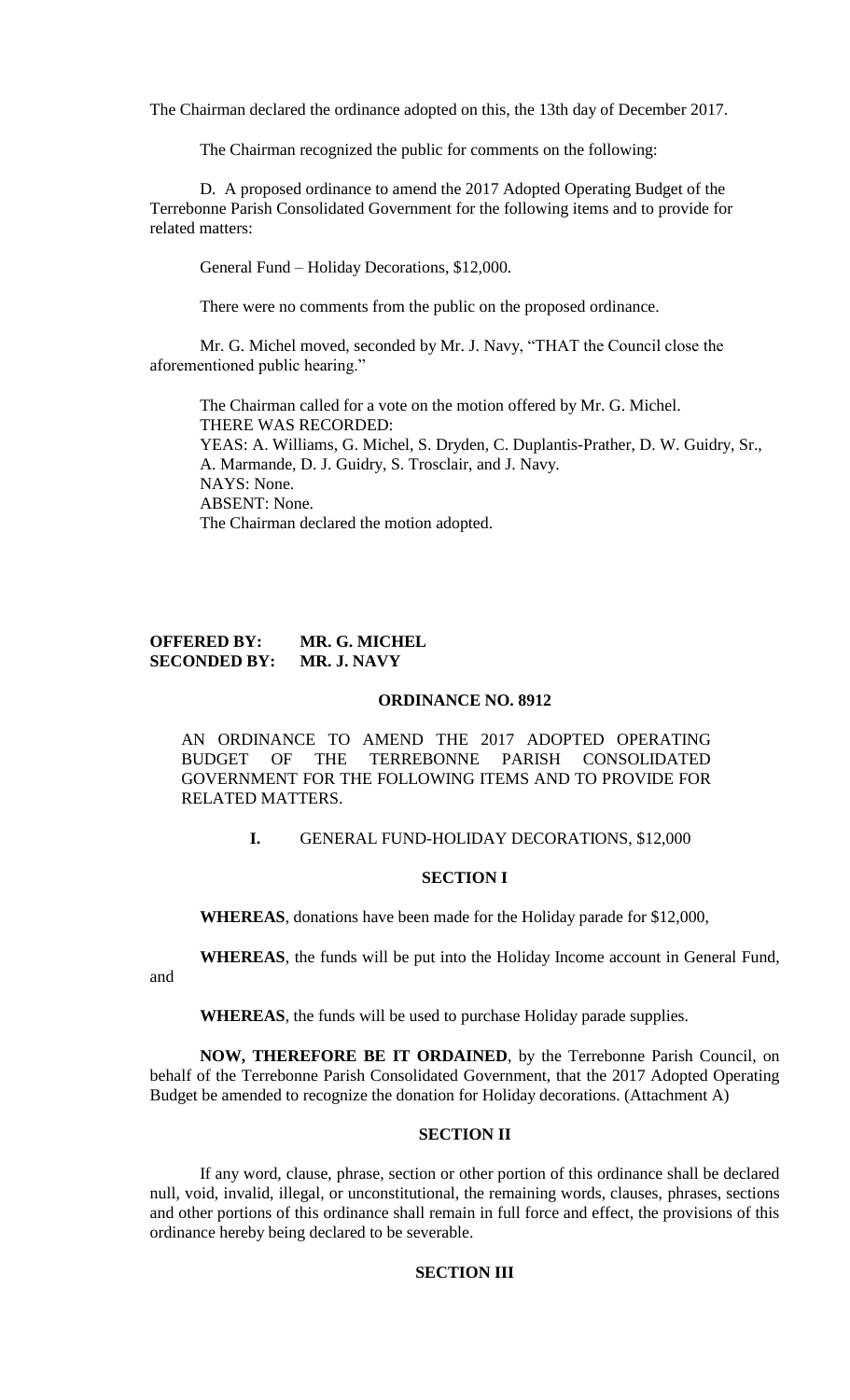This ordinance shall become effective upon approval by the Parish President or as otherwise provided in Section 2-13(b) of the Home Rule Charter for a Consolidated Government for Terrebonne Parish, whichever occurs sooner.

This ordinance, having been introduced and laid on the table for at least two weeks, was voted upon as follows:

### THERE WAS RECORDED:

YEAS: A. Williams, G. Michel, S. Dryden, C. Duplantis-Prather, D.W. Guidry, Sr., A. Marmande, D.J. Guidry, S. Trosclair and J. Navy. NAYS: None. NOT VOTING: None. ABSTAINING: None. ABSENT: None. The Chairman declared the ordinance adopted on this, the 13th day of December 2017.

The Chairman recognized the public for comments on the following:

E. A proposed ordinance to authorize the appointment of Anthony J. Alford Insurance Corporation to serve as Agent of Record for the Employee Group Health Insurance/Selffunded and Reinsurance Contract for Medical, Dental, and Pharmacy Benefits, commencing on January 1, 2018, and effective through December 1, 2018, with the option to renew for two additional one year terms as more fully described herein.

There were no comments from the public on the proposed ordinance.

Ms. C. Duplantis-Prather moved, seconded by Mr. G. Michel, "THAT the Council close the aforementioned public hearing."

The Chairman called for a vote on the motion offered by Ms. C. Duplantis-Prather. THERE WAS RECORDED: YEAS: A. Williams, G. Michel, S. Dryden, C. Duplantis-Prather, D. W. Guidry, Sr., A. Marmande, D. J. Guidry, S. Trosclair, and J. Navy. NAYS: None. ABSENT: None. The Chairman declared the motion adopted.

OFFERED BY: MS. C. DUPLANTIS-PRATHER SECONDED BY: MR. G. MICHEL

#### **ORDINANCE NO. 8913**

IN ACCORDANCE WITH CHAPTER 2, ARTICLE X, SECTION 2-229 OF THE TERREBONNE PARISH CODE OF ORDINANCES, AN ORDINANCE TO AUTHORIZE THE APPOINTMENT OF ANTHONY J. ALFORD INSURANCE CORPORATION TO SERVE AS AGENT OF RECORD FOR THE EMPLOYEE GROUP HEALTH INSURANCE/SELF-FUNDED AND REINSURANCE CONTRACT FOR MEDICAL, DENTAL, AND PHARMACY BENEFITS COMMENCING ON JANUARY 1, 2018, AND EFFECTIVE THROUGH DECEMBER 31, 2018, WITH THE OPTION TO RENEW FOR TWO ADDITIONAL ONE YEAR TERMS AS MORE FULLY DESCRIBED HEREIN.

**WHEREAS**, Terrebonne Parish Consolidated Government (TPCG) does provide employee group health insurance/self-funded insurance coverages for medical, dental, and pharmacy benefits through its Risk Management Department; and

**WHEREAS**, The Terrebonne Parish Council, pursuant to Section 2-229 of the Terrebonne Parish Code of Ordinances, has selected an insurance agent of record for the year 2018, commencing January 1, 2018, and effective through December 31, 2018; and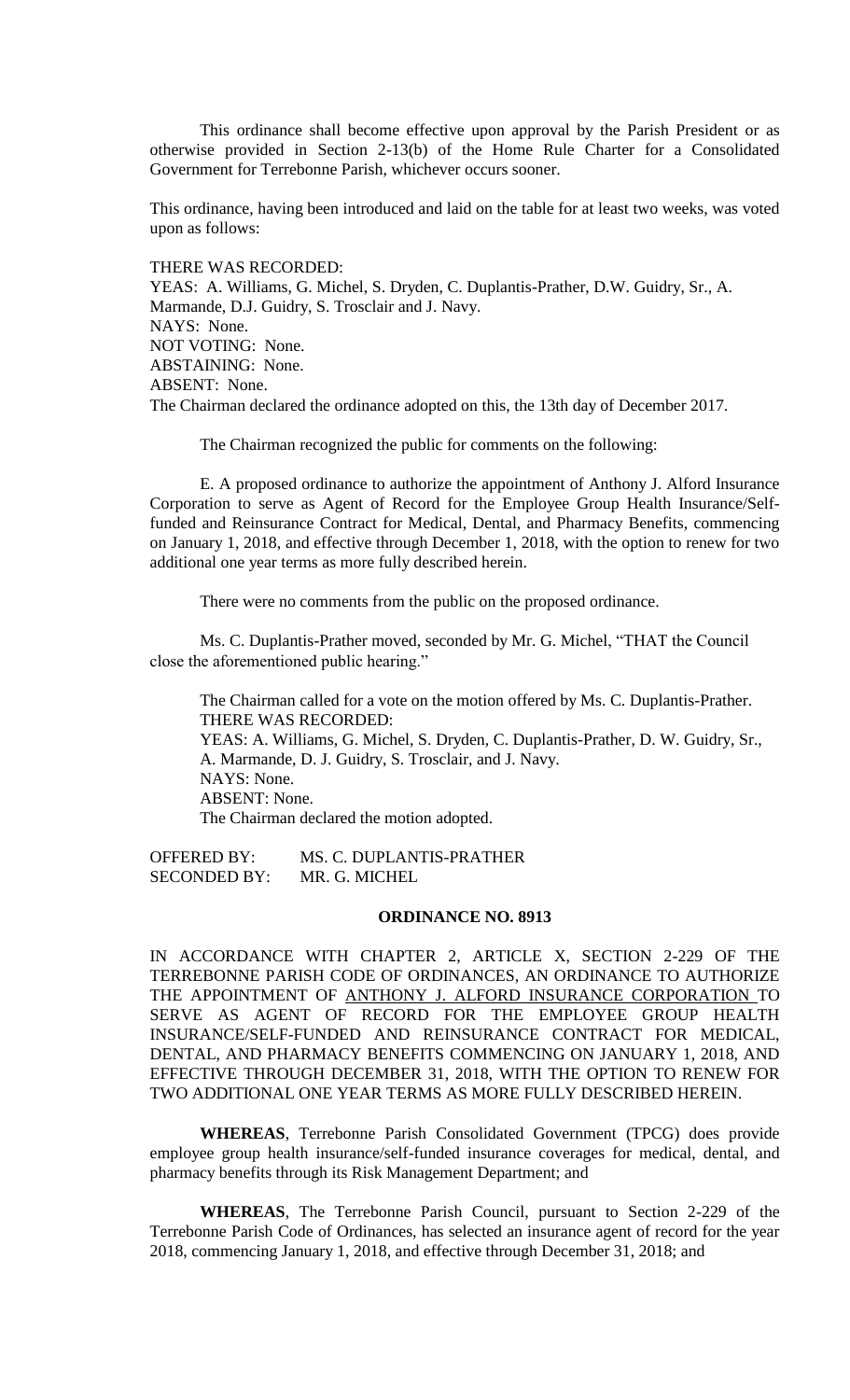**WHEREAS**, the Agent of Record is given the option for two (2) one-year renewals subject to this Council's selection and approval by ordinance; and

### **SECTION I**

**NOW THEREFORE BE IT ORDAINED** by the Terrebonne Parish Council on behalf of the Terrebonne Parish Consolidated Government that Anthony J. Alford Insurance Corporation is hereby appointed to serve as Agent of Record for the employee group health benefits for medical, dental, pharmacy, self-funded and reinsurance contract submitted to Terrebonne Parish Council on November 27, 2017, for the period commencing January 1, 2018, effective through December 31, 2018; and

# **SECTION II**

**NOW THEREFORE BE IT FURTHER ORDAINED** that the Terrebonne Parish Consolidated Government reserves the option to renew the appointment for up to two additional one-year terms by ordinance in accordance with Chapter 2, Article X of the Terrebonne Parish Code of Ordinances, Section 2-229; and

#### **SECTION III**

**NOW THEREFORE BE IT ORDAINED,** by the Terrebonne Parish Council that the Risk Management Department and the Legal Department shall review the Agent of Record contract for final approval, and that the Parish President Gordon E. Dove is authorized to execute the Agent of Record contract and any related documents on behalf of the Terrebonne Parish Consolidated Government.

#### **SECTION IV**

If any word, clause, phrase, section or other portion of this ordinance shall be declared null, void, invalid, illegal, or unconstitutional, the remaining words, clauses, phrases, sections and other portions of this ordinance shall remain in full force and effect, the provisions of this ordinance hereby being declared to be severable.

#### **SECTION V**

This ordinance shall become effective upon approval by the Parish Council and signature of the Parish President.

This ordinance, having been introduced and laid on the table for at least two weeks, was voted upon as follows:

THERE WAS RECORDED: YEAS: A. Williams, G. Michel, S. Dryden, C. Duplantis-Prather, D.W. Guidry, Sr., A. Marmande, D.J. Guidry, S. Trosclair and J. Navy. NAYS: None. NOT VOTING: None. ABSTAINING: None. ABSENT: None. The Chairman declared the ordinance adopted on this, the 13th day of December 2017.

The Chairman recognized the public for comments on the following:

F. A proposed ordinance to amend the Parish Code, Chapter 9, Flood Damage Prevention Article III, Flood Hazard Reduction, Section 9-1, Definitions and Section 9-56, General Standards, and Section 9-57, Specific Standards.

There were no comments from the public on the proposed ordinance.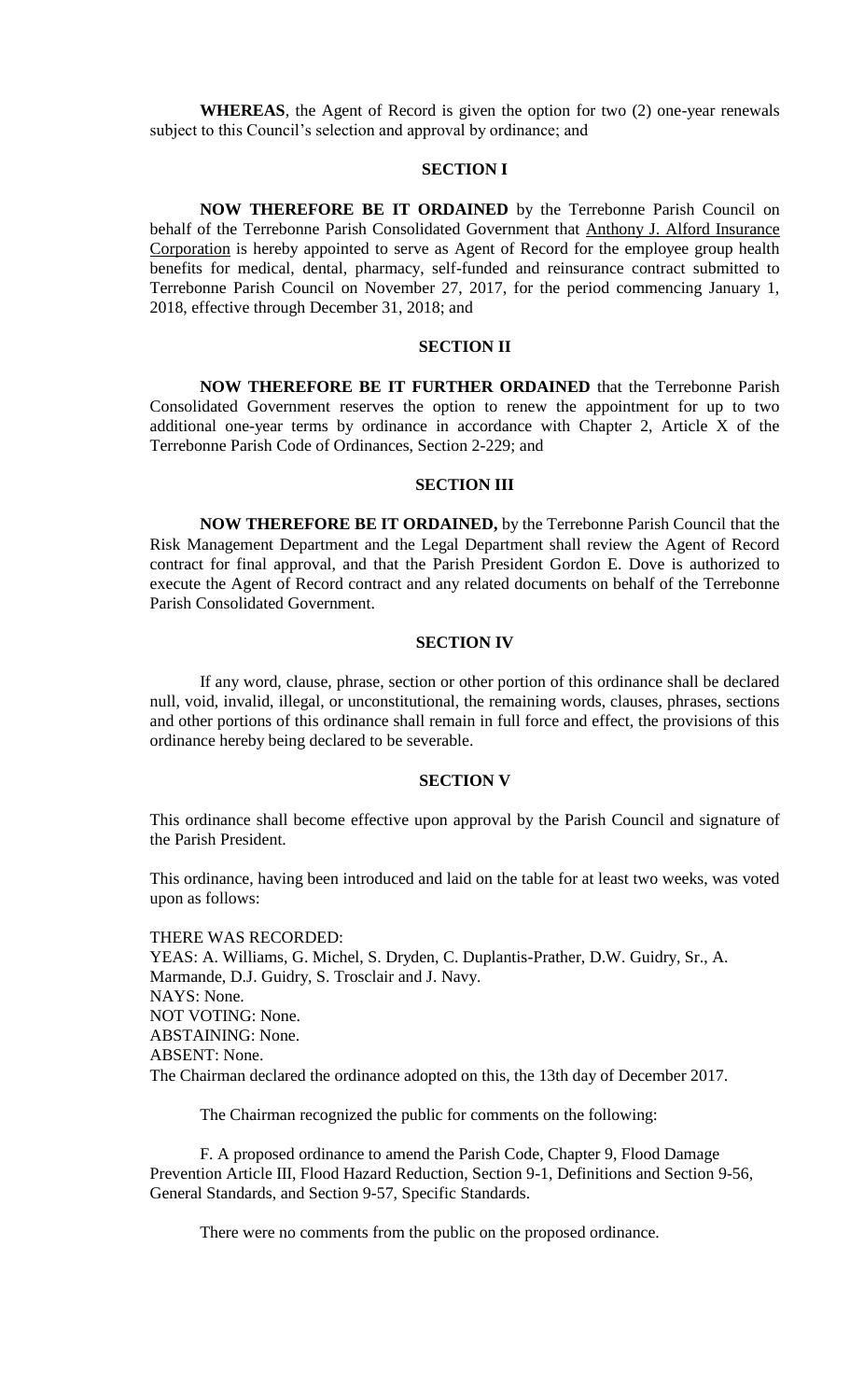Mr. S. Trosclair moved, seconded by Mr. D. W. Guidry, Sr., "THAT the Council close the aforementioned public hearing."

The Chairman called for a vote on the motion offered by Mr. S. Trosclair. THERE WAS RECORDED: YEAS: A. Williams, G. Michel, S. Dryden, C. Duplantis-Prather, D. W. Guidry, Sr., A. Marmande, D. J. Guidry, S. Trosclair, and J. Navy. NAYS: None. ABSENT: None. The Chairman declared the motion adopted.

OFFERED BY: MR. S. TROSCLAIR SECONDED BY: MR. D.W. GUIDRY, SR.

# **ORDINANCE NO. 8914**

Amending the Terrebonne Parish Code, Chapter 9, Flood Damage Prevention, Article III, Flood Hazard Reduction, Section 9-1, Definitions and Section 9-56, General Standards, and Section 9-57, Specific Standards.

**NOW, THEREFORE BE IT ORDAINED**, by the Terrebonne Parish Council, on behalf of the Terrebonne Parish Consolidated Government, that the Terrebonne Parish Code, Chapter 9, Flood Damage Prevention, Article III, Flood Hazard Reduction, Section 9-1, Definitions and Section 9-56, General Standards, and Section 9-57, Specific Standards, be amended to read as follows, with revisions adopted, stricken language removed, and all other language remaining the same:

### Sec. 9-1. Definitions.

*Special Flood Hazard Area* (SFHA) means the land in the floodplain within Terrebonne Parish subject to a one-percent or greater chance of flooding in any given year. The area may be designated as zone A on the flood hazard boundary map. After detailed ratemaking has been completed in preparation for publication of the FIRM, zone A usually is refined into zones A, AE, AO, AH, A1-99, and the V Zone refined into VO, VE, or V1-30.

*Flood or flooding* means:

(3) Inundation of more than one normally dry land parcel, the second being any land including the road.

*Substantial damage* means damage of any origin sustained by a structure whereby the cost of restoring the structure to its "before-damaged-condition" would equal or exceed fifty (50) percent of the market value of the structure before the damage occurred, cumulative substantial damage (CSD) from multiple events over a 10-year period prior to the permit application date, or a "repetitive loss structure" flood damaged on two occasions during a 10year period in which the cost of repair for each flood event, on the average, equaled or exceeded 25 percent of the market value of the building before the damage occurred.

Sec. 9-8. - Basis for establishing areas of special flood hazard.

The Special Flood Hazard Area (SFHA) identified by the Federal Emergency Management Agency (FEMA) in scientific and engineering reports entitled, "Flood Insurance Study for Terrebonne Parish, Louisiana, Unincorporated Areas," dated June 1980; "Flood Insurance Study Supplement Wave Height Analysis for Terrebonne Parish, Louisiana, Unincorporated Areas," dated November 1, 1984; "The Flood Insurance Study for City of Houma, Louisiana," dated November 19, 1980, with accompanying Flood Insurance Rate Maps and Flood Boundary-Floodway Maps (FIRM and FBFM) and any revisions thereto are hereby adopted by reference and declared to be a part of this chapter including the Louisiana Hurricane Rita Surge Inundation and Advisory Base Flood Elevation Map for Terrebonne Parish dated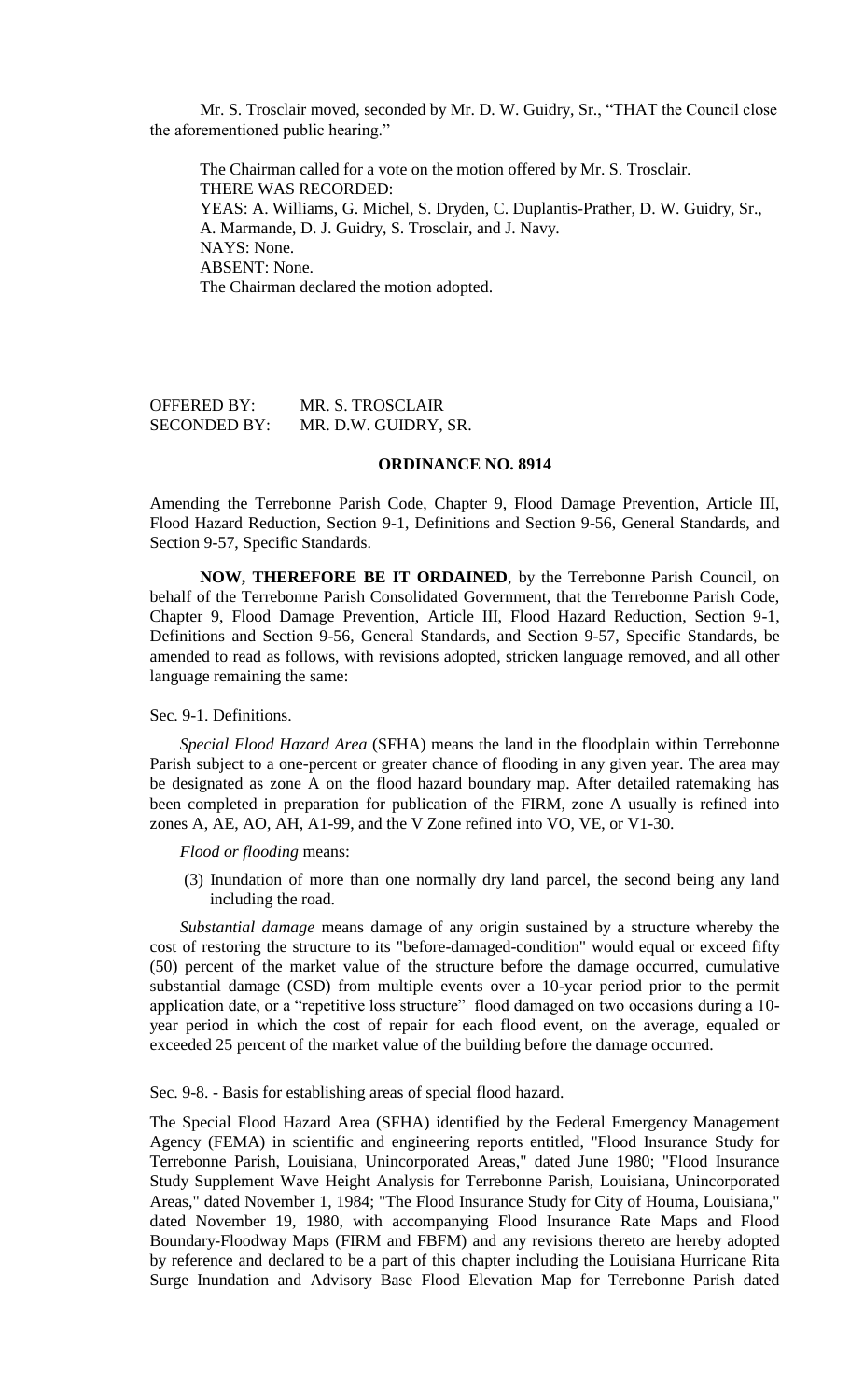February 2006, whichever is the higher standard. The ABFE maps are for regulatory purposes only, not to be used for flood insurance rating.

(Parish Code 1979, § 7-37; Ord. No. 5498, Art. III, § B, 10-25-95; Ord. No. 7141, 6-28-06)

Sec. 9-32. - Procedures for compliance.

- (a) New construction and substantial improvements within the Special Flood Hazard Area of the parish (as depicted on FIRM #225206 0001-1000, May 1, 1985, FIRM Number 220220 0001-0010, dated May 19, 1981 or the Louisiana Hurricane Rita Surge Inundation and Advisory Base Flood Elevation Map for Terrebonne Parish dated February 2006) shall be regulated as follows:
	- (1) Prior to the start of "new construction," "substantial improvement" or structural addition to any structure, an application for a flood control/utility permit must be presented to the floodplain administrator on forms furnished by him and be accompanied by, but not limited to, the following information:
		- a. A plan depicting the location, dimensions, and elevations of the existing and proposed structure(s); existing servitudes, easements, and/or rights-of-way on the property.
		- b. A temporary permit to install an individual sewerage system, as issued by the state department of health and hospitals, office of public health, for the parish.
		- c. A letter of plan approval from the office of the state fire marshal, when required by state statutes.
		- d. All duplex and multi-family dwellings shall conform to the Standard Building Code and National Electric Code and all amendments thereto.

If the job site of the proposed construction for which the permit is sought is located in a special flood hazard zone, a natural ground elevation certificate from a Louisiana registered professional engineer, surveyor, or architect specifying the average natural ground elevation of the site must be submitted.

- (2) Upon receipt and contingent on compliance with approval standards set forth in this chapter, the permit shall be issued, thereby authorizing the start of construction. Any conditions placed on the issuance of the flood control/utility permit shall be so stated in a letter to the applicant, and issued with the permit.
- (3) Upon completion of the finished floor of the structure, it shall be the responsibility of the applicant for the permit to notify the office of the floodplain administrator of such completion so that certification of the finished floor elevation may be made by his office.
- (4) Prior to occupancy of the structure, a final inspection shall be requested by the applicant for compliance with all provisions of this chapter.
- (5) Upon completion of a satisfactory final inspection, a certificate of occupancy shall be issued and authorization for the connection of permanent utilities shall be made by the office of the floodplain administrator.
- (b) Minor maintenance, improvements, and repairs, and utility reconnection within the Special Flood Hazard Area of the parish (as depicted on FIRM #225206 0001-1000, May 1, 1985, FIRM Number 220220 0001-0010, dated May 19, 1981 or the 2006 Louisiana Hurricane Rita Surge Inundation and Advisory Base Flood Elevation Map) shall be regulated as follows:
	- (1) Prior to the start of any minor repair, improvement or maintenance of a structure, the cost of which exceeds two thousand five hundred dollars (\$2,500.00) in value, and/or utility reconnection, an application for a "certificate of compliance" must be presented to the floodplain administrator on forms furnished by him and be accompanied by, but not limited to, the following information: A temporary permit to install an individual sewerage system, as issued by the state department of health and human resources, office of preventive and public health services for the parish.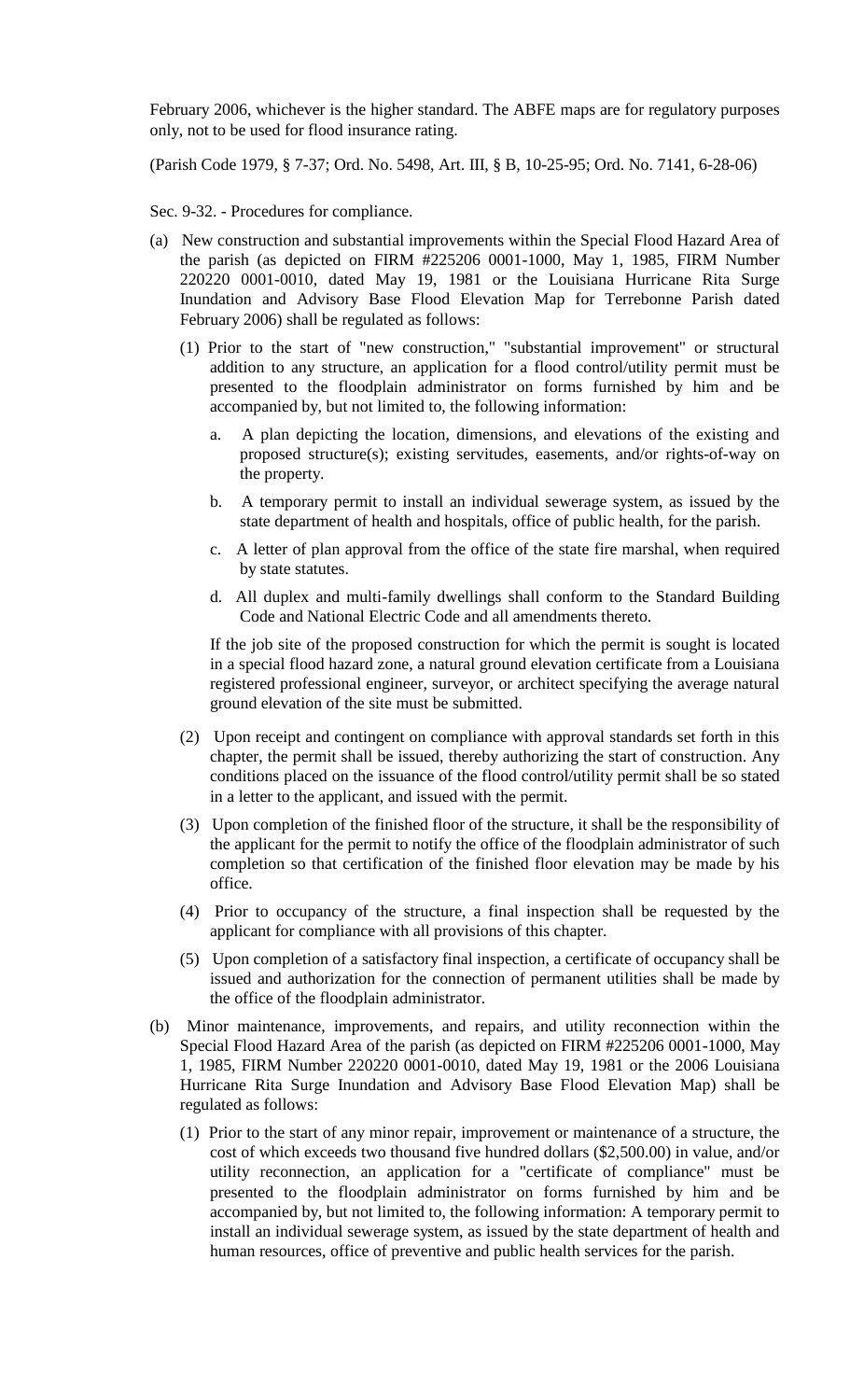- (2) Upon receipt of the application, an inspection of the property shall be done to verify information submitted on the application.
- (3) Upon a satisfactory inspection, the certificate of compliance shall be issued, giving authorization to undertake only the specific activity denoted on the application.
- (c) Permitting procedures for all activity within the urban planning area shall conform to the pre-established procedures as set forth in the building code and the parish zoning ordinance.
- (d) All "new construction", "substantial improvement" or "structural addition" to any residential unit shall require the installation of a smoke detector and/or fire alarm before permanent occupancy.

(Parish Code 1979, § 7-62; Ord. No. 5498, Art. V, § A(3), 10-25-95; Ord. No. 6648, § I, 7-10- 02; Ord. No. 6649, § I, 7-10-02; Ord. No. 7141, 6-28-06)

**Cross reference—** Buildings and structures, Ch. 6; zoning, Ch. 28.

**State Law reference—** Individual sewage disposal systems permitted on tracts excepted from planning commission regulation, R.S. 33:106.1; approval of individual sewage treatment and disposal systems, R.S. 40:5.4; regulations of state fire marshal, R.S. 40:1563(F).

Sec. 9-59. - Standards for areas of shallow flooding (AO/AH zones).

Located within the SFHA established in section 9-8 are areas designated as shallow flooding. These areas have special flood hazards associated with base flood depths of one (1) to three (3) feet where a clearly defined channel does not exist and where the path of the flooding is unpredictable and where velocity flow may be evident. Such flooding is characterized by ponding or sheet flow; therefore, the following provisions apply:

Sec. 9-60. - Coastal high hazard areas.

Located within the SFHA established in section 9-8 are areas designated as coastal high hazard areas (zones V1-30, VE, and/or V). These areas have special flood hazards associated with high velocity waters from tidal surges and hurricane wave wash; therefore, in addition to meeting all provisions outlined in this chapter, the following provisions must also apply:

### **SECTION II**

If any word, clause, phrase, section or other portion of this ordinance shall be declared null, void, invalid, illegal, or unconstitutional, the remaining words, clauses, phrases, sections and other portions of this ordinance shall remain in full force and effect, the provisions of this ordinance hereby being declared to be severable.

# **SECTION III**

This ordinance shall become effective upon approval by the Parish President or as otherwise provided in Section 2-13(b) of the Home Rule Charter for a Consolidated Government for Terrebonne Parish, whichever occurs sooner.

This ordinance, having been introduced and laid on the table for at least two weeks, was voted upon as follows:

THERE WAS RECORDED: YEAS: A. Williams, G. Michel, S. Dryden, C. Duplantis-Prather, D.W. Guidry, Sr., A. Marmande, D.J. Guidry, S. Trosclair and J. Navy. NAYS: None. NOT VOTING: None. ABSTAINING: None. ABSENT: None. The Chairman declared the ordinance adopted on this, the 13th day of December 2017.

The Chairman recognized the public for comments on the following: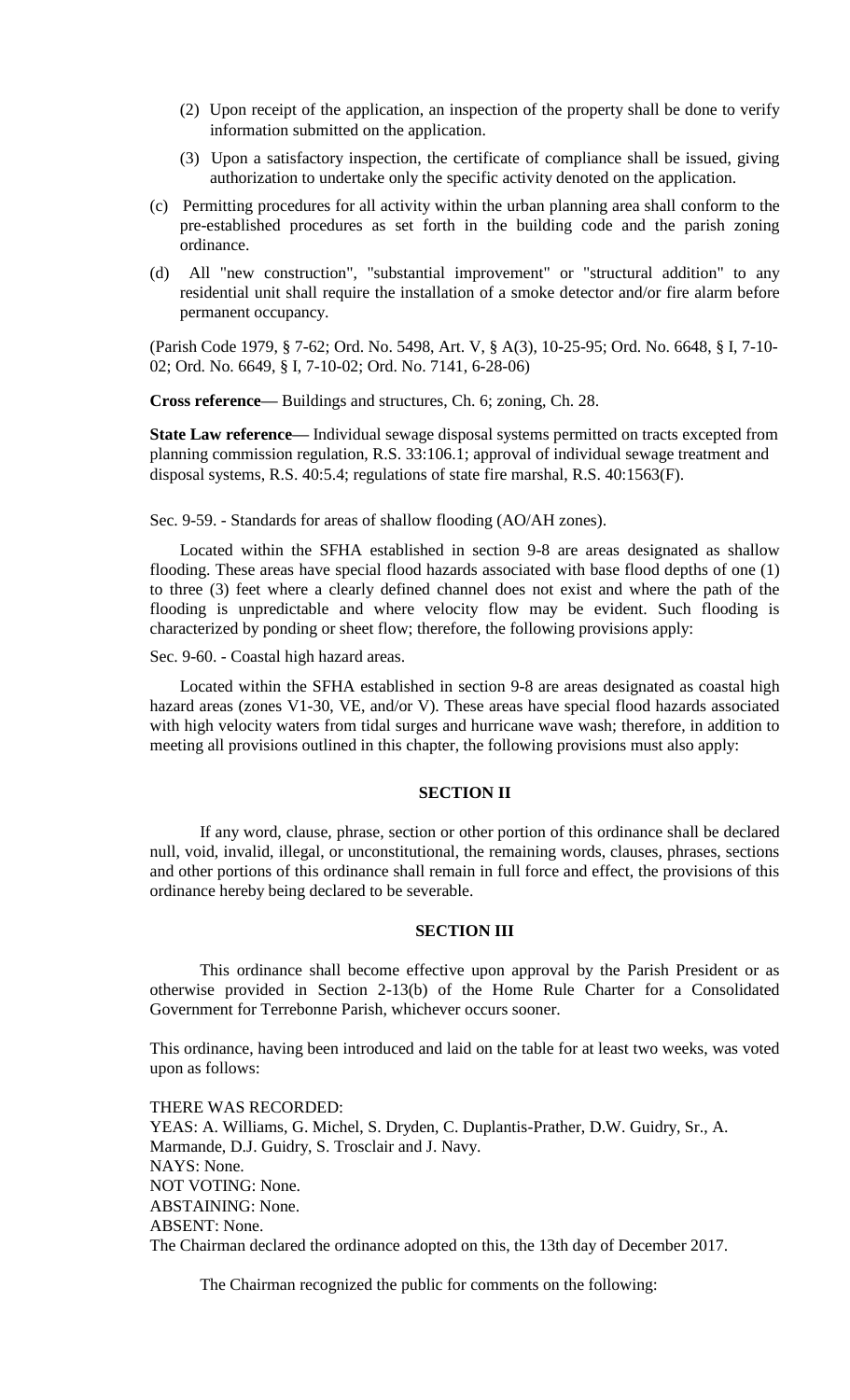G. A proposed ordinance to adopt the 2018 Operations and Maintenance Budget and the Five Year Capital Improvements Budget of the Terrebonne Parish Consolidated Government as presented by the Parish President and further amended by the Terrebonne Parish Council; to amend the Parish Compensation Plan for new and/or adjusted positions; approve a 2% cost of living increase for the Houma Police Department, and to address other matters relative thereto.

The Chairman recognized Ms. Lucretia McBride, Houma resident, who shared her optimism and concerns with the Parish's plans for providing in-house permitting and inspection services that would be provided for with the budget being discussed and offered some suggestions for additional actions that could be taken to ensure the clarity and quality of services to be provided by the Parish.

Upon request, Mr. Christopher Pulaski, Planning and Zoning Director, stated that there were no current plans to renovate the first floor of the Government Tower to relocate the Permitting Department and that any employees to be hired for this expansion of services would be housed in the current Permitting offices with additional office space available on the second floor.

The Chairman recognized Ms. Lucretia McBride, Houma resident, who asked the Council for some clarification regarding a budget item amendment included in the ordinance for an Elderly Program at the Mechanicville Community Center.

Councilman J. Navy clarified that the event would be held at the newly constructed multi-purpose facility, not at the Mechanicville Gym, and that the event would be a step toward providing more events for the elderly of the Parish and similar programs should be expected in the future.

There were no further comments from the public on the proposed ordinance.

Mr. G. Michel moved, seconded by Mr. D. W. Guidry, Sr., "THAT the Council close the aforementioned public hearing."

The Chairman called for a vote on the motion offered by Mr. G. Michel. THERE WAS RECORDED: YEAS: A. Williams, G. Michel, S. Dryden, C. Duplantis-Prather, D. W. Guidry, Sr., A. Marmande, D. J. Guidry, S. Trosclair, and J. Navy. NAYS: None. ABSENT: None. The Chairman declared the motion adopted.

OFFERED BY: MR. S. TROSCLAIR SECONDED BY: MR. S. DRYDEN

# **ORDINANCE NO. 8915**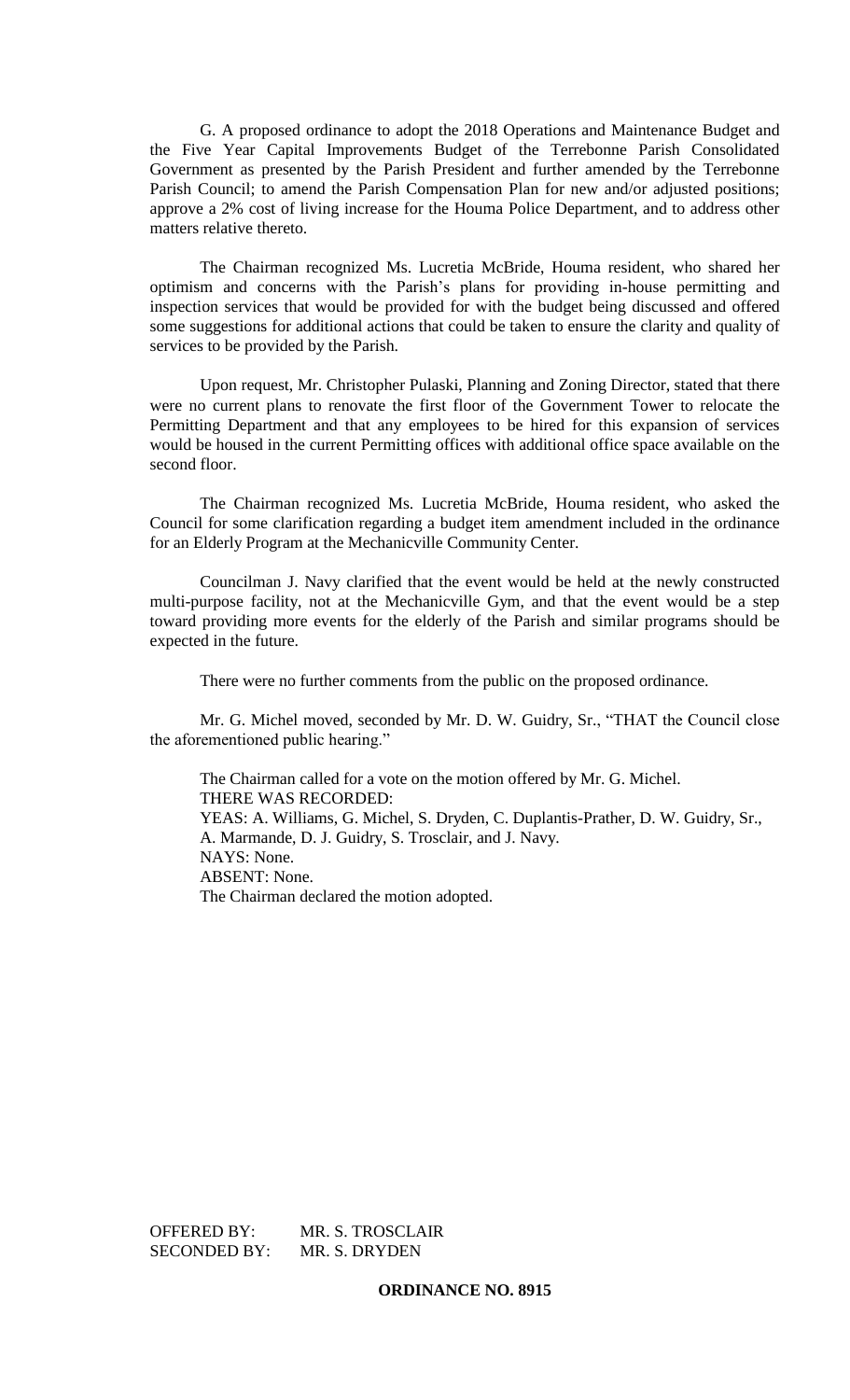AN ORDINANCE TO ADOPT THE 2018 OPERATIONS AND MAINTENANCE BUDGET, AND THE FIVE YEAR CAPITAL IMPROVEMENTS BUDGET, OF THE TERREBONNE PARISH CONSOLIDATED GOVERNMENT AS PRESENTED BY THE PARISH PRESIDENT AND FURTHER AMENDED BY THE TERREBONNE PARISH COUNCIL; TO AMEND THE PARISH COMPENSATION PLAN FOR NEW AND/OR ADJUSTED POSITIONS; APPROVE A 2% COST OF LIVING INCREASE FOR THE HOUMA POLICE DEPARTMENT; AND TO ADDRESS OTHER MATTERS RELATIVE THERETO.

#### **SECTION I**

**NOW, THEREFORE BE IT ORDAINED**, by the Terrebonne Parish Council, on behalf of the Terrebonne Parish Consolidated Government, that the 2018 Operations and Maintenance Budget, and the Five Year Capital Improvements Budget, of the Terrebonne Parish Consolidated Government be hereby adopted, as presented by the Parish President and further amended by the Terrebonne Parish Council.

#### **SECTION II**

This ordinance shall become effective upon approval by the Parish President or as otherwise provided in Section 2-13(b) of the Home Rule Charter for a Consolidated Government for Terrebonne Parish, whichever occurs sooner.

This ordinance, having been introduced and laid on the table for at least two weeks, was voted upon as follows:

#### **SECTION III**

If any word, clause, phrase, section or other portion of this ordinance shall be declared null, void, invalid, illegal, or unconstitutional, the remaining words, clauses, phrases, sections and other portions of this ordinance shall remain in full force and effect, the provisions of this ordinance hereby being declared to be severable.

### **SECTION IV**

This ordinance shall become effective upon approval by the Parish President or as otherwise provided in Section 2-13(b) of the Home Rule Charter for a Consolidated Government for Terrebonne Parish, whichever occurs sooner.

This ordinance, having been introduced and laid on the table for at least two weeks, was voted upon as follows:

THERE WAS RECORDED: YEAS: A. Williams, S. Dryden, C. Duplantis-Prather, D.W. Guidry, Sr., A. Marmande, D.J. Guidry, S. Trosclair and J. Navy. NAYS: G. Michel. NOT VOTING: None. ABSTAINING: None. ABSENT: None. The Chairman declared the ordinance adopted on this, the 13th day of December 2017.

Mr. S. Trosclair moved, seconded by Mr. A. Marmande, "THAT the Council continue with the regular order of business."

The Chairman called for a vote on the motion offered by Mr. S. Trosclair. THERE WAS RECORDED: YEAS: A. Williams, G. Michel, S. Dryden, C. Duplantis-Prather, D. W. Guidry, Sr., A. Marmande, D. J. Guidry, S. Trosclair, and J. Navy. NAYS: None.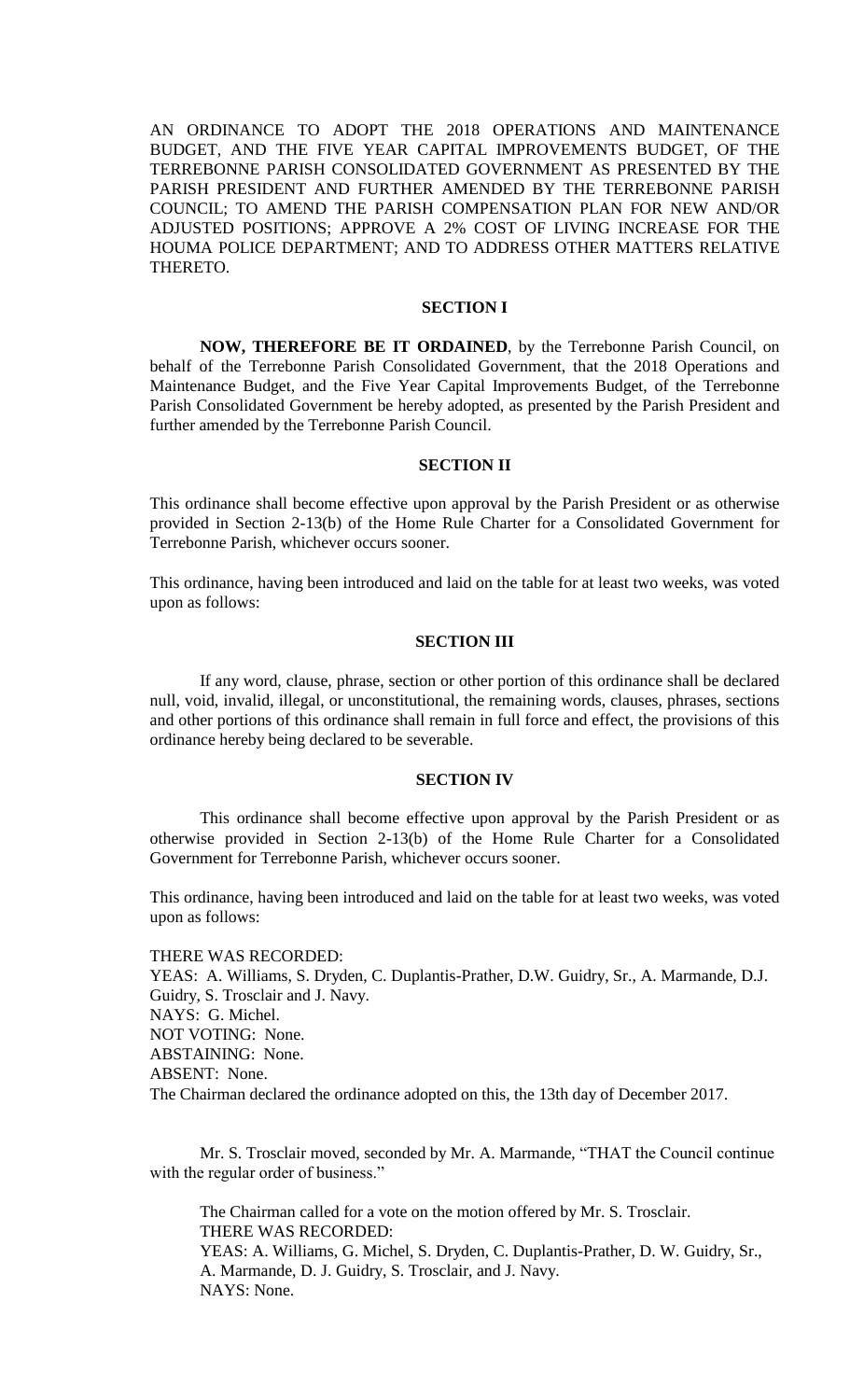ABSENT: None.

The Chairman declared the motion adopted.

The Chairman recognized Parish President G. Dove who presented to the Council an update regarding a nonfunctional automatic bar rake system discovered to be not installed as part of a contract that was awarded in 2012. President Dove stated that a lawsuit has been filed with the contractor for the project to be repaired and completed correctly while under warranty.

A discussion ensued relative to the measures being taken by the Parish to address the current situation and to prevent similar situations from occurring in the future with regards to incomplete or neglected projects and substantial completion acceptances.

Parish President G. Dove then presented to the Council an update on the Parkwood subdivision construction. He explained that 144 lots were to be developed to create low income housing in the Mechanicville area, beginning in 2013, but little activity was completed for two years for the development. He then stated that a lawsuit was filed with the developer, who has since been working toward beginning construction of the 144 housing units, as originally intended.

Councilman J. Navy shared his concerns with some of the types of housing units being considered for construction in the subdivision and suggested that plans or specifications be presented for approval before construction would begin.

The Chairman recognized Mr. Darrel Waire, Director of Housing and Human Services, who explained that the developers would need to submit plans for construction before any agreements would be accepted by Housing and Human Services and that money returned via the associated loan could then be distributed to new homebuyers.

A discussion ensued relative to the need for attractive and affordable housing in the Parish alongside the need for lowered crime rates to attract new homeowners to purchase homes in the subdivision once constructed.

The Chairman recognized Captain Frank Besson, Troop C Commander, who spoke to the Council relative to "Zero for the Holidays," an awareness and enforcement campaign with a goal of zero deaths over the holidays. He encouraged the public to practice safe driving habits and stated that more troopers would be on patrol during the holiday season for increased safety. He then shared his concerns for the alarming number of vehicular crashes that have occurred on Martin Luther King Boulevard over the past three years and stated that he would be submitting a study to the Department of Transportation and Development for the State to address the issues with the state highway.

A discussion ensued relative to safety concerns with Martin Luther King Boulevard and possible options for addressing the issues with the highway and other traffic safety concerns especially during the holiday season.

Upon request, Mr. Christopher Pulaski shared his agreement with several of the options given for improving the highway and stated that Administration will be instating a parishwide access management program in the future to address similar issues as those with the highway.

The Chairman recognized Mr. Clarence Williams, Gibson resident, who offered to the Council a petition of 716 signatures on behalf of the Gibson, Bayou Black, and Donner communities asking the Council to initiate and support efforts to fund the restoration of the Carroll Street Bridge.

The Chairman recognized Mr. Jerry Cobb, Gibson resident, who gave a brief overview of issues regarding traffic and safety hazards that exist with the closure of the Carroll Street Bridge in Gibson and suggested that a new bridge is needed.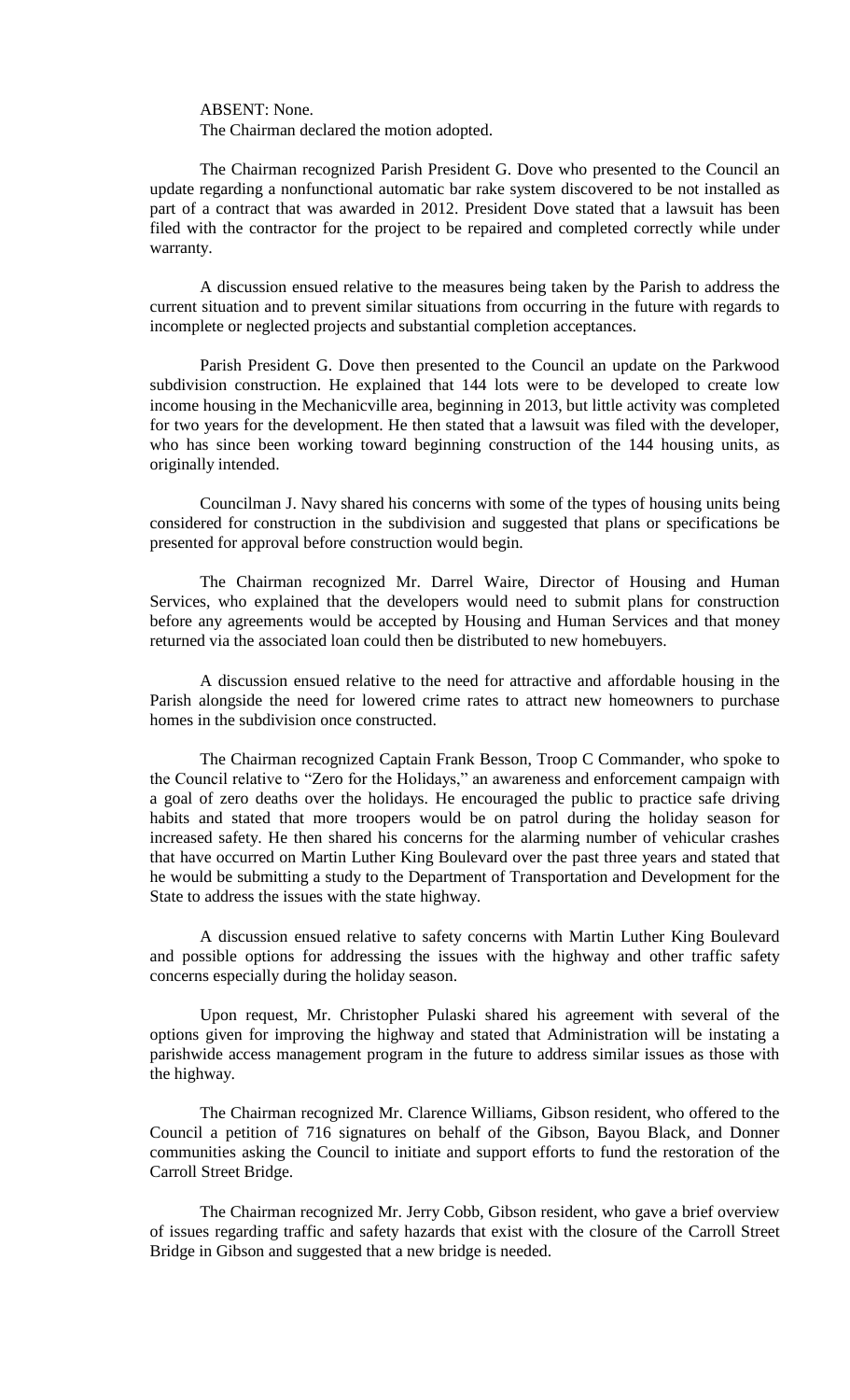The Chairman recognized Mr. Michael Anthony, West Terrebonne Fire and Rescue District Chief, gave a brief review of fire response issues and traffic accidents due to the disrupted traffic flow with the closure of the Carroll Street Bridge and asked that the Council pursue the construction of a new bridge. Upon request, Mr. Anthony confirmed that the fire district's insurance rating increased from a five to a six due in part to the issues associated with the bridge closure.

Ms. A. Williams moved, seconded by Ms. C. Duplantis-Prather, "THAT the Council accept the presented petition into the meeting minutes." (\*MOTION AMENDED AFTER DISCUSSION)

Councilwoman A. Williams then requested that a research committee be created to include herself, Councilman D. W. Guidry, Sr., Mike Toups as Parish Manager, and any other individuals deemed necessary by Administration to research funding to repair the aforementioned bridge in order to address rising fire ratings and other safety hazards.

Ms. A. Williams amended the motion, seconded by Mr. D. W. Guidry, Sr., "THAT, the Council accept the presented petition into the meeting minutes and that a research committee be formed to include Mr. D. W. Guidry, Sr., Ms. A. Williams, Mr. Mike Toups, Parish Manager, and other individuals deemed necessary by Administration with the purpose of researching funding for the restoration of the Carroll Street Bridge in Gibson." \*(AMENDED MOTION; VOTED ON AFTER DISCUSSION)

Councilman D. W. Guidry, Sr. shared his support for the motion and for the public's initiative in compiling the petition as it will assist the Council in seeking the funding needed to restore the bridge.

Councilwoman A. Williams asked that the Council Clerk forward copies of the petition to the Parish's state legislative delegates.

Parish President G. Dove asked members of Administration to begin compiling information with regards to the aforementioned bridge and shared his resolve for seeing the bridge repaired.

\*The Chairman called for a vote on the motion offered by Mr. A. Williams. THERE WAS RECORDED: YEAS: A. Williams, G. Michel, S. Dryden, C. Duplantis-Prather, D. W. Guidry, Sr., A. Marmande, D. J. Guidry, S. Trosclair, and J. Navy. NAYS: None. ABSENT: None. The Chairman declared the motion adopted.

The Chairman called for a report on the Public Services Committee meeting held on 12/11/17, whereupon the Committee Chairman, noting ratification of minutes calls public hearings on January 10, 2018 at 6:30 p.m., rendered the following:

## **PUBLIC SERVICES COMMITTEE**

#### **DECEMBER 11, 2017**

The Chairman, Alidore "Al" Marmande, called the Public Services Committee meeting to order at 5:39 p.m. in the Terrebonne Parish Council Meeting Room with an Invocation offered by Committee Member J. Navy and the Pledge of Allegiance led by Committee Member S. Dryden. Upon roll call, Committee Members recorded as present were: A. Williams, G. Michel, S. Dryden, D. W. Guidry, Sr., A. Marmande, D. J. Guidry, S. Trosclair and J. Navy. Councilwoman C. Duplantis-Prather was recorded as absent. A quorum was declared present.

OFFERED BY: MR. D. W. GUIDRY, SR. SECONDED BY: MR. D. J. GUIDRY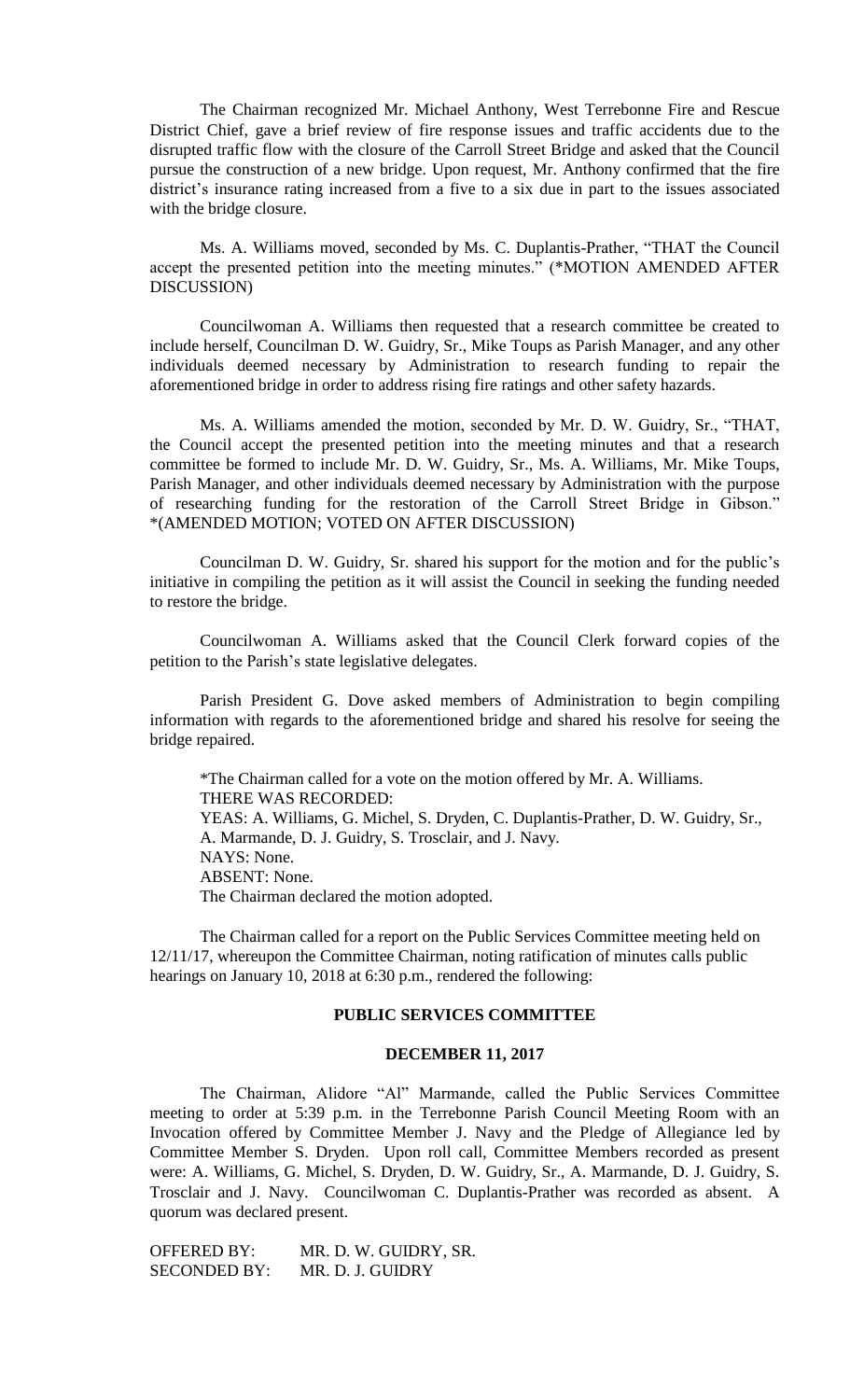#### **RESOLUTION NO. 17-399**

A resolution authorizing the Parish President to enter into a contract for engineering services with Aucoin & Associates, Inc., for the Civic Center Sidewalks, State Project No. H.012338.5.

**WHEREAS**, the Administration and the Terrebonne Parish Council, on behalf of the Terrebonne Parish Consolidated Government, are desirous of constructing ADA compliant sidewalks on both sides of Civic Center Boulevard from LA 311 to LA 182, and

**WHEREAS**, the sidewalks will improve safety of pedestrians along Civic Center Boulevard, and

**WHEREAS**, funds have been appropriated out of the Surface Transportation Program for the financing for the improvements for the project under the direct administration of the Louisiana Department of Transportation and Development, and

**WHEREAS**, the Terrebonne Parish Consolidated Government has entered into a City-State agreement with the Louisiana Department of Transportation and requiring specific work to be performed relative to this project, and

**WHEREAS**, the Terrebonne Parish Consolidated Government has agreed to the 20% local match for both engineering and construction of this project.

**NOW, THEREFORE BE IT RESOLVED**, by the Terrebonne Parish Council, on behalf of the Terrebonne Parish Consolidated Government, that the Parish President, Gordon E. Dove, be authorized to enter into a contract between Aucoin & Associates, Inc. and the Terrebonne Parish Consolidated Government for Civic Center Blvd Sidewalks, State Project No. H.012338.5.

### **THERE WAS RECORDED:**

YEAS: A. Williams, G. Michel, S. Dryden, D. W. Guidry, Sr., A. Marmande, D. J. Guidry, S. Trosclair, and J. Navy. NAYS: None. ABSTAINING: None. ABSENT: C. Duplantis-Prather. The Chairwoman declared the resolution adopted on this the 11th day of December 2017.

\* \* \* \* \* \* \* \* \*

OFFERED BY: MS. A. WILLIAMS SECONDED BY: MR. D. W. GUIDRY, SR.

#### **RESOLUTION NO. 17-400**

A resolution authorizing the Parish President to enter into a contract for engineering services with GIS Engineering, LLC, for LA 24 Sidewalk Rehab, State Project No. H.012339.5.

**WHEREAS**, the Administration and the Terrebonne Parish Council, on behalf of the Terrebonne Parish Consolidated Government, are desirous of rehabilitating the sidewalks along LA 24 for compliance with ADA, and

**WHEREAS**, the sidewalks will improve safety of pedestrians along LA 24 from Barataria Avenue to New Orleans Boulevard, and

**WHEREAS**, funds have been appropriated out of the Surface Transportation Program for the financing for the improvements for the project under the direct administration of the Louisiana Department of Transportation and Development, and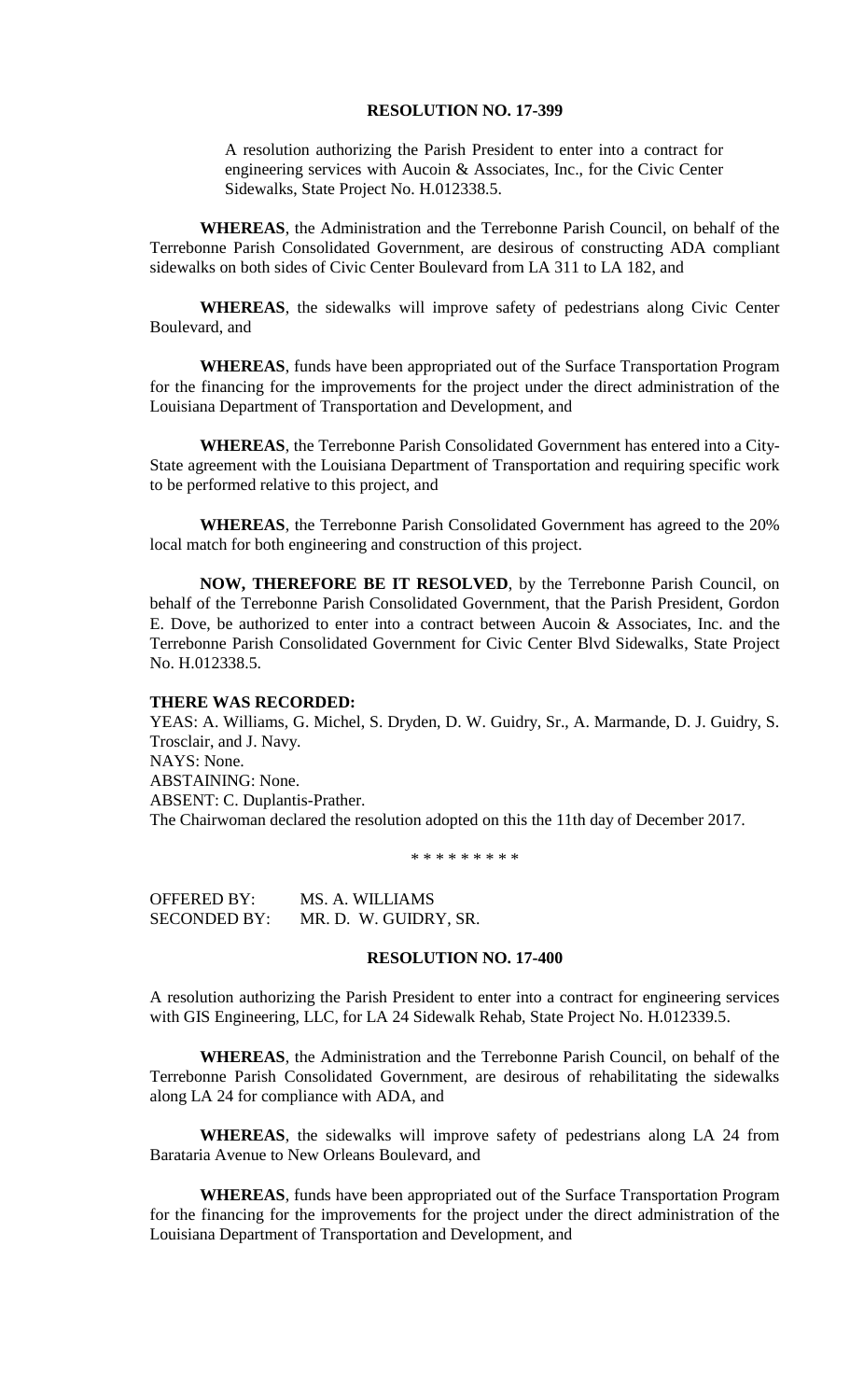**WHEREAS**, the Terrebonne Parish Consolidated Government has entered into a City-State agreement with the Louisiana Department of Transportation and requiring specific work to be performed relative to this project, and

**WHEREAS**, the Terrebonne Parish Consolidated Government has agreed to the 20% local match for both engineering and construction of this project.

**NOW, THEREFORE BE IT RESOLVED**, by the Terrebonne Parish Council, on behalf of the Terrebonne Parish Consolidated Government, that the Parish President, Gordon E. Dove, be authorized to enter into a contract between GIS Engineering, LLC and the Terrebonne Parish Consolidated Government for LA 24 Sidewalk Rehab, State Project No. H.012339.5.

### **THERE WAS RECORDED:**

YEAS: A. Williams, G. Michel, S. Dryden, D. W. Guidry, Sr., A. Marmande, D. J. Guidry, S. Trosclair, and J. Navy. NAYS: None. ABSTAINING: None. ABSENT: C. Duplantis-Prather. The Chairwoman declared the resolution adopted on this the 11th day of December 2017.

\* \* \* \* \* \* \* \* \*

| OFFERED BY:  | MR. S. TROSCLAIR |
|--------------|------------------|
| SECONDED BY: | MR. J. NAVY      |

### **RESOLUTION NO. 17-401**

A resolution authorizing a contract with Delta Chemical Corporation, for water treatment chemical services and supplies in accordance with the State Contract Commodity Catalog, contract number 4400006002.

**WHEREAS,** the Terrebonne Parish Consolidated Government, Department of Utilities, Electric Generation Division (the Department/Division purchases chemicals from the Louisiana State Purchase Contract Commodity Catalog contract number 4400006002 for boiler feedwater, condensate and cooling water, and,

**WHEREAS,** Terrebonne Parish Consolidated Government, Department of Utilities, Electric Generation Division has budgeted funds available for chemical purchase, and

**WHEREAS,** the Department of Utilities, Electric Generation Division estimates total charges of \$75,000.00, and

**WHEREAS,** the Department and Parish Administration concur with this recommendation, and

**NOW THEREFORE BE IT RESOLVED**, by the Terrebonne Parish Council (Public Services Committee), on behalf of the Terrebonne Parish Consolidated Government that the Parish President, Gordon Dove, is hereby authorized to execute any and all contract documents associated therewith.

### **THERE WAS RECORDED:**

YEAS: A. Williams, G. Michel, S. Dryden, D. W. Guidry, Sr., A. Marmande, D. J. Guidry, S. Trosclair, and J. Navy. NAYS: None. ABSTAINING: None. ABSENT: C. Duplantis-Prather. The Chairwoman declared the resolution adopted on this the 11th day of December 2017.

\* \* \* \* \* \* \* \* \*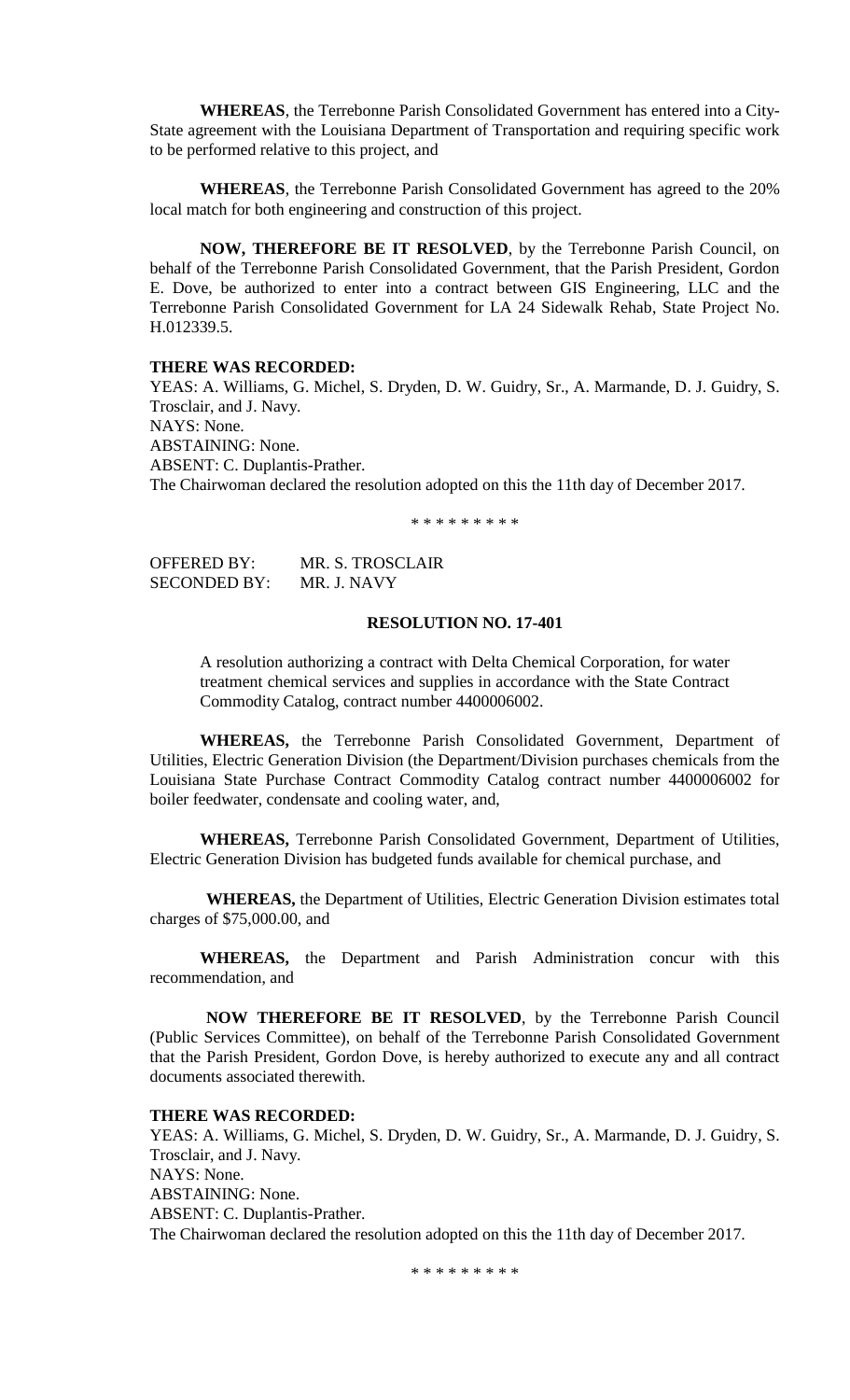| OFFERED BY:         | MR. S. TROSCLAIR |
|---------------------|------------------|
| <b>SECONDED BY:</b> | MR. J. NAVY      |

#### **RESOLUTION NO. 17-402**

A resolution awarding and authorizing the signing of the construction Contract for Parish Project No. 14-SAFE-02, Multi-Agency Safe Room, Terrebonne Parish Consolidated Government, Terrebonne Parish, Louisiana, and authorizing the issuance of the Notice to Proceed.

**WHEREAS**, the Terrebonne Parish Consolidated Government did receive construction bids on Parish Project No. 14-SAFE-02, Multi-Agency Safe Room, Terrebonne Parish, Louisiana, and,

**WHEREAS**, the lowest bid was that submitted by Thomassie Construction, Inc. in the amount of \$2,328,500.00 Base Bid, \$3,900.00 Alternate No. 1, for a total cost of \$2,332,400.00, and

**WHEREAS,** the Parish is desirous of moving forward with the construction of the Multi-Agency Safe Room Project, and

**WHEREAS,** the construction award is contingent upon a budget amendment, and

**NOW, THEREFORE, BE IT RESOLVED** that the Terrebonne Parish Consolidated Government award the construction contract to Thomassie Construction, Inc., in the overall amount of \$2,332,400.00, and

**BE IT FURTHER RESOLVED,** that the President of Terrebonne Parish Consolidated Government, be and he is hereby authorized and empowered to sign a construction contract for and on behalf of the Terrebonne Parish Consolidated Government with Thomassie Construction, Inc., upon receipt of the performance bond in the amount of the contract price and contingent upon a budget amendment, and

BE IT FURTHER RESOLVED, that upon receipt of required certificates of insurance evidencing coverage as provided in the project specifications and upon execution and recordation of all contract documents, that the Engineer is hereby authorized to issue the Notice to Proceed to the Contractor to commence construction of the project, and

#### **THERE WAS RECORDED:**

YEAS: A. Williams, G. Michel, S. Dryden, D. W. Guidry, Sr., A. Marmande, D. J. Guidry, S. Trosclair, and J. Navy. NAYS: None. ABSTAINING: None. ABSENT: C. Duplantis-Prather. The Chairwoman declared the resolution adopted on this the 11th day of December 2017.

\* \* \* \* \* \* \* \* \*

Mr. D. W. Guidry, Sr. moved, seconded by Mr. S. Trosclair, "THAT, the Public Services Committee introduce and ordinance that will establish a "3-Way Stop" at the intersection of Riverview Street and Ravensaide Drive and call a public hearing on Wednesday, January 10, 2018 at 6:30 p.m."

The Chairman called for the vote on the motion offered by Mr. D. W. Guidry, Sr. THERE WAS RECORDED: YEAS: A. Williams, G. Michel, S. Dryden, D. W. Guidry, Sr., A. Marmande, D. J. Guidry, S. Trosclair and J. Navy. NAYS: None. ABSENT: C. Duplantis-Prather.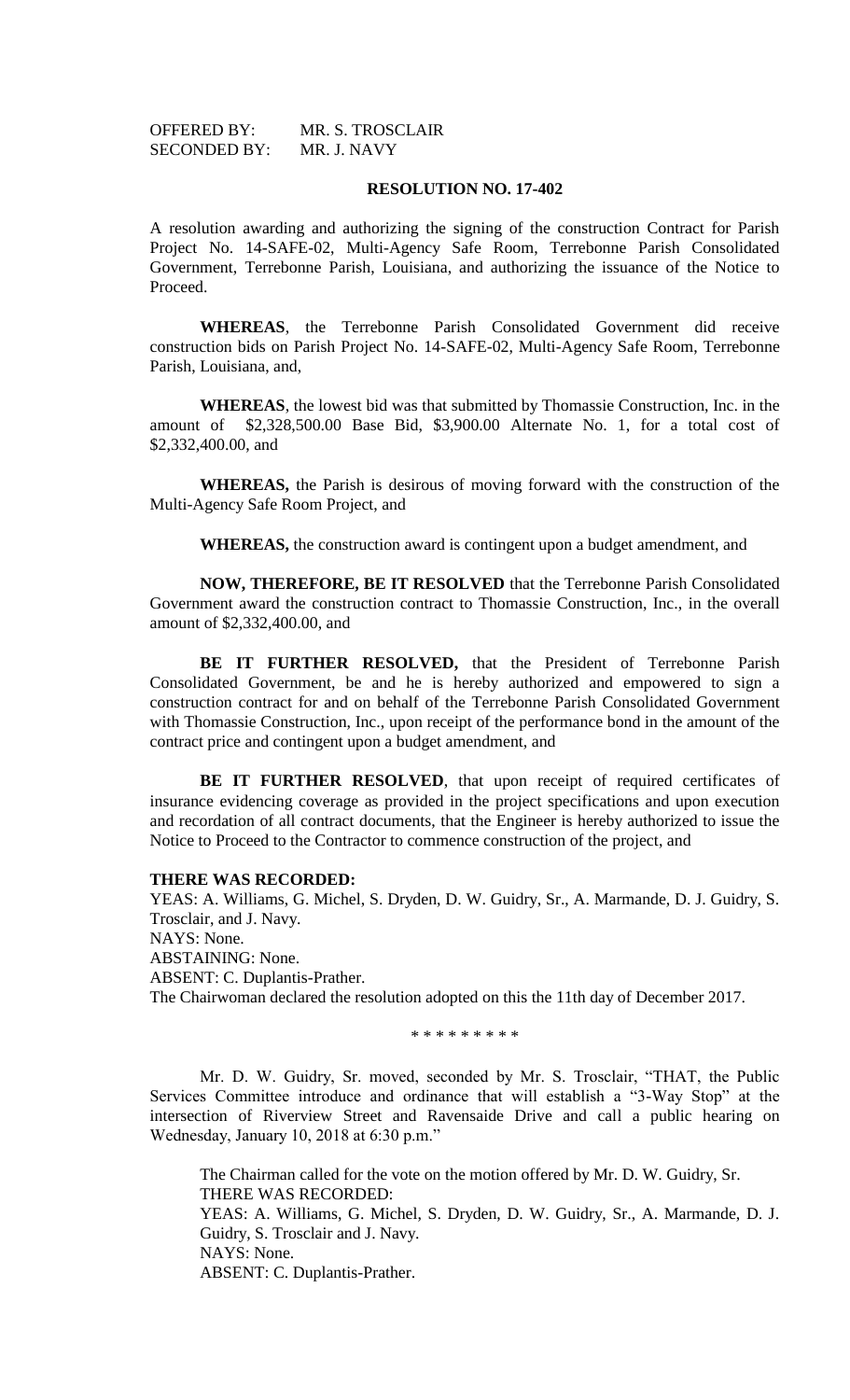The Chairman declared the motion adopted.

| <b>OFFERED BY:</b>  | MR. D. J. GUIDRY |
|---------------------|------------------|
| <b>SECONDED BY:</b> | MR. S. TROSCLAIR |

#### **RESOLUTION NO. 17-403**

A resolution awarding and authorizing the signing of the construction contract for Parish Project No. 17-SEW-06, South Wastewater Treatment Levee Rehabilitation at Cells 2&3 Project, Terrebonne Parish Consolidated Government, Terrebonne Parish, Louisiana, and authorizing the issuance of the Notice to Proceed.

**WHEREAS**, the Terrebonne Parish Consolidated Government did receive construction bids on Parish Project No. 17-SEW-06, South Wastewater Treatment Levee Rehabilitation at Cells 2&3 Project, Terrebonne Parish, Louisiana, and,

**WHEREAS**, the responsive low bid was that submitted by Circle, LLC, in the amount of \$608,880.00 for the Base Bid and \$39,150.00 for Alternate No. 1 for a total bid amount of \$648,030.00, and

**NOW, THEREFORE, BE IT RESOLVED** that the Terrebonne Parish Consolidated Government award the construction contract to Circle, LLC, in the amount of \$648,030.00, and

**BE IT FURTHER RESOLVED,** that the President of Terrebonne Parish Consolidated Government, be and he is hereby authorized and empowered to sign a construction contract for and on behalf of the Terrebonne Parish Consolidated Government with Circle, LLC, upon receipt of the performance bond in the amount of the contract price, and

BE IT FURTHER RESOLVED, that upon receipt of required certificates of insurance evidencing coverage as provided in the project specifications and upon execution and recordation of all contract documents, that the Engineer is hereby authorized to issue the Notice to Proceed to the Contractor to commence construction of the project, and

### **THERE WAS RECORDED:**

YEAS: A. Williams, G. Michel, S. Dryden, D. W. Guidry, Sr., A. Marmande, D. J. Guidry, S. Trosclair, and J. Navy. NAYS: None. ABSTAINING: None. ABSENT: C. Duplantis-Prather. The Chairwoman declared the resolution adopted on this the 11th day of December 2017.

\* \* \* \* \* \* \* \* \*

| <b>OFFERED BY:</b>  | MR. D. W. GUIDRY, SR. |
|---------------------|-----------------------|
| <b>SECONDED BY:</b> | MR. S. TROCLAIR       |

#### **RESOLUTION NO. 17-404**

A RESOLUTION AUTHORIZING THE PARISH PRESIDENT TO SIGN AND SUBMIT AN AMENDMENT TO THE TERREBONNE PARISH GUSTAV/IKE DISASTER RECOVERY PLAN BUDGET TO THE STATE OF LOUISIANA AND HUD TO COMPLY WITH THE COMMUNITY DEVELOPMENT BLOCK GRANT DISASTER RECOVERY PROGRAM.

**WHEREAS**, the Terrebonne Parish Consolidated Government has been awarded Community Development Block Grant (CDBG) funding as a result of the damage caused by Hurricanes Gustav and Ike; and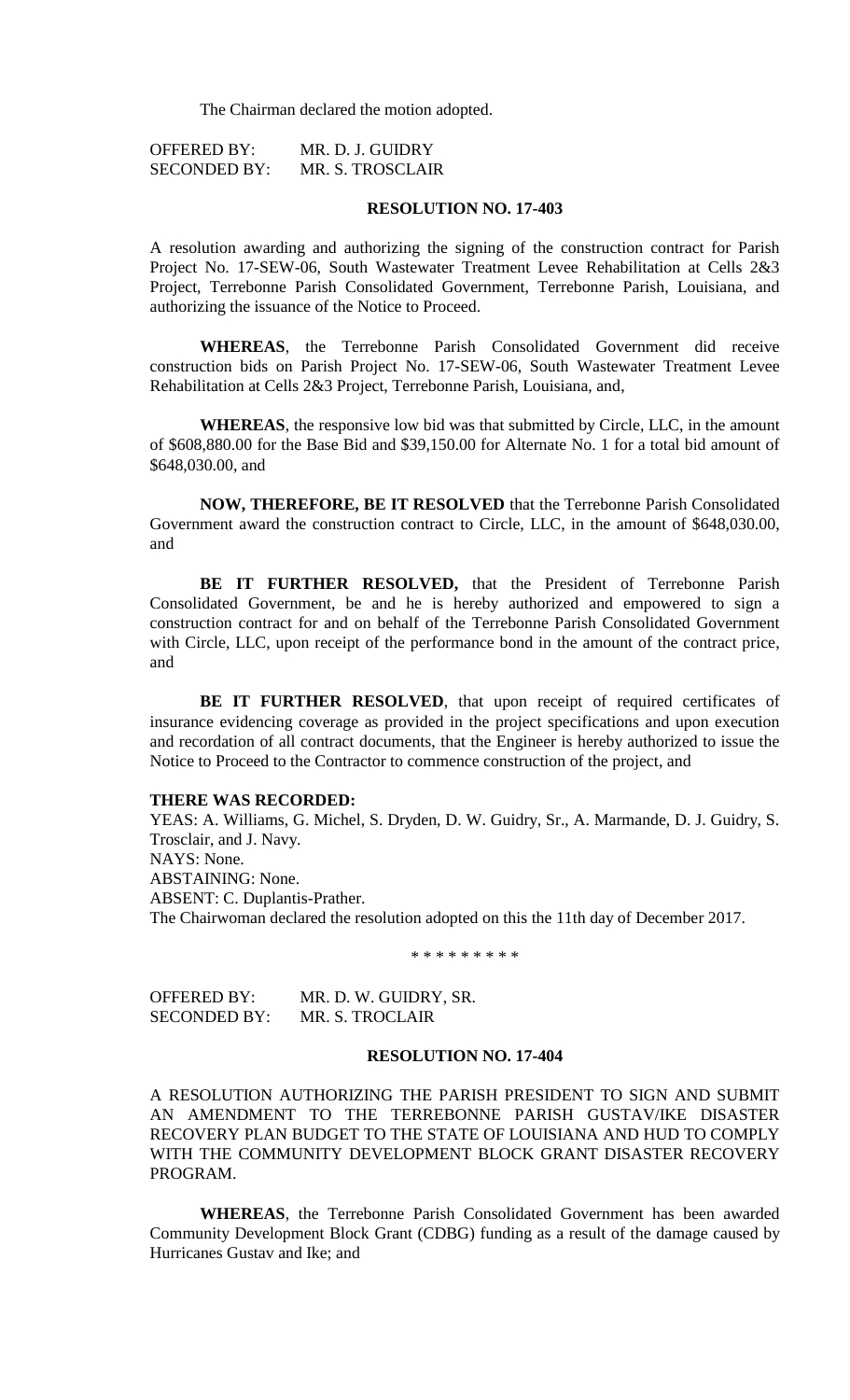**WHEREAS,** DPW Administration Building Project is in need of additional funds for installation of fuel lines to supply generator power to the classroom, drainage, administration, and wash rack buildings, and other associated work; and

**WHEREAS,** the construction contracts for Gray Sewerage and Ward 7 Levee Projects were awarded under budget; and

**WHEREAS,** funds from Gray Sewers and Ward 7 Levee Projects will be transferred to cover the shortfall for the DPW Administration Building Project; and

**WHEREAS,** this resolution will rescind Resolution No. 17-358 that would have transferred funds from the Gray Sewerage Project to the DPW Administration Building Project; and

**WHEREAS,** through the proper public approval process the funds can be reallocated from one project to another as reflected in Attachment A; and

**NOW, THEREFORE, BE IT RESOLVED** by the Terrebonne Parish Council, on behalf of the Terrebonne Parish Consolidated Government, that that the Parish President, Gordon E. Dove, is authorized to sign, submit and implement the recommended amendment to the Terrebonne Parish Gustav/Ike Disaster Recovery Plan regarding the projects in Attachment A.

#### **THERE WAS RECORDED:**

YEAS: A. Williams, G. Michel, S. Dryden, D. W. Guidry, Sr., A. Marmande, D. J. Guidry, S. Trosclair, and J. Navy. NAYS: None. ABSTAINING: None. ABSENT: C. Duplantis-Prather. The Chairwoman declared the resolution adopted on this the 11th day of December 2017.

\* \* \* \* \* \* \* \* \*

OFFERED BY: MR. D. J. GUIDRY SECONDED BY: MR. J. NAVY

## **RESOLUTION NO. 17-405**

A resolution providing approval of Amendment No. 3 to the Engineering Agreement for Parish Project No. **13-DRA-22**, **Upper Little Caillou Pump Station (HMGP)**, Terrebonne Parish, Louisiana.

**WHEREAS**, the Terrebonne Parish Consolidated Government did enter into an original engineering agreement with Providence Engineering & Design, LLC dated June 17, 2013, recordation number 1429434, for the Upper Little Caillou Pump Station Project identified as Parish Project 13-DRA-22, and

**WHEREAS**, the Engineering Agreement between OWNER and ENGINEER provides for certain limitations for Basic Services and specific Additional Services, and

**WHEREAS,** modifications to the pump station sump were made to accommodate a future larger pump, and

**WHEREAS,** due to the need to increase submergence, Providence redesigned the sump lowering it to an elevation of 13.0', and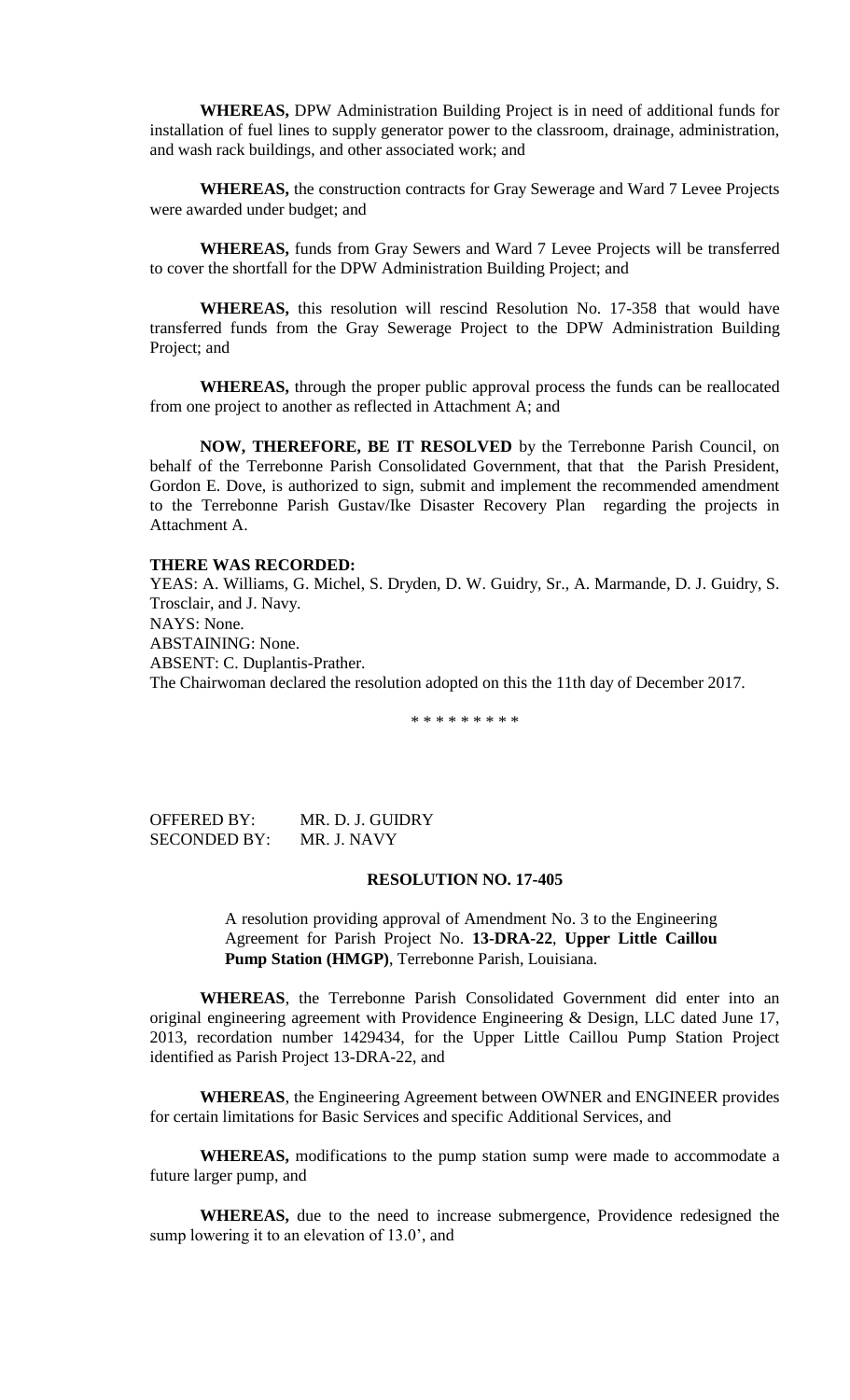**WHEREAS**, the pump station building was redesign to comply with the permit requirements of a Category III, 164 mph wind load, and

**WHEREAS,** TPCG is desirous of having these services continued so that there is a need for additional funds to be added to the contract, and

**WHEREAS,** this above work will increase the basic services task in the engineering agreement by \$4,850.00, and

**NOW, THEREFORE BE IT RESOLVED** that the Terrebonne Parish Council, on behalf of the Terrebonne Parish Consolidated Government, does hereby approve Amendment No. 3 to the Engineering Agreement for an increase of \$4,850.00 in Basic Services and authorizes Parish President Gordon E. Dove to execute Amendment No. 3 to the Engineering Agreement for the Upper Little Caillou Drainage Improvements Project Parish Project No. 13- DRA-22, with Providence Engineering & Design, LLC; and

**BE IT FURTHER RESOLVED** that a certified copy of the resolution be forwarded to the Engineer, Providence Engineering & Design, LLC.

#### **THERE WAS RECORDED:**

YEAS: A. Williams, G. Michel, S. Dryden, D. W. Guidry, Sr., A. Marmande, D. J. Guidry, S. Trosclair, and J. Navy. NAYS: None. ABSTAINING: None. ABSENT: C. Duplantis-Prather. The Chairwoman declared the resolution adopted on this the 11th day of December 2017.

\* \* \* \* \* \* \* \* \*

OFFERED BY: MR. D. J. GUIDRY SECONDED BY: MR. S. DRYDEN

# **RESOLUTION NO. 17-406**

A resolution providing approval of Amendment No. 2 to the Engineering Agreement for Parish Project No. **15-LEV-27**, **Six Foot Ditch Levee Improvements**, Terrebonne Parish, Louisiana.

**WHEREAS**, the Terrebonne Parish Consolidated Government did enter into an original engineering agreement with Providence Engineering and Design, LLC dated September 30, 2015, recordation number 1491014, for the Six Foot Ditch Levee Improvements, identified as Parish Project 15-LEV-27, and

**WHEREAS**, the Engineering Agreement between OWNER and ENGINEER provides for certain limitations for Basic Services and specific Additional Services, and

**WHEREAS,** the levee improvements to the Six Foot Ditch Levee Improvements was awarded, and

**WHEREAS,** additional analysis was required in order to construct the levee within the existing servitude, and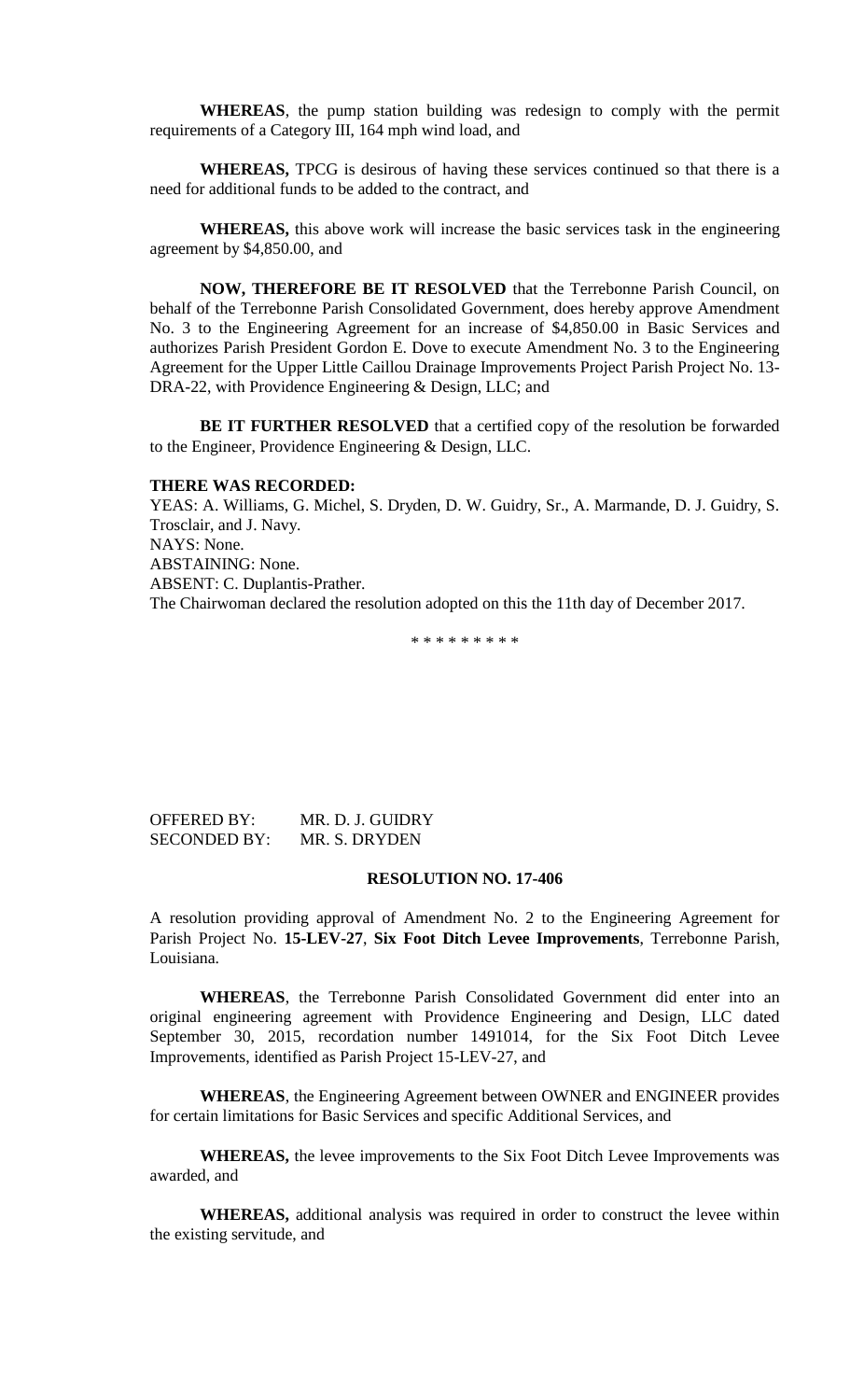**WHEREAS**, the above work will increase the additional services section by \$5,615.00, and

**NOW, THEREFORE BE IT RESOLVED** that the Terrebonne Parish Council, on behalf of the Terrebonne Parish Consolidated Government, does hereby approve this Amendment No. 2 to the Engineering Agreement for an increase of \$5,615.00 in Additional Services and authorizes Parish President Gordon E. Dove to execute this Amendment No. 2 to the Engineering Agreement for the Six Foot Ditch Levee Improvements, Parish Project No. 15-LEV-27, with Providence Engineering and Design, LLC, and

**BE IT FURTHER RESOLVED** that a certified copy of the resolution be forwarded to the Engineer, Providence Engineering and Design, LLC.

#### **THERE WAS RECORDED:**

YEAS: A. Williams, G. Michel, S. Dryden, D. W. Guidry, Sr., A. Marmande, D. J. Guidry, S. Trosclair, and J. Navy. NAYS: None. ABSTAINING: None. ABSENT: C. Duplantis-Prather. The Chairwoman declared the resolution adopted on this the 11th day of December 2017.

\* \* \* \* \* \* \* \* \*

# OFFERED BY: MR. D. W. GUIDRY, SR. SECONDED BY: MR. G. MICHEL

# **RESOLUTION NO. 17-407**

A resolution providing approval of Amendment No. 2 to the Engineering Agreement for Parish Project No. **14-DRA-44**, **Ellendale Levee Rehabilitation Project**, Terrebonne Parish, Louisiana.

**WHEREAS**, the Terrebonne Parish Consolidated Government did enter into an original engineering agreement with Providence Engineering and Design, LLC dated December 5, 2014, recordation number 1469264, for the Ellendale Levee Rehabilitation Project, identified as Parish Project 14-DRA-44, and

**WHEREAS**, the Engineering Agreement between OWNER and ENGINEER provides for certain limitations for Basic Services and specific Additional Services, and

**WHEREAS** the construction of Ellendale Levee Project is near complete, and

**WHEREAS,** TPCG requested the installation of a sheetpile wall, additional ditch sweeping, and pavement replacement to the project, and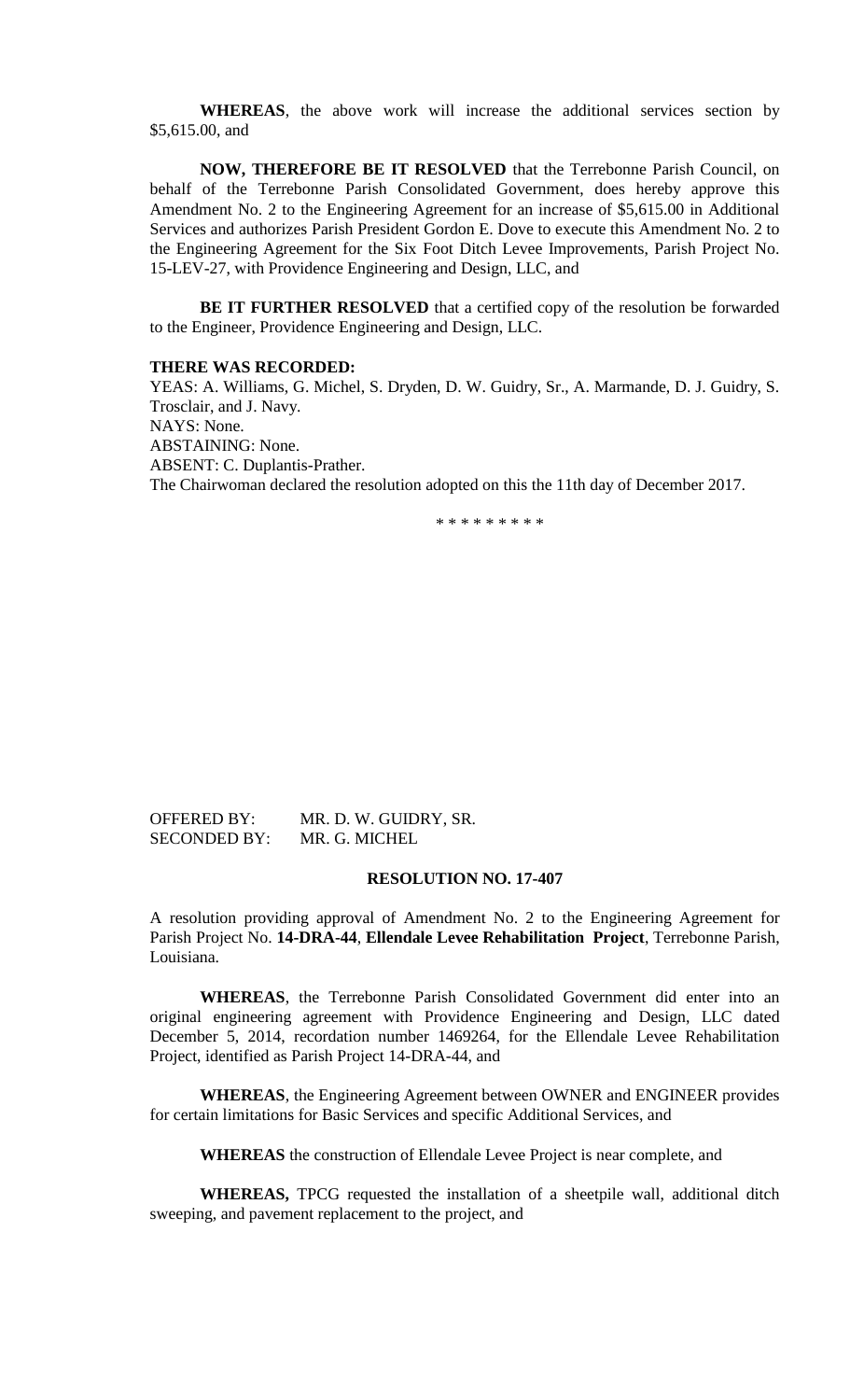**WHEREAS,** additional funds were requested for additional project representative services to oversee the additional work and the design and construction administration of the additional work requested, and

**WHEREAS**, an additional 60 days was added due to the extra work requested, and

**WHEREAS**, the above work will increase the basic services section by \$4,250 and additional services section by \$4,500.00, and

**NOW, THEREFORE BE IT RESOLVED** that the Terrebonne Parish Council, on behalf of the Terrebonne Parish Consolidated Government, does hereby approve this Amendment No. 2 to the Engineering Agreement for an increase of \$4,250.00 in Basic Services and \$4,500.00 in Additional Services and authorizes Parish President Gordon E. Dove to execute this Amendment No. 2 to the Engineering Agreement for the Ellendale Levee Rehabilitation Project Parish Project No. 14-LEV-44, with Providence Engineering and Design, LLC, and

**BE IT FURTHER RESOLVED** that a certified copy of the resolution be forwarded to the Engineer, Providence Engineering and Design, LLC.

### **THERE WAS RECORDED:**

YEAS: A. Williams, G. Michel, S. Dryden, D. W. Guidry, Sr., A. Marmande, D. J. Guidry, S. Trosclair, and J. Navy. NAYS: None. ABSTAINING: None. ABSENT: C. Duplantis-Prather. The Chairwoman declared the resolution adopted on this the 11th day of December 2017.

\* \* \* \* \* \* \* \* \*

### OFFERED BY: MR. S. TROSCLAIR SECONDED BY: MR. J. NAVY

### **RESOLUTION NO. 17-408**

A resolution authorizing the execution of Change Order No. 5 (Final) for the Construction Agreement for Parish Project No. 12- PW-CDBG-64, DPW Administrative Building, Terrebonne Parish, Louisiana.

**WHEREAS**, the Terrebonne Parish Consolidated Government entered into a contract dated July 25, 2014 with B.E.T. Construction, Inc., Recordation Number 1459258, for Parish Project No. 12-PW-CDBG-64, DPW Administrative Building, Terrebonne Parish, Louisiana, and

**WHEREAS**, the construction of the DPW Administrative Building Project is completed, and

**WHEREAS**, the construction contract included an allowance for relocation of infrastructure which allows the processing of change orders, and

**WHEREAS**, all change orders have been approved and incorporated into the project and funded through the Relocation of Infrastructure allowance leaving a surplus of Forty-Four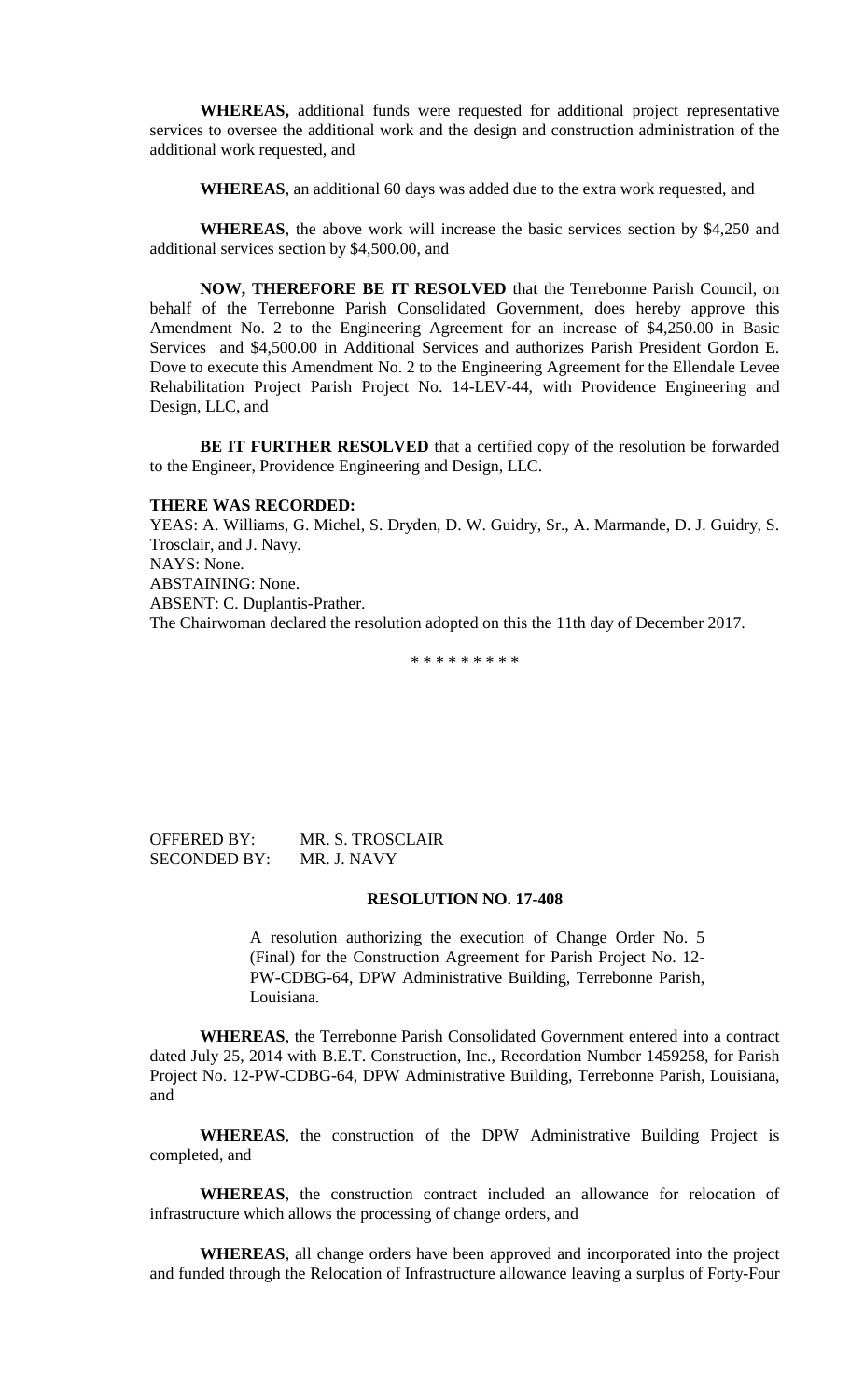Thousand, One Hundred and Five Dollars and Ninety-Three Cents (\$44,105.93), and

**WHEREAS**, this change order will decrease the overall contract price by Forty-Four Thousand, One Hundred and Five Dollars and Ninety-Three Cents (\$44,105.93), and

**WHEREAS**, Change Order No. 5 (Final) has been reviewed and approved by OCD, and

**WHEREAS**, this Change Order No. 5 (Final) has been recommended by the Engineer, Duplantis Design Group, PC, for this project.

**NOW, THEREFORE BE IT RESOLVED** that the Terrebonne Parish Council on behalf of the Terrebonne Parish Consolidated Government, does hereby approve and authorize the execution by Terrebonne Parish President Gordon E. Dove of Change Order No. 5 (Final) to the construction agreement with B.E.T. Construction, Inc. for Parish Project No. 12-PW-CDBG-64, DPW Administrative Building, Terrebonne Parish, Louisiana, for an decrease of Forty-Four Thousand, One Hundred and Five Dollars and Ninety-Three Cents (\$44,105.93) to the contract, and

**BE IT FURTHER RESOLVED** that a certified copy of the resolution be forwarded to Engineer, Duplantis Design Group, PC.

### **THERE WAS RECORDED:**

YEAS: A. Williams, G. Michel, S. Dryden, D. W. Guidry, Sr., A. Marmande, D. J. Guidry, S. Trosclair, and J. Navy. NAYS: None. ABSTAINING: None. ABSENT: C. Duplantis-Prather. The Chairwoman declared the resolution adopted on this the 11th day of December 2017.

\* \* \* \* \* \* \* \* \*

OFFERED BY: MR. D. W. GUIDRY, SR. SECONDED BY: MR. J. NAVY

### **RESOLUTION NO. 17-409**

# **A RESOLUTION AUTHORIZING THE SIGNING OF A CONTRACT FOR ELECTRIC UTILITY LOCATING SERVICES IN TERREBONNE PARISH, AND TO PROVIDE FOR RELATED MATTERS**

**WHEREAS**, the Terrebonne Parish Consolidated Government did receive proposals for Electric Utility Locating Services in Terrebonne Parish, Louisiana; and

**WHEREAS**, Terrebonne Parish Utilities has evaluated all proposals and has determined that the proposal most advantageous to the Terrebonne Parish Consolidated Government was submitted by Consolidated Infrastructure Group; and

**WHEREAS**, Terrebonne Parish Utilities has recommended that the award of the contract be made to Consolidated Infrastructure Group subject to contract review and approval by the Terrebonne Parish Attorney; and

**NOW, THEREFORE, BE IT RESOLVED** by the Terrebonne Parish Council, on the behalf of the Terrebonne Parish Consolidated Government, hereby awards the said nonexclusive Electric Utility Locating Services contract to Consolidated Infrastructure Group with an estimated annual price of thirty-five thousand, zero dollars, and zero cents (\$35,000.00);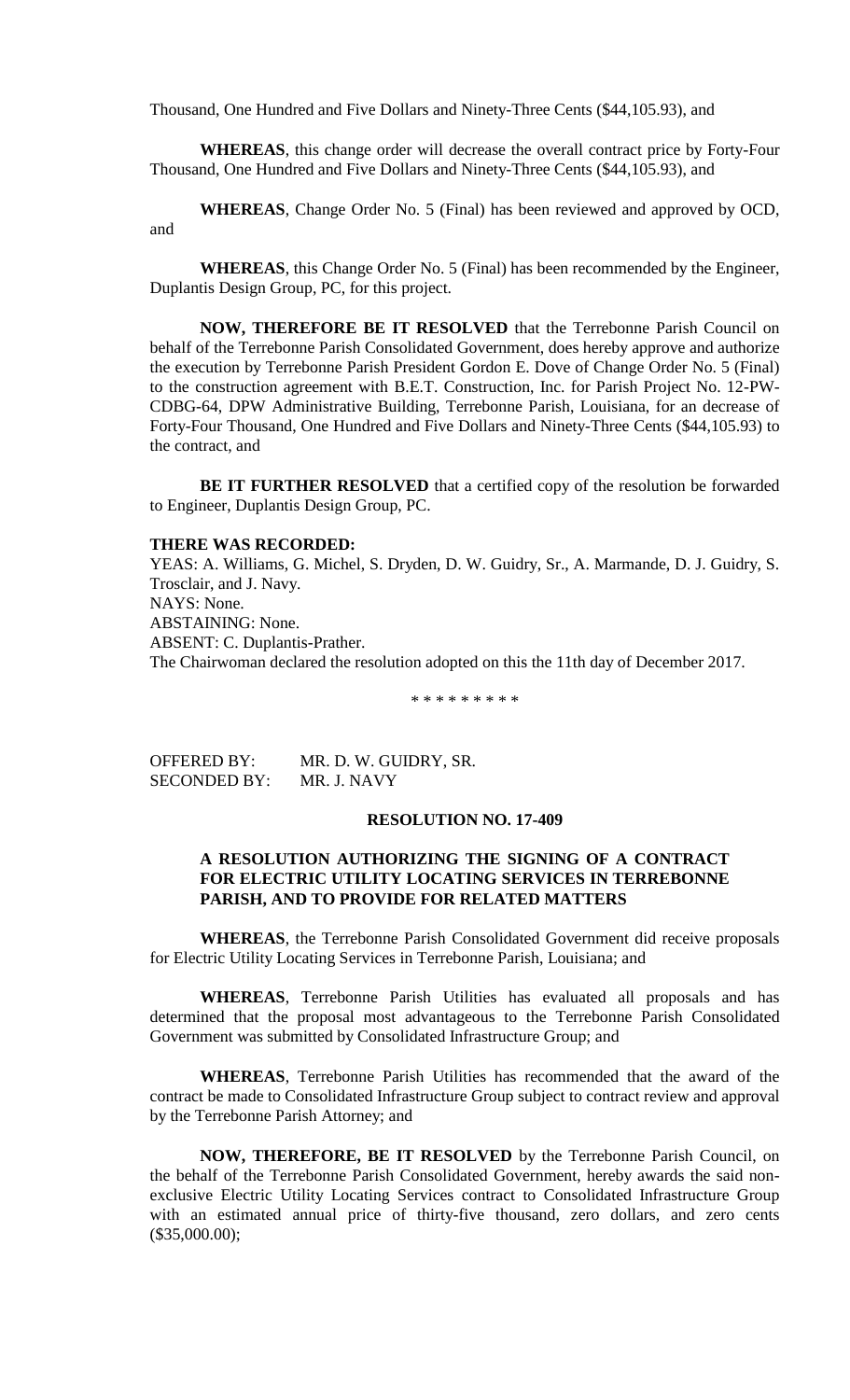**BE IT FURTHER RESOLVED,** the President of Terrebonne Parish Consolidated Government be authorized and empowered to sign the said contract, as a non-exclusive time contract beginning on January 1, 2018 and ending on December 31, 2018, for and on behalf of the Terrebonne Parish Consolidated Government with Consolidated Infrastructure Group, with terms and conditions of the attached contract, subject to the review, revision, and final approval by the Terrebonne Parish Attorney.

# **THERE WAS RECORDED:**

YEAS: A. Williams, G. Michel, S. Dryden, D. W. Guidry, Sr., A. Marmande, D. J. Guidry, S. Trosclair, and J. Navy. NAYS: None. ABSTAINING: None. ABSENT: C. Duplantis-Prather. The Chairwoman declared the resolution adopted on this the 11th day of December 2017.

\* \* \* \* \* \* \* \* \*

Mr. S. Trosclair moved, seconded by Mr. J. Navy, "THAT, there being no further business to come before the Public Services Committee, the meeting be adjourned."

The Chairman called for the vote on the motion offered by Mr. S. Trosclair. THERE WAS RECORDED: YEAS: A. Williams, G. Michel, S. Dryden, D. W. Guidry, Sr., A. Marmande, D. J. Guidry, S. Trosclair and J Navy. NAYS: None. ABSENT: C. Duplantis-Prather.

The Chairman declared the motion adopted and the meeting was adjourned at 5:46 p.m.

Alidore Marmande, Chairman

Tammy E. Triggs, Minute Clerk

Mr. A. Marmande moved, seconded by Mr. S. Dryden, "THAT the Council accept and ratify the minutes of the Public Services Committee meeting held on 12/11/17."

The Chairman called for a vote on the motion offered by Mr. A. Marmande. THERE WAS RECORDED: YEAS: A. Williams, G. Michel, S. Dryden, C. Duplantis-Prather, D. W. Guidry, Sr., A. Marmande, D. J. Guidry, S. Trosclair, and J. Navy. NAYS: None. ABSENT: None. The Chairman declared the motion adopted.

The Chairman called for a report on the Community Development and Planning Committee meeting held on 12/11/17, whereupon the Committee Chairman rendered the following:

# **COMMUNITY DEVELOPMENT & PLANNING COMMITTEE**

### **DECEMBER 11, 2017**

The Chairman, Steve Trosclair, called the Community Development & Planning Committee meeting to order at 5:47 p.m. in the Terrebonne Parish Council Meeting Room with an Invocation offered by Committee Member A. Williams and the Pledge of Allegiance by Committee Member D. W. Guidry, Sr. Upon roll call, Committee Members recorded as present were: A. Williams, G. Michel, S. Dryden, D. W. Guidry, Sr., A. Marmande, D. J. Guidry, S. Trosclair and J. Navy and A. Williams. Councilwoman C. Duplantis-Prather was recorded as absent. A quorum was declared present.

OFFERED BY: MS. A. WILLIAMS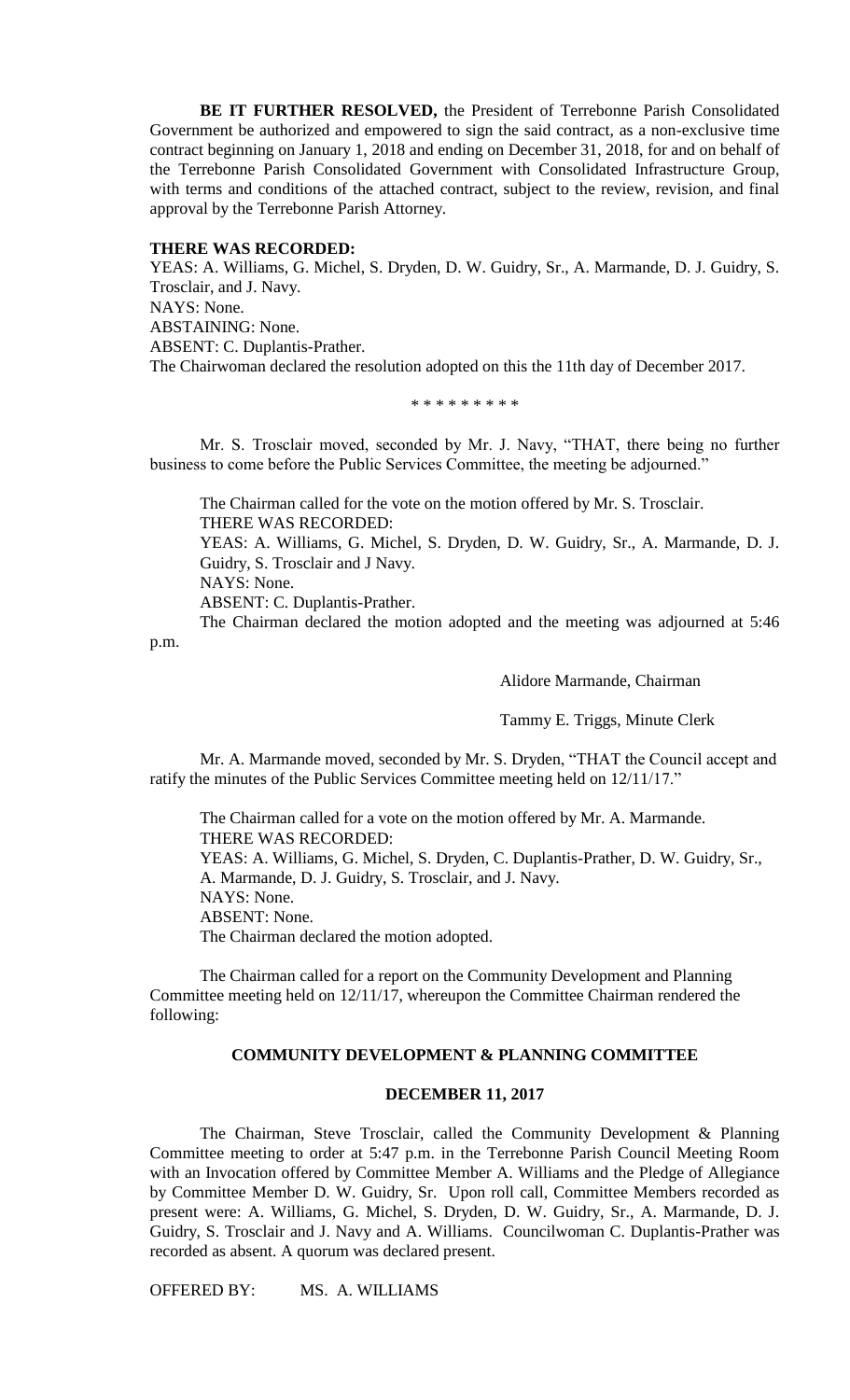#### **RESOLUTION NO. 17-410**

**WHEREAS**, the U.S. Department of Housing and Urban Development requires Public Housing Agency's to have an Administrative Plan to ensure compliance with federal laws, regulations and notices and must establish policy and procedures to clarify federal requirement and to ensure consistency in program day to day operation,

**WHEREAS**, changes that are required in certain aspects of the program are to be submitted for approval,

**WHEREAS**, Terrebonne Parish Consolidated Government Section 8 Program would amend the current Administrative Plan to reflect these changes,

NOW**, THEREFORE BE IT RESOLVED** that the Terrebonne Parish Council, on behalf of the Terrebonne Parish Consolidated Government, does hereby adopt the current changes to the Terrebonne Parish Consolidated Government Section 8 Program Administrative Plan.

#### **THERE WAS RECORDED:**

YEAS: A. Williams, G. Michel, S. Dryden, D. W. Guidry, Sr., A. Marmande, D. J. Guidry, S. Trosclair, and J. Navy. NAYS: None. ABSTAINING: None. ABSENT: C. Duplantis-Prather. The Chairwoman declared the resolution adopted on this the 11th day of December 2017.

\* \* \* \* \* \* \* \* \*

OFFERED BY: MR. J. NAVY SECONDED BY: MS. A. WILLIAMS

### **RESOLUTION NO. 17-411**

A resolution authorizing the Parish President to sign and submit the Low Income Home Energy Assistance Program (LIHEAP) Agreement with the Louisiana Housing Corporation for Grant Period 10/1/2017 – 9/30/2019.

**WHEREAS**, the agreement amount of \$801,581.76, is available to the Terrebonne Parish Consolidated Government for the contract period beginning October 1, 2017 through September 30, 2019.

**NOW, THEREFORE BE IT RESOLVED** that the Terrebonne Parish Council , on behalf of the Terrebonne Parish Consolidated Government, does hereby authorize the Parish President, Gordon E. Dove, to sign and submit the LIHEAP Agreement ; and

**NOW, THEREFORE BE IT FURTHER RESOLVED** that the Terrebonne Parish Council, on behalf of the Terrebonne Parish Consolidated Government, does hereby authorize the Parish President, Gordon E. Dove, to execute any and all grant agreements, certifications, amendments, modifications, and all documents necessary between Terrebonne Parish Consolidated Government and the Louisiana Housing Corporation associated with this agreement.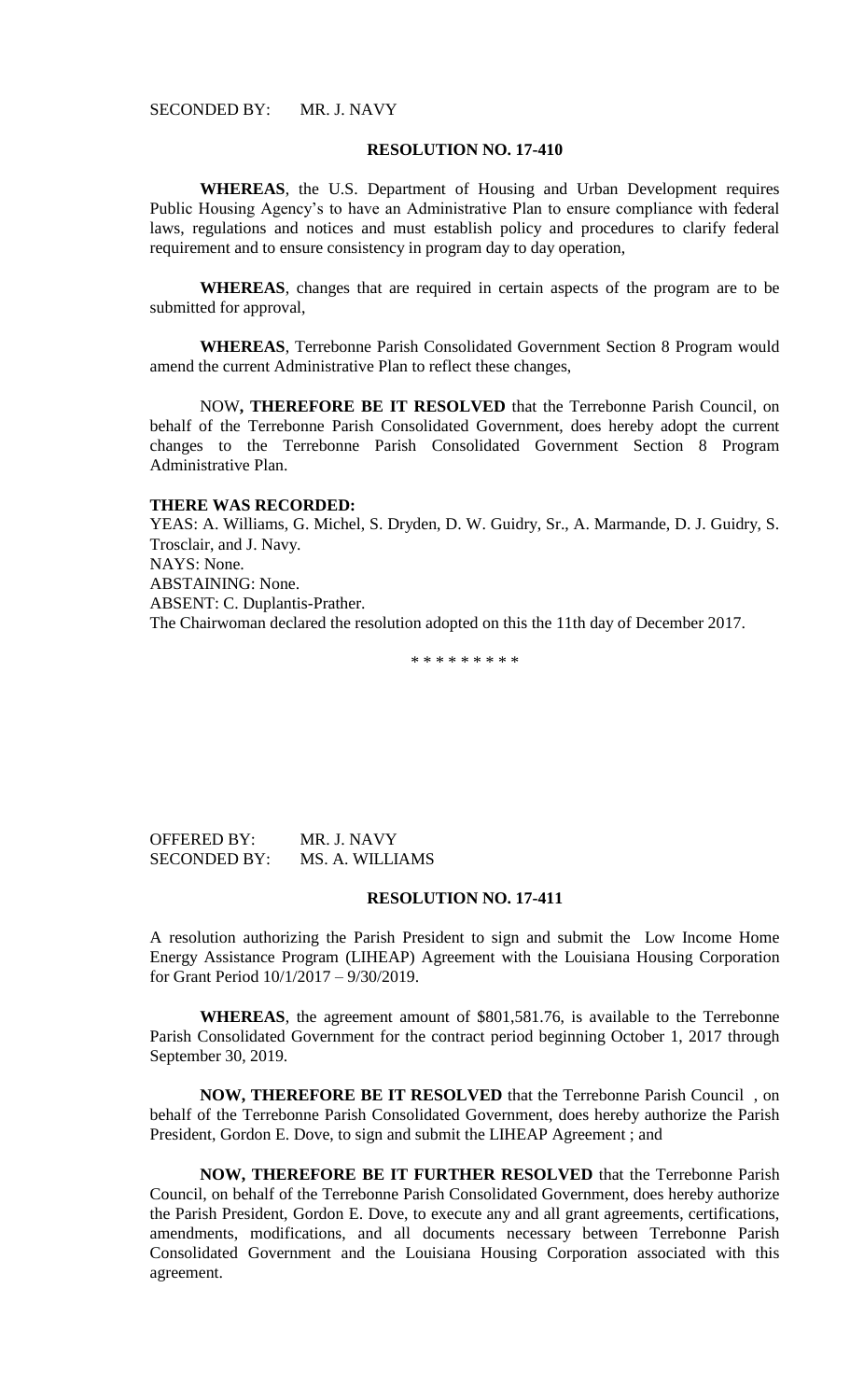#### **THERE WAS RECORDED:**

YEAS: A. Williams, G. Michel, S. Dryden, D. W. Guidry, Sr., A. Marmande, D. J. Guidry, S. Trosclair, and J. Navy. NAYS: None. ABSTAINING: None. ABSENT: C. Duplantis-Prather. The Chairwoman declared the resolution adopted on this the 11th day of December 2017.

\* \* \* \* \* \* \* \* \*

| <b>OFFERED BY:</b> | MR. J. NAVY     |
|--------------------|-----------------|
| SECONDED BY:       | MR. A. MARMANDE |

## **RESOLUTION NO. 17-412**

A resolution awarding and authorizing the signing of the construction Contract for Parish Project No. 15-SAFE-01, Terrebonne Parish East Side Safe Room, Terrebonne Parish Consolidated Government, Terrebonne Parish, Louisiana, and authorizing the issuance of the Notice to Proceed.

**WHEREAS**, the Terrebonne Parish Consolidated Government did receive construction bids on Parish Project No. 15-SAFE-01, Terrebonne Parish East Side Safe Room, Terrebonne Parish, Louisiana, and,

**WHEREAS**, the lowest base bid was submitted by Thomassie Construction, Inc. in the amount of \$1,160,400.00, and

**WHEREAS,** the Parish is desirous of moving forward with the construction of the Terrebonne Parish East Side Safe Room, and

**WHEREAS,** the construction award is contingent upon a budget amendment,

**NOW, THEREFORE, BE IT RESOLVED** that the Terrebonne Parish Consolidated Government award the construction contract to Thomassie Construction, Inc. in the amount of \$1,160,400.00, and

**BE IT FURTHER RESOLVED,** that the President of Terrebonne Parish Consolidated Government, be and he is hereby authorized and empowered to sign a construction contract for and on behalf of the Terrebonne Parish Consolidated Government with Thomassie Construction, Inc. upon receipt of the performance bond in the amount of the contract price and contingent upon a budget amendment, and

BE IT FURTHER RESOLVED, that upon receipt of required certificates of insurance evidencing coverage as provided in the project specifications and upon execution and recordation of all contract documents, that the Engineer is hereby authorized to issue the Notice to Proceed to the Contractor to commence construction of the project, and

**WHERE UPON** the motion was put to a vote and the vote thereon was as follows:

#### **THERE WAS RECORDED:**

YEAS: A. Williams, G. Michel, S. Dryden, D. W. Guidry, Sr., A. Marmande, D. J. Guidry, S. Trosclair, and J. Navy. NAYS: None. ABSTAINING: None. ABSENT: C. Duplantis-Prather. The Chairwoman declared the resolution adopted on this the 11th day of December 2017.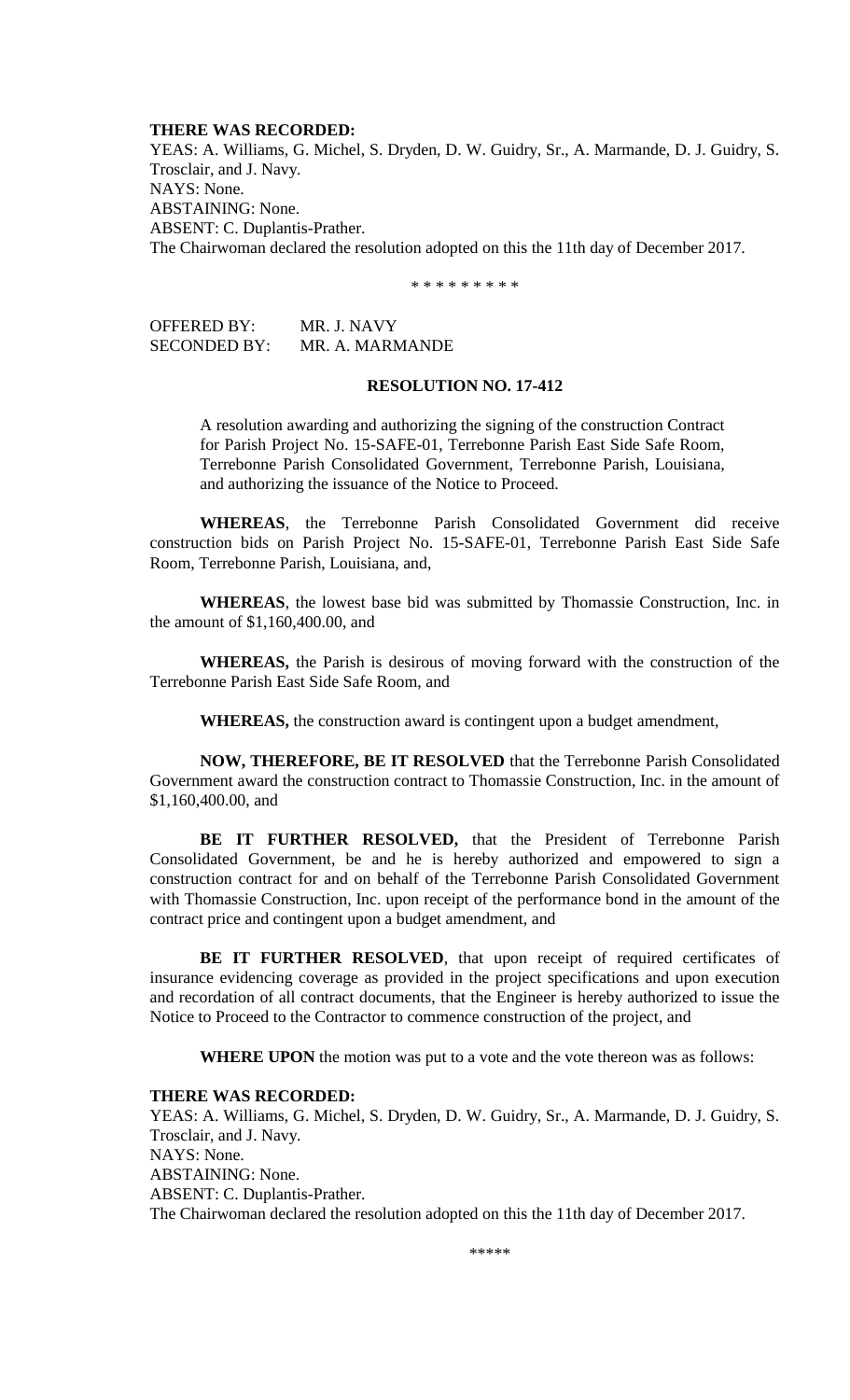OFFERED BY: MR. D. J. GUIDRY SECONDED BY: MR. G. MICHEL

#### **RESOLUTION NO. 17-413**

## **A RESOLUTION OBLIGATING THE NECESSARY FUNDING UNDER THE TERREBONNE PARISH FLOOD HAZARD MITIGATION GRANT PROGRAM PROJECT NO. FMA-PJ-LA-2014-001 TO COMPLETE THE** STRUCTURE ELEVATION OF 601 WOODSIDE DRIVE, HOUMA, LA 70363

**WHEREAS**, the Terrebonne Parish Consolidated Government has been formally notified by FEMA that the Flood Hazard Mitigation Grant Program, Project No. FMA-PJ-LA-2014-001, can proceed with the mitigation of the following property:

**ADDRESS:** 601 Woodside Drive Houma, LA 70363

**OWNED BY: Ryan Charles;** 

**WHEREAS,** under the Administrative Guidance of Solutient, the required "Elevation Packet" has been prepared and executed for the property owner recommending elevation through the FMA Program.

**NOW, THEREFORE, BE IT RESOLVED**, by the Terrebonne Parish Council that the necessary funding under the Terrebonne Parish FEMA Funded Flood Mitigation Assistance Program, Project No. FMA-PJ-LA-2014-001 be hereby obligated to mitigate 601 Woodside Drive.

#### **THERE WAS RECORDED:**

YEAS: A. Williams, G. Michel, S. Dryden, D. W. Guidry, Sr., A. Marmande, D. J. Guidry, S. Trosclair, and J. Navy. NAYS: None. ABSTAINING: None. ABSENT: C. Duplantis-Prather. The Chairwoman declared the resolution adopted on this the 11th day of December 2017.

\* \* \* \* \* \* \* \* \*

OFFERED BY: MR. G. MICHEL SECONDED BY: MR. D. J. GUIDRY

#### **RESOLUTION NO. 17-414**

# **A RESOLUTION OBLIGATING THE NECESSARY FUNDING UNDER THE TERREBONNE PARISH FLOOD MITIGATION ASSISTANCE GRANT PROGRAM PROJECT NO. FMA-PJ-06-LA-2016-11 TO COMPLETE THE STRUCTURE ELEVATION OF 109 CANE BREAK, HOUMA, LA 70363**

**WHEREAS**, the Terrebonne Parish Consolidated Government has been formally notified by FEMA and the Governor's Office of Homeland Security and Preparedness that the Flood Mitigation Assistance Grant Program, Project No. FMA-PJ-06-LA-2016-11, that the Parish is authorized to proceed with the mitigation of the following property:

Address**:** 109 Cane Break Houma, La 70363;

Owned By**:** Pete Benoit of Beno, LLC

**WHEREAS**, under the Administrative Guidance of All South Consulting Engineers**,**  the required "Elevation Packet" has been prepared and executed by All South Consulting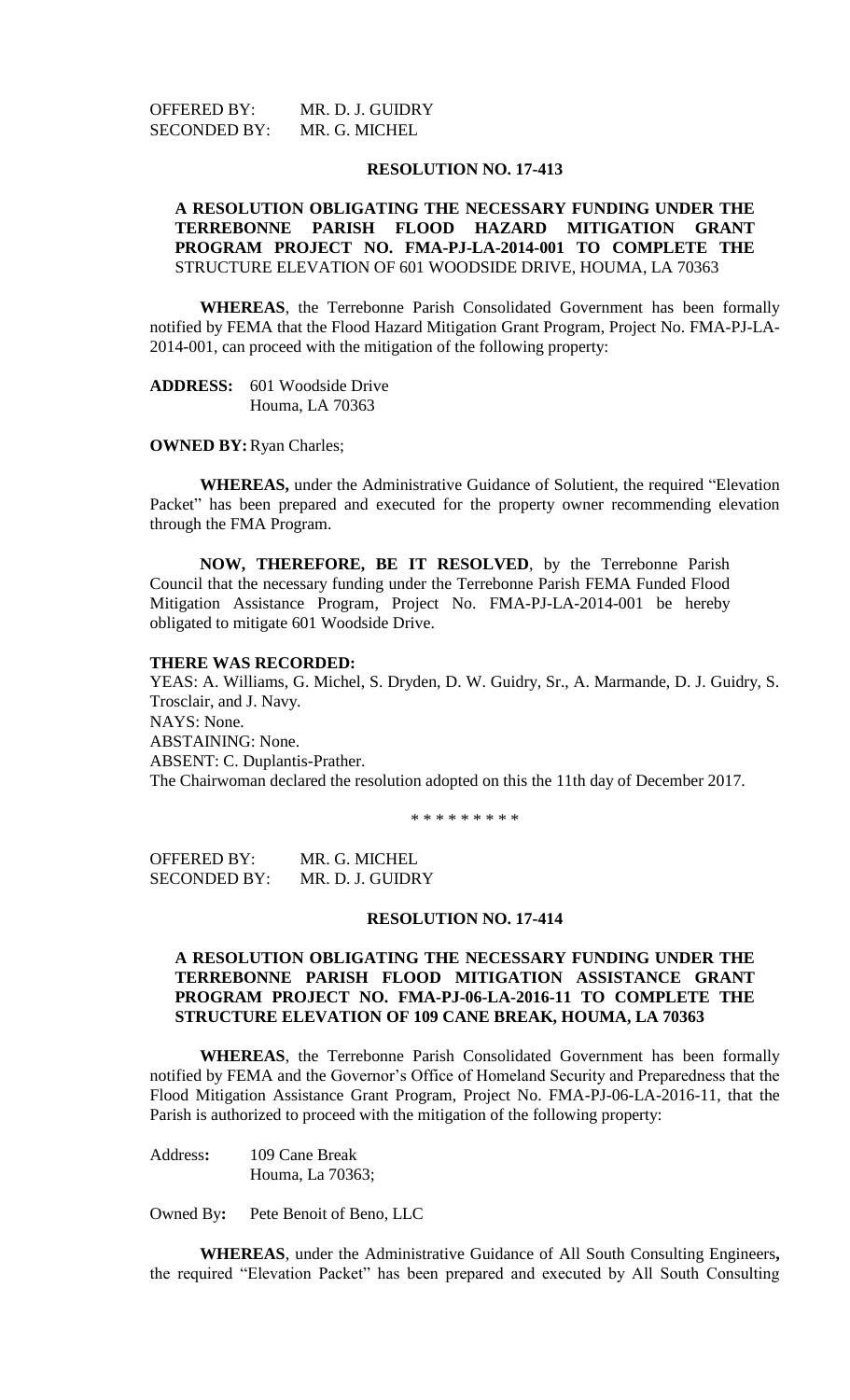Engineers recommending elevation through the FMA Program.

now, therefore, be it resolved, by the Terrebonne Parish Council that the necessary funding under the Terrebonne Parish FEMA funded Flood Mitigation Assistance Program, Project No. FMA-PJ-06-LA-2016-11 be hereby obligated to mitigate **109** Cane Break, Chauvin, LA 70344**.**

#### **THERE WAS RECORDED:**

YEAS: A. Williams, G. Michel, S. Dryden, D. W. Guidry, Sr., A. Marmande, D. J. Guidry, S. Trosclair, and J. Navy. NAYS: None. ABSTAINING: None. ABSENT: C. Duplantis-Prather. The Chairwoman declared the resolution adopted on this the 11th day of December 2017.

\* \* \* \* \* \* \* \* \*

| <b>OFFERED BY:</b>  | MR. D. J. GUIDRY |
|---------------------|------------------|
| <b>SECONDED BY:</b> | MR. S. DRYDEN    |

#### **RESOLUTION NO. 17-415**

A RESOLUTION OBLIGATING THE NECESSARY FUNDING UNDER THE TERREBONNE PARISH FLOOD MITIGATION ASSISTANCE GRANT PROGRAM PROJECT NO. FMA-PJ-06-LA-2016-11 TO COMPLETE THE STRUCTURE ELEVATION OF 310 DWAYNE STREET, CHAUVIN, LA 70344

**WHEREAS**, the Terrebonne Parish Consolidated Government has been formally notified by FEMA and the Governor's Office of Homeland Security and Preparedness that the Flood Mitigation Assistance Grant Program, Project No. FMA-PJ-06-LA-2016-11, that the Parish is authorized to proceed with the mitigation of the following property:

**ADDRESS:** 310 Dwayne Street Chauvin, LA 70344;

**OWNED BY:**Titus Verdin

**WHEREAS**, under the Administrative guidance of All South Engineering Consultants, the required "Elevation Packet" has been prepared and executed by the All South Engineering Consultants recommending elevation through the FMA Program.

**NOW, THEREFORE, BE IT RESOLVED**, by the Terrebonne Parish Council that the necessary funding under the Terrebonne Parish FEMA Funded Flood Mitigation Assistance Program, Project No. FMA-PJ-06-LA-2016-11 be hereby obligated to mitigate 310 Dwayne Street, Chauvin, LA 70344.

#### **THERE WAS RECORDED:**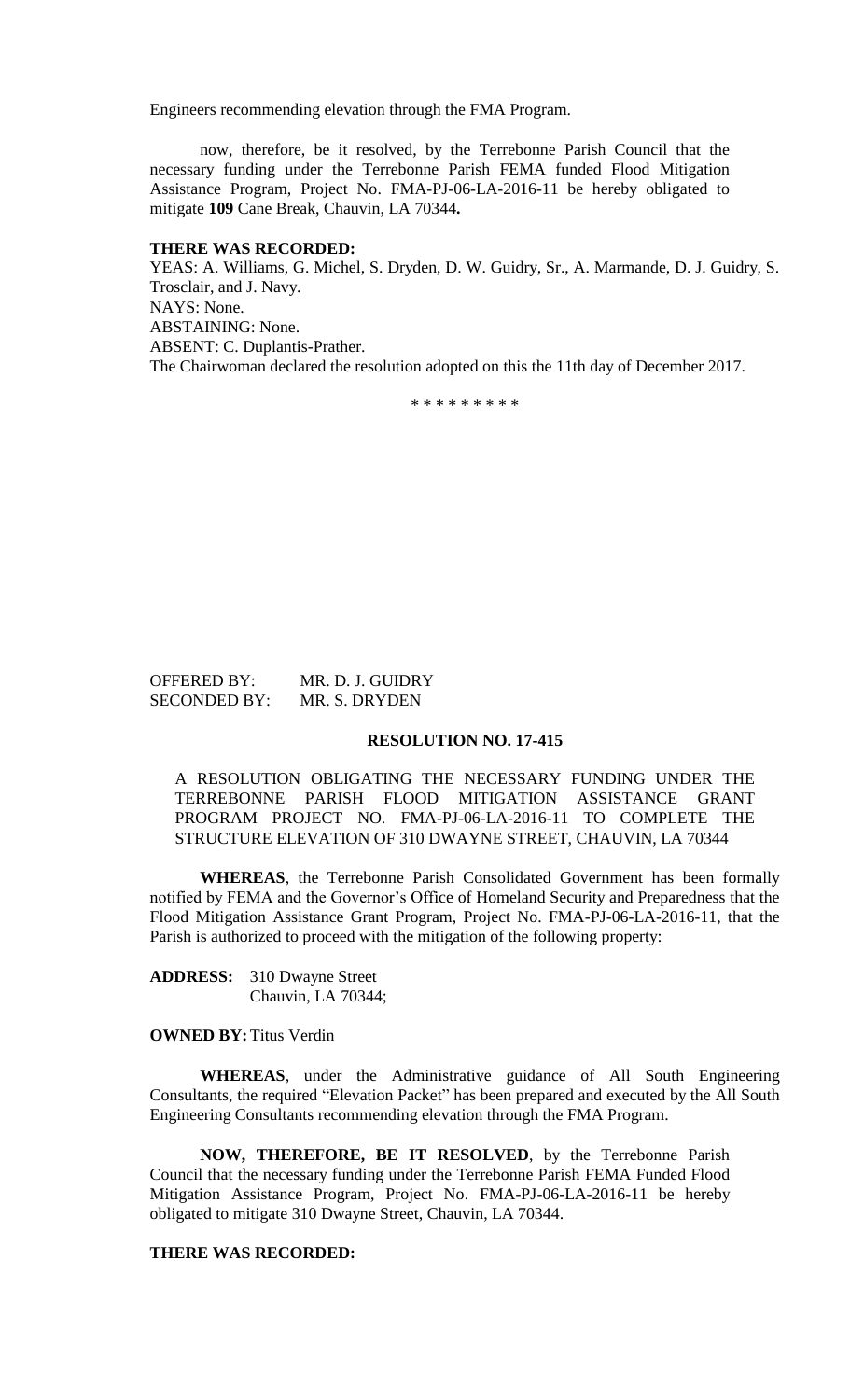YEAS: A. Williams, G. Michel, S. Dryden, D. W. Guidry, Sr., A. Marmande, D. J. Guidry, S. Trosclair, and J. Navy. NAYS: None. ABSTAINING: None. ABSENT: C. Duplantis-Prather. The Chairwoman declared the resolution adopted on this the 11th day of December 2017.

\* \* \* \* \* \* \* \* \*

Mr. G. Michel moved, seconded by Mr. D. W. Guidry, Sr. "THAT, the Community Development and Planning Committee introduce an Ordinance that will amend Ordinance No. 8896 that established the fees for the Terrebonne Parish Tennis Complex located at 106 Southdown West Boulevard, Houma, LA (former Renaissance Health and Racquet Club) and call a public hearing on January 23, 2018 at 6:30 p.m."

The Chairman called for the vote on the motion offered by Mr. G. Michel. THERE WAS RECORDED: YEAS: A. Williams, G. Michel, S. Dryden, D. W. Guidry, Sr., A. Marmande, D. J. Guidry, S. Trosclair and J. Navy. NAYS: None. ABSENT: C. Duplantis-Prather. The Chairman declared the motion adopted.

Mr. G. Michel moved, seconded by Mr. S. Dryden, "THAT, there being no further business to come before the Community Development & Planning Committee, the meeting be adjourned."

The Chairman called for the vote on the motion offered by Mr. G. Michel. THERE WAS RECORDED: YEAS: A. Williams, G. Michel, S. Dryden, D. W. Guidry, Sr., A. Marmande, D. J. Guidry, S. Trosclair and J. Navy. NAYS: None. ABSENT: C. Duplantis-Prather. The Chairman declared the motion adopted and the meeting was adjourned at 5:51p.

m.

Steve Trosclair, Chairman

Tammy E. Triggs, Minute Clerk

Mr. S. Trosclair moved, seconded by Mr. S. Dryden, "THAT the Council accept and ratify the minutes of the Community Development and Planning Committee meeting held on 12/11/17."

The Chairman called for a vote on the motion offered by Mr. S. Trosclair. THERE WAS RECORDED: YEAS: A. Williams, G. Michel, S. Dryden, C. Duplantis-Prather, D. W. Guidry, Sr., A. Marmande, D. J. Guidry, S. Trosclair, and J. Navy. NAYS: None. ABSENT: None. The Chairman declared the motion adopted.

The Chairman called for a report on the Policy, Procedure, and Legal Committee meeting held on 12/11/17, whereupon the Committee Chairman rendered the following:

### **COMMUNITY DEVELOPMENT & PLANNING COMMITTEE**

## **DECEMBER 11, 2017**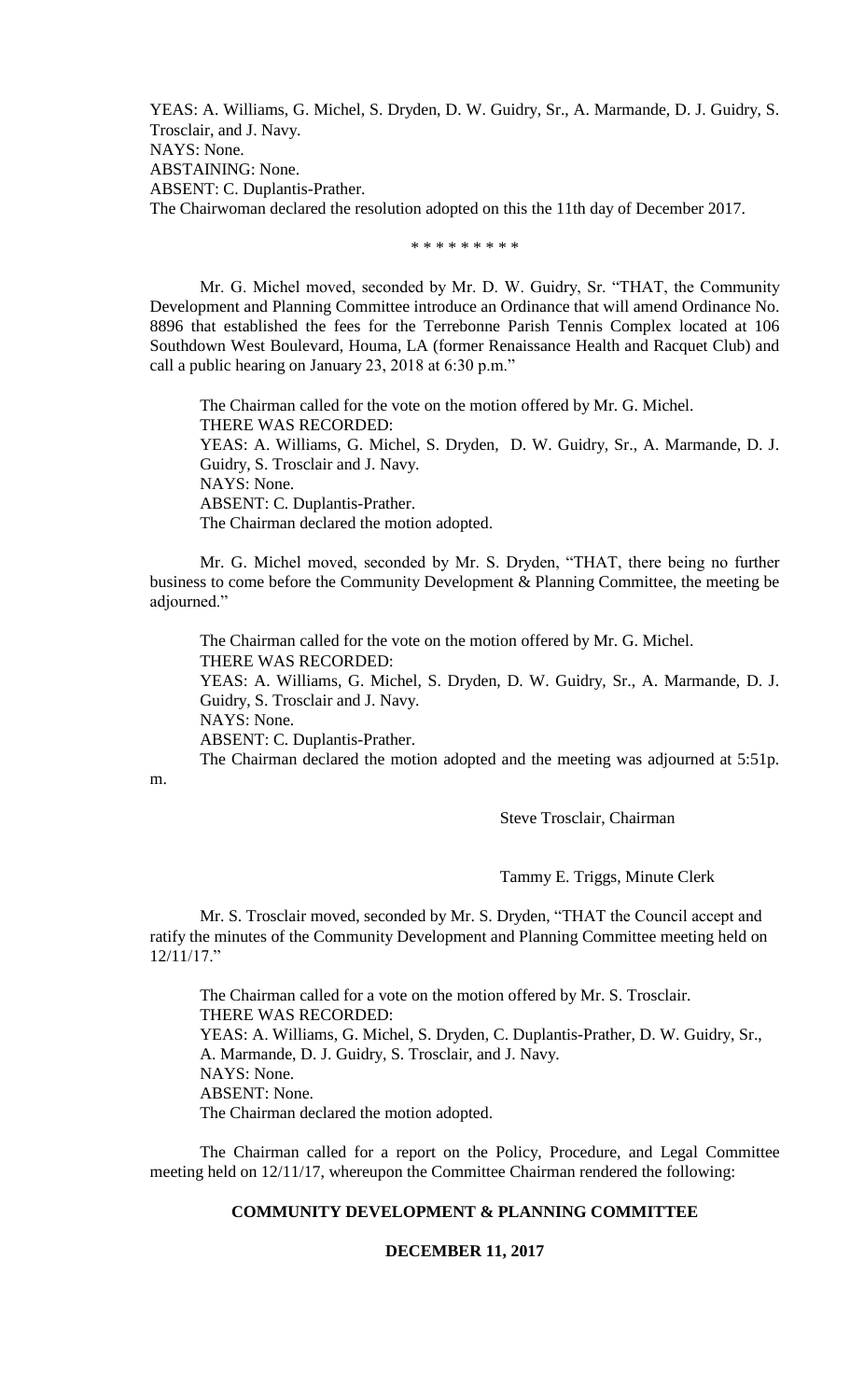The Chairman, Steve Trosclair, called the Community Development & Planning Committee meeting to order at 5:47 p.m. in the Terrebonne Parish Council Meeting Room with an Invocation offered by Committee Member A. Williams and the Pledge of Allegiance by Committee Member D. W. Guidry, Sr. Upon roll call, Committee Members recorded as present were: A. Williams, G. Michel, S. Dryden, D. W. Guidry, Sr., A. Marmande, D. J. Guidry, S. Trosclair and J. Navy and A. Williams. Councilwoman C. Duplantis-Prather was recorded as absent. A quorum was declared present.

OFFERED BY: MS. A. WILLIAMS SECONDED BY: MR. J. NAVY

### **RESOLUTION NO. 17-410**

**WHEREAS**, the U.S. Department of Housing and Urban Development requires Public Housing Agency's to have an Administrative Plan to ensure compliance with federal laws, regulations and notices and must establish policy and procedures to clarify federal requirement and to ensure consistency in program day to day operation,

**WHEREAS**, changes that are required in certain aspects of the program are to be submitted for approval,

**WHEREAS**, Terrebonne Parish Consolidated Government Section 8 Program would amend the current Administrative Plan to reflect these changes,

NOW**, THEREFORE BE IT RESOLVED** that the Terrebonne Parish Council, on behalf of the Terrebonne Parish Consolidated Government, does hereby adopt the current changes to the Terrebonne Parish Consolidated Government Section 8 Program Administrative Plan.

#### **THERE WAS RECORDED:**

YEAS: A. Williams, G. Michel, S. Dryden, D. W. Guidry, Sr., A. Marmande, D. J. Guidry, S. Trosclair, and J. Navy. NAYS: None. ABSTAINING: None. ABSENT: C. Duplantis-Prather. The Chairwoman declared the resolution adopted on this the 11th day of December 2017.

\* \* \* \* \* \* \* \* \*

OFFERED BY: MR. J. NAVY SECONDED BY: MS. A. WILLIAMS

#### **RESOLUTION NO. 17-411**

A resolution authorizing the Parish President to sign and submit the Low Income Home Energy Assistance Program (LIHEAP) Agreement with the Louisiana Housing Corporation for Grant Period 10/1/2017 – 9/30/2019.

**WHEREAS**, the agreement amount of \$801,581.76, is available to the Terrebonne Parish Consolidated Government for the contract period beginning October 1, 2017 through September 30, 2019.

**NOW, THEREFORE BE IT RESOLVED** that the Terrebonne Parish Council , on behalf of the Terrebonne Parish Consolidated Government, does hereby authorize the Parish President, Gordon E. Dove, to sign and submit the LIHEAP Agreement ; and

**NOW, THEREFORE BE IT FURTHER RESOLVED** that the Terrebonne Parish Council, on behalf of the Terrebonne Parish Consolidated Government, does hereby authorize the Parish President, Gordon E. Dove, to execute any and all grant agreements, certifications, amendments, modifications, and all documents necessary between Terrebonne Parish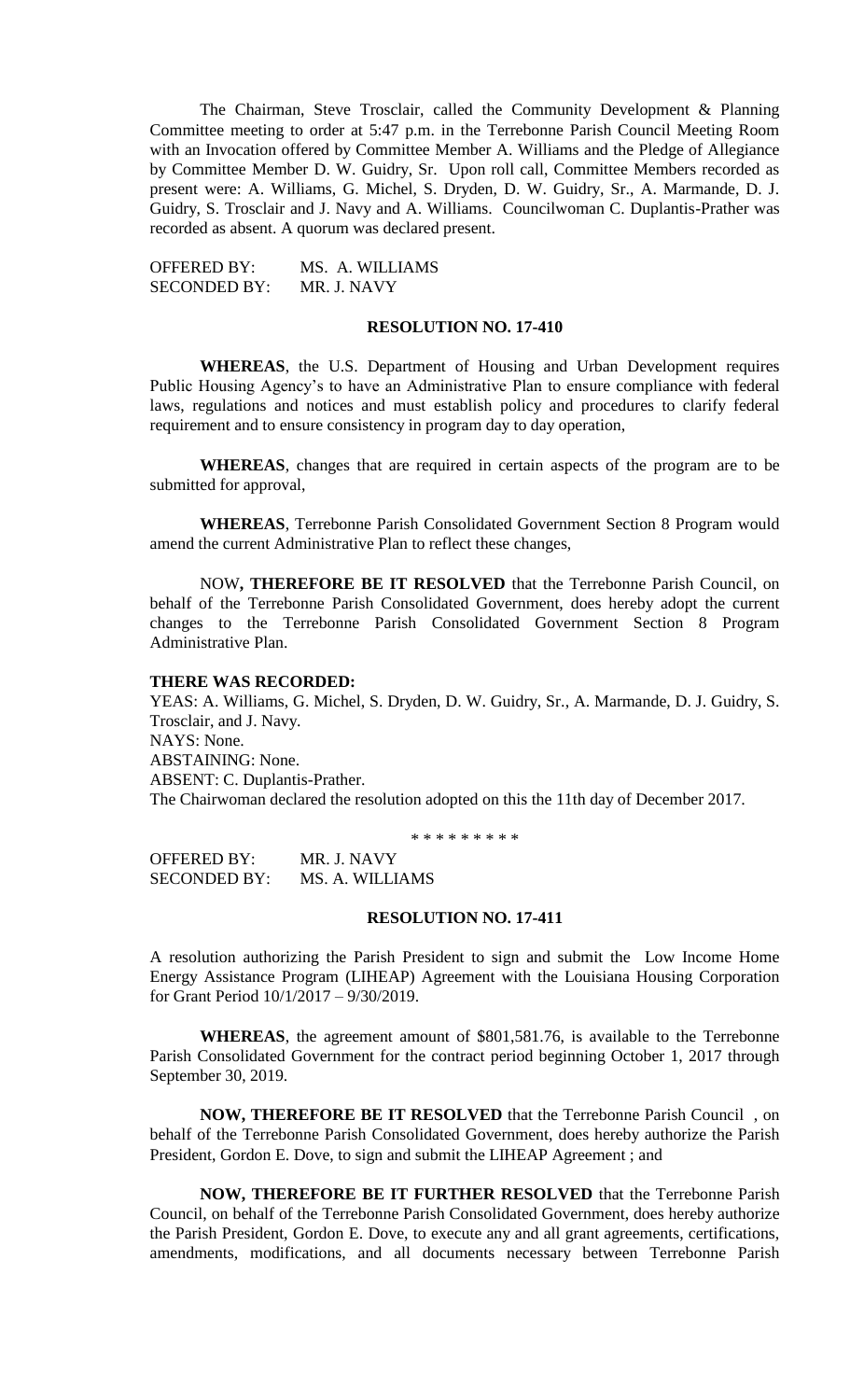Consolidated Government and the Louisiana Housing Corporation associated with this agreement.

#### **THERE WAS RECORDED:**

YEAS: A. Williams, G. Michel, S. Dryden, D. W. Guidry, Sr., A. Marmande, D. J. Guidry, S. Trosclair, and J. Navy. NAYS: None. ABSTAINING: None. ABSENT: C. Duplantis-Prather. The Chairwoman declared the resolution adopted on this the 11th day of December 2017.

\* \* \* \* \* \* \* \* \*

OFFERED BY: MR. J. NAVY SECONDED BY: MR. A. MARMANDE

### **RESOLUTION NO. 17-412**

A resolution awarding and authorizing the signing of the construction Contract for Parish Project No. 15-SAFE-01, Terrebonne Parish East Side Safe Room, Terrebonne Parish Consolidated Government, Terrebonne Parish, Louisiana, and authorizing the issuance of the Notice to Proceed.

**WHEREAS**, the Terrebonne Parish Consolidated Government did receive construction bids on Parish Project No. 15-SAFE-01, Terrebonne Parish East Side Safe Room, Terrebonne Parish, Louisiana, and

**WHEREAS**, the lowest base bid was submitted by Thomassie Construction, Inc. in the amount of \$1,160,400.00, and

**WHEREAS,** the Parish is desirous of moving forward with the construction of the Terrebonne Parish East Side Safe Room, and

**WHEREAS,** the construction award is contingent upon a budget amendment,

**NOW, THEREFORE, BE IT RESOLVED** that the Terrebonne Parish Consolidated Government award the construction contract to Thomassie Construction, Inc. in the amount of \$1,160,400.00, and

**BE IT FURTHER RESOLVED,** that the President of Terrebonne Parish Consolidated Government, be and he is hereby authorized and empowered to sign a construction contract for and on behalf of the Terrebonne Parish Consolidated Government with Thomassie Construction, Inc. upon receipt of the performance bond in the amount of the contract price and contingent upon a budget amendment, and

BE IT FURTHER RESOLVED, that upon receipt of required certificates of insurance evidencing coverage as provided in the project specifications and upon execution and recordation of all contract documents, that the Engineer is hereby authorized to issue the Notice to Proceed to the Contractor to commence construction of the project, and

**WHEREUPON** the motion was put to a vote and the vote thereon was as follows:

#### **THERE WAS RECORDED:**

YEAS: A. Williams, G. Michel, S. Dryden, D. W. Guidry, Sr., A. Marmande, D. J. Guidry, S. Trosclair, and J. Navy. NAYS: None. ABSTAINING: None. ABSENT: C. Duplantis-Prather. The Chairwoman declared the resolution adopted on this the 11th day of December 2017.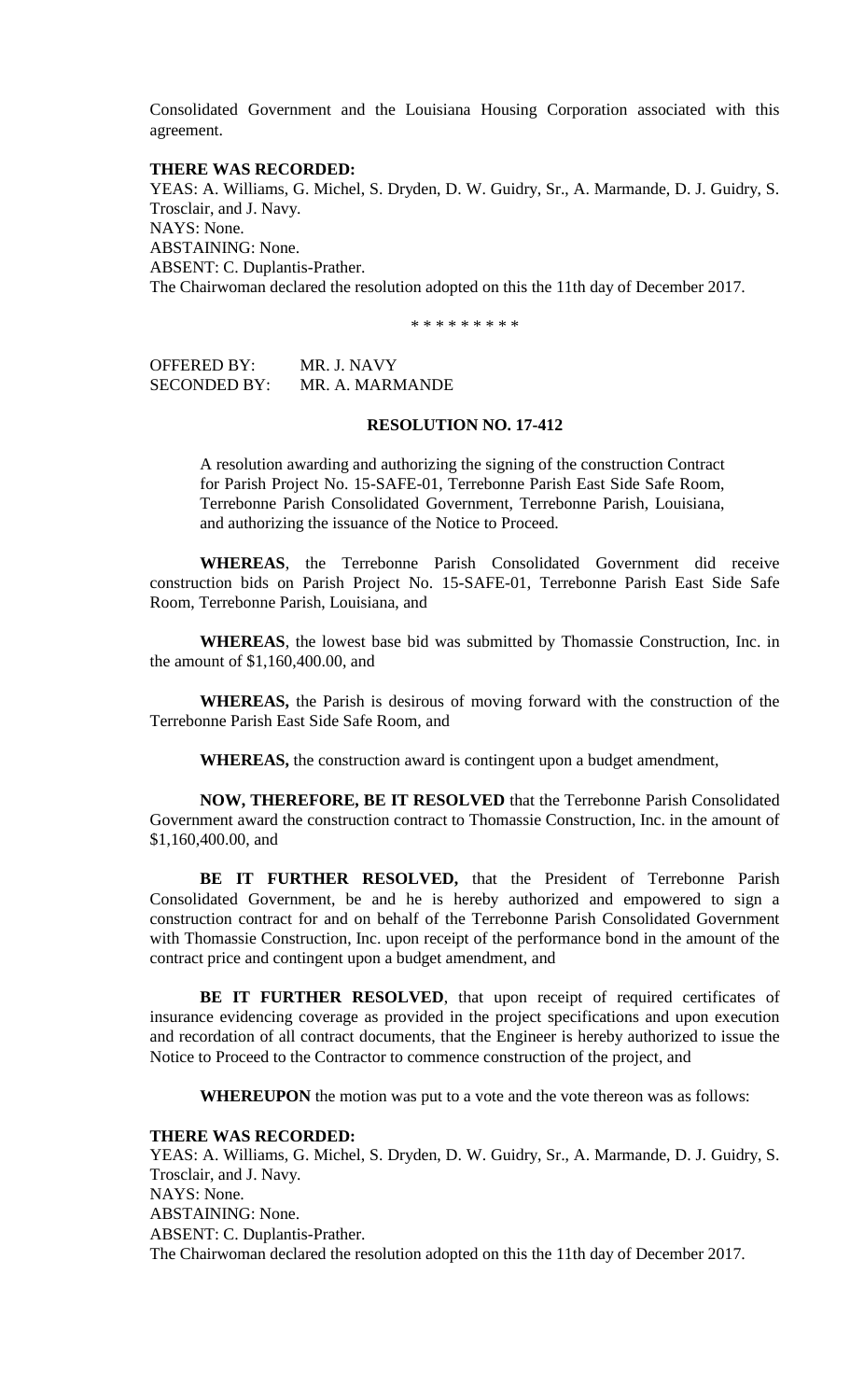\*\*\*\*\*

OFFERED BY: MR. D. J. GUIDRY SECONDED BY: MR. G. MICHEL

### **RESOLUTION NO. 17-413**

A RESOLUTION OBLIGATING THE NECESSARY FUNDING UNDER THE TERREBONNE PARISH FLOOD HAZARD MITIGATION GRANT PROGRAM PROJECT NO. FMA-PJ-LA-2014-001 TO COMPLETE THE STRUCTURE ELEVATION OF 601 WOODSIDE DRIVE, HOUMA, LA 70363

**WHEREAS**, the Terrebonne Parish Consolidated Government has been formally notified by FEMA that the Flood Hazard Mitigation Grant Program, Project No. FMA-PJ-LA-2014-001, can proceed with the mitigation of the following property:

**ADDRESS:** 601 Woodside Drive Houma, LA 70363

**OWNED BY: Ryan Charles;** 

**WHEREAS**, under the Administrative Guidance of Solutient**,** the required "Elevation Packet" has been prepared and executed for the property owner recommending elevation through the FMA Program.

**NOW, THEREFORE, BE IT RESOLVED**, by the Terrebonne Parish Council that the necessary funding under the Terrebonne Parish FEMA funded Flood Mitigation Assistance Program, Project No. FMA-PJ-LA-2014-001 Be Hereby Obligated To Mitigate **601** Woodside Drive**.**

#### **THERE WAS RECORDED:**

YEAS: A. Williams, G. Michel, S. Dryden, D. W. Guidry, Sr., A. Marmande, D. J. Guidry, S. Trosclair, and J. Navy. NAYS: None. ABSTAINING: None. ABSENT: C. Duplantis-Prather. The Chairwoman declared the resolution adopted on this the 11th day of December 2017.

\* \* \* \* \* \* \* \* \*

OFFERED BY: MR. G. MICHEL SECONDED BY: MR. D. J. GUIDRY

#### **RESOLUTION NO. 17-414**

A RESOLUTION OBLIGATING THE NECESSARY FUNDING UNDER THE TERREBONNE PARISH FLOOD MITIGATION ASSISTANCE GRANT PROGRAM PROJECT NO. FMA-PJ-06-LA-2016-11 TO COMPLETE THE STRUCTURE ELEVATION OF 109 CANE BREAK, HOUMA, LA 70363

**WHEREAS**, the Terrebonne Parish Consolidated Government has been formally notified by FEMA and the Governor's Office of Homeland Security and Preparedness that the Flood Mitigation Assistance Grant Program, Project No. FMA-PJ-06-LA-2016-11, that the Parish is authorized to proceed with the mitigation of the following property:

**ADDRESS:** 109 Cane Break Houma, LA 70363;

**OWNED BY:**Pete Benoit of Beno, LLC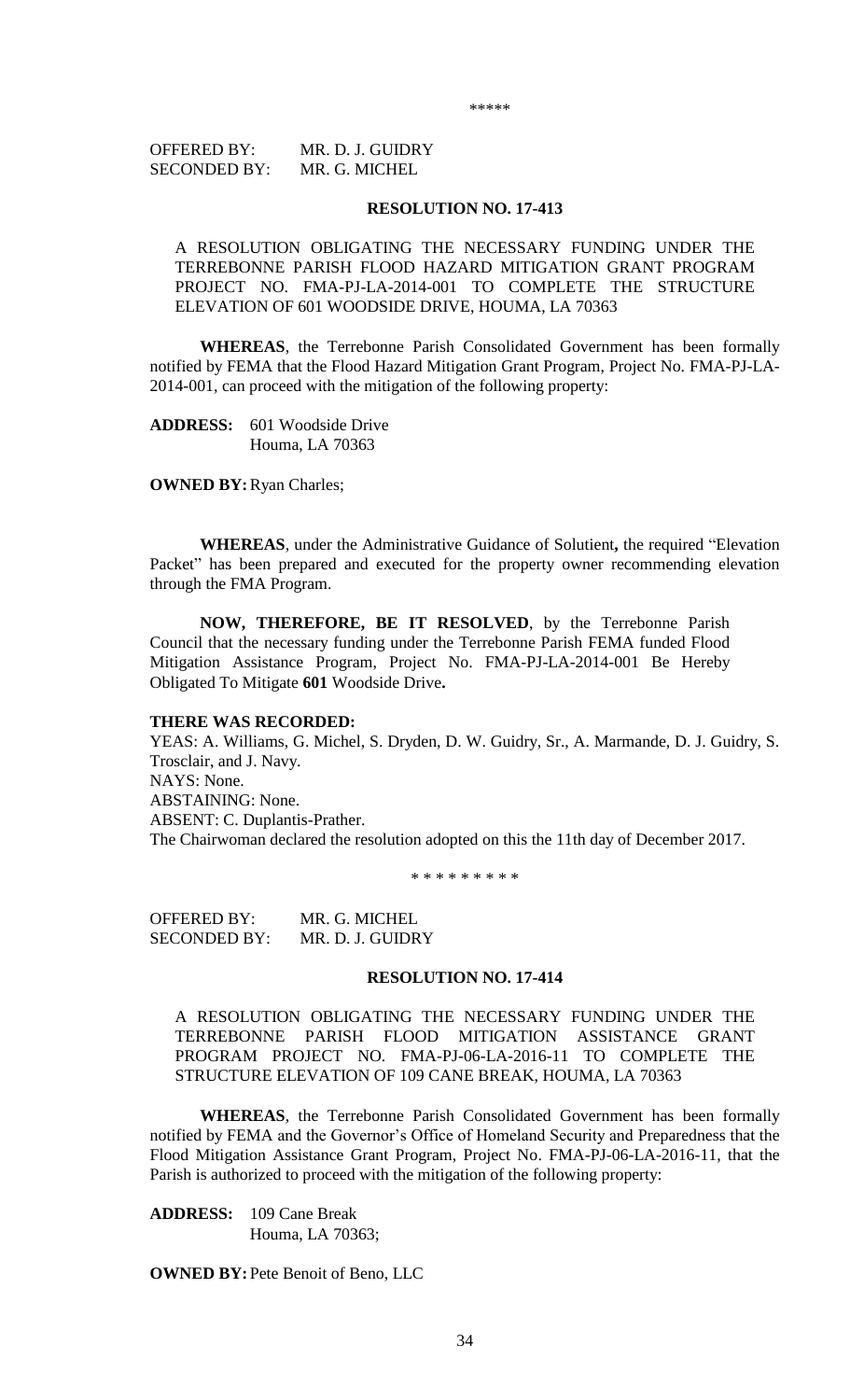**WHEREAS**, under the administrative guidance of All South Consulting Engineers, the required "Elevation Packet" has been prepared and executed by All South Consulting Engineers recommending elevation through the FMA Program.

**NOW, THEREFORE, BE IT RESOLVED**, by the Terrebonne Parish Council that the necessary funding under the Terrebonne Parish FEMA **Funded Flood Mitigation Assistance Program, Project No. FMA-PJ-06-LA-2016-11** be hereby obligated to mitigate **109 Cane Break, Chauvin, LA 70344.**

# **THERE WAS RECORDED:**

YEAS: A. Williams, G. Michel, S. Dryden, D. W. Guidry, Sr., A. Marmande, D. J. Guidry, S. Trosclair, and J. Navy. NAYS: None. ABSTAINING: None. ABSENT: C. Duplantis-Prather. The Chairwoman declared the resolution adopted on this the 11th day of December 2017.

\* \* \* \* \* \* \* \* \*

OFFERED BY: MR. D. J. GUIDRY SECONDED BY: MR. S. DRYDEN

#### **RESOLUTION NO. 17-415**

# **A RESOLUTION OBLIGATING THE NECESSARY FUNDING UNDER THE TERREBONNE PARISH FLOOD MITIGATION ASSISTANCE GRANT PROGRAM PROJECT NO. FMA-PJ-06-LA-2016-11 TO COMPLETE THE STRUCTURE ELEVATION OF 310 DWAYNE STREET, CHAUVIN, LA 70344**

**WHEREAS**, the Terrebonne Parish Consolidated Government has been formally notified by FEMA and the Governor's Office of Homeland Security and Preparedness that the Flood Mitigation Assistance Grant Program, Project No. FMA-PJ-06-LA-2016-11, that the Parish Is Authorized To Proceed With The Mitigation Of The Following Property:

ADDRESS: 310 Dwayne Street Chauvin, LA 70344;

### OWNED BY: Titus Verdin

**WHEREAS**, under the Administrative guidance of All South Engineering Consultants, the required "Elevation Packet" has been prepared and executed by the All South Engineering Consultants recommending elevation through the FMA Program.

**NOW, THEREFORE, BE IT RESOLVED**, by the Terrebonne Parish Council that the necessary funding under the Terrebonne Parish FEMA funded Flood Mitigation Assistance Program, Project No. FMA-PJ-06-LA-2016-11 be hereby obligated to mitigate 310 Dwayne Street, Chauvin, LA 70344.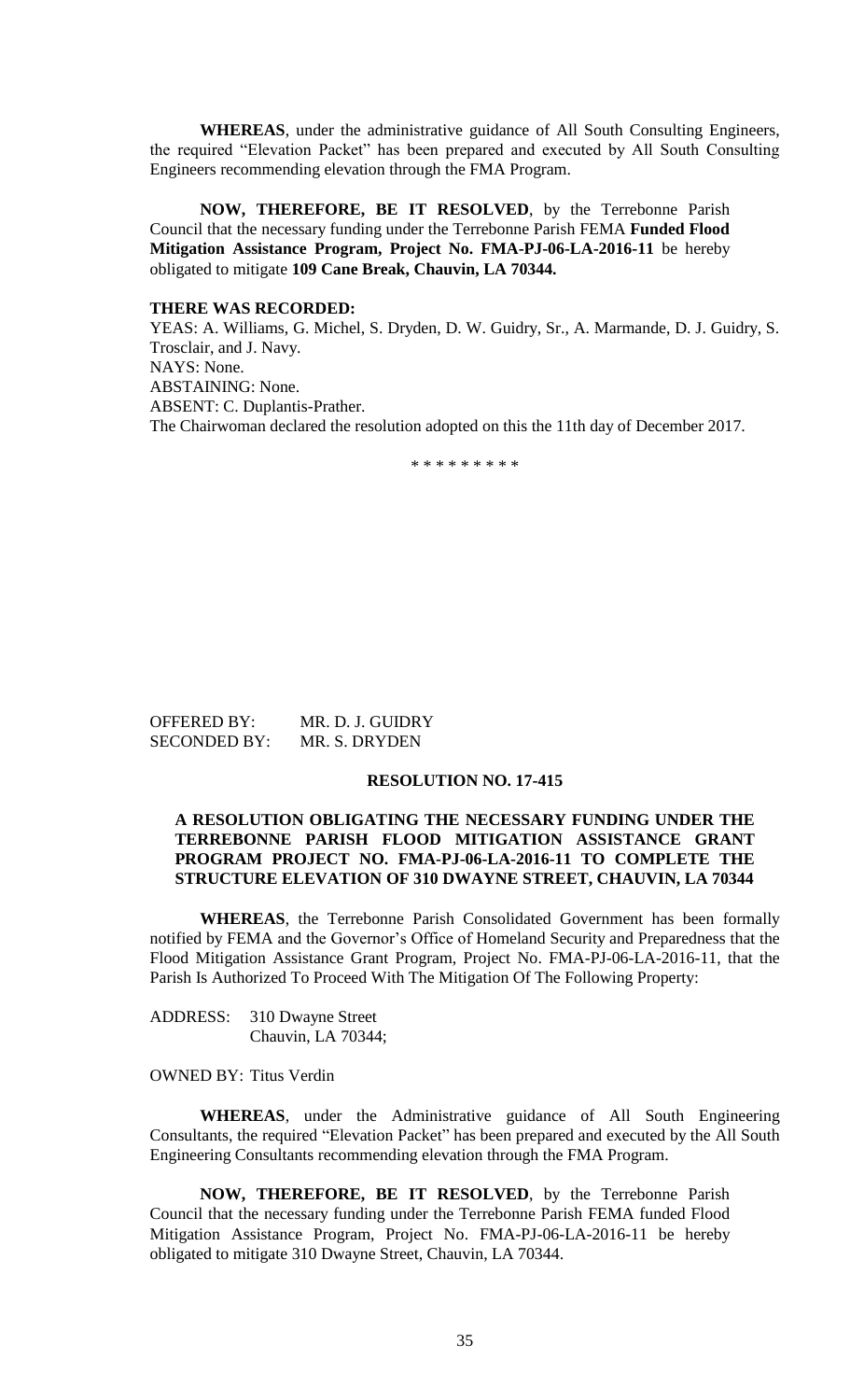#### **THERE WAS RECORDED:**

YEAS: A. Williams, G. Michel, S. Dryden, D. W. Guidry, Sr., A. Marmande, D. J. Guidry, S. Trosclair, and J. Navy. NAYS: None. ABSTAINING: None. ABSENT: C. Duplantis-Prather. The Chairwoman declared the resolution adopted on this the 11th day of December 2017.

\* \* \* \* \* \* \* \* \*

Mr. G. Michel moved, seconded by Mr. D. W. Guidry, Sr. "THAT, the Community Development and Planning Committee introduce an Ordinance that will amend Ordinance No. 8896 that established the fees for the Terrebonne Parish Tennis Complex located at 106 Southdown West Boulevard, Houma, LA (former Renaissance Health and Racquet Club) and call a public hearing on January 23, 2018 at 6:30 p.m."

The Chairman called for the vote on the motion offered by Mr. G. Michel. THERE WAS RECORDED: YEAS: A. Williams, G. Michel, S. Dryden, D. W. Guidry, Sr., A. Marmande, D. J. Guidry, S. Trosclair and J. Navy. NAYS: None. ABSENT: C. Duplantis-Prather. The Chairman declared the motion adopted.

Mr. G. Michel moved, seconded by Mr. S. Dryden, "THAT, there being no further business to come before the Community Development & Planning Committee, the meeting be adjourned."

The Chairman called for the vote on the motion offered by Mr. G. Michel. THERE WAS RECORDED: YEAS: A. Williams, G. Michel, S. Dryden, D. W. Guidry, Sr., A. Marmande, D. J. Guidry, S. Trosclair and J. Navy. NAYS: None. ABSENT: C. Duplantis-Prather. The Chairman declared the motion adopted and the meeting was adjourned at 5:51p.

m.

Steve Trosclair, Chairman

Tammy E. Triggs, Minute Clerk

Mr. G. Michel moved, seconded by Mr. S. Dryden, "THAT the Council accept and ratify the minutes of the Policy, Procedure, and Legal Committee meeting held on 12/11/17."

The Chairman called for a vote on the motion offered by Mr. G. Michel. THERE WAS RECORDED: YEAS: A. Williams, G. Michel, S. Dryden, C. Duplantis-Prather, D. W. Guidry, Sr., A. Marmande, D. J. Guidry, S. Trosclair, and J. Navy. NAYS: None. ABSENT: None. The Chairman declared the motion adopted.

The Chairman called for a report on the Budget and Finance Committee meeting held on 12/11/17, whereupon the Committee Chairwoman, noting ratification of minutes calls public hearings on January 10, 2018 at 6:30 p.m. and January 23, 2018 at 6:30 p.m., rendered the following:

### **BUDGET & FINANCE COMMITTEE**

#### **DECEMBER 11, 2017**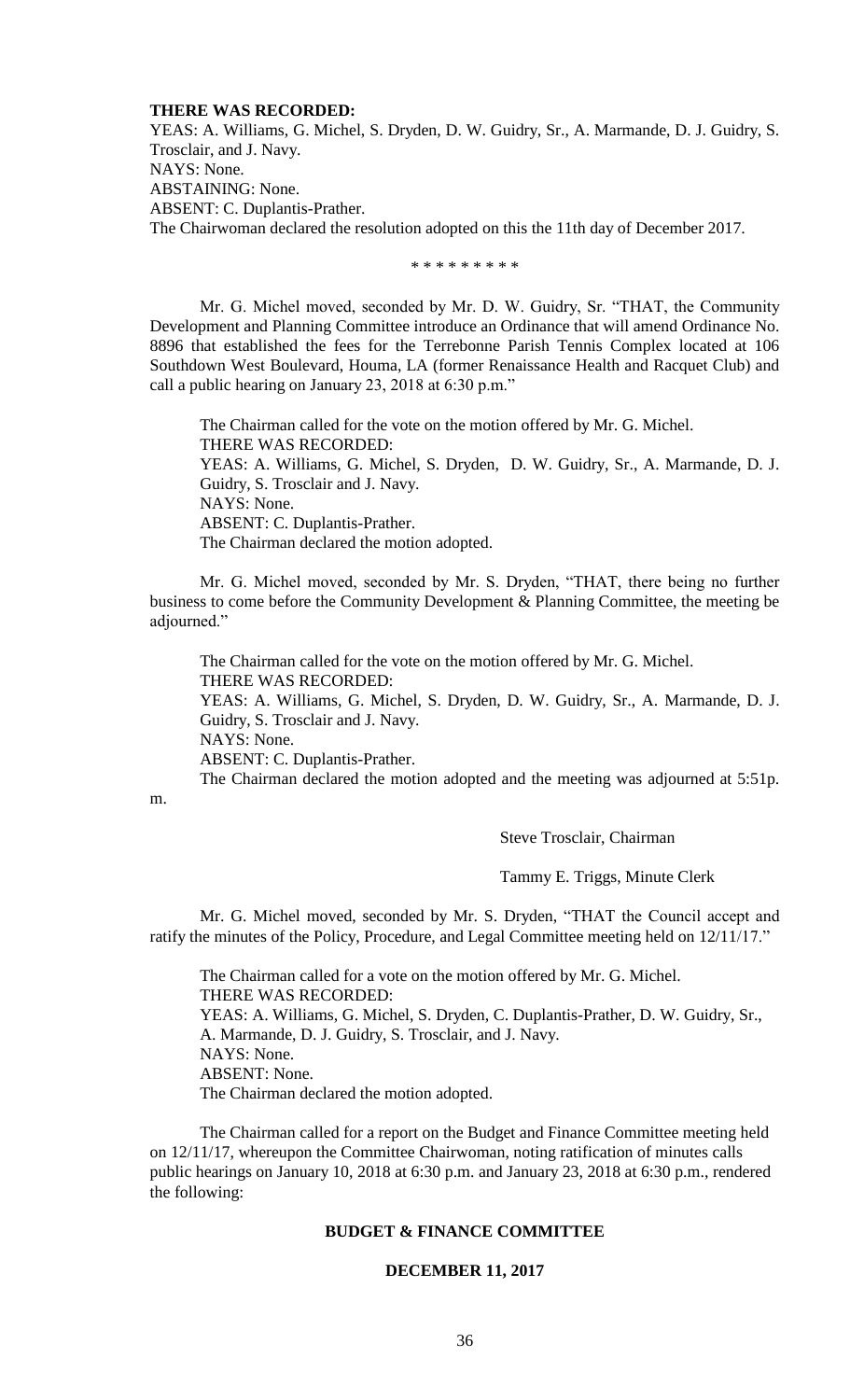The Chairwoman, Arlanda Williams, called the Budget & Finance Committee meeting to order at 5:52 p.m. in the Terrebonne Parish Council Meeting Room with an Invocation offered by Committee Member J. Navy and the Pledge of Allegiance led by Committee Member S. Trosclair. Upon roll call, Committee Members recorded as present were: A. Williams, G. Michel, S. Dryden, D. W. Guidry, Sr., A, Marmande, D. J. Guidry, S. Trosclair and J. Navy. Councilwoman C. Duplantis-Prather was recorded as absent. A quorum was declared present.

OFFERED BY: MR. S. TROSCLAIR SECONDED BY: MR. S. DRYDEN

### **RESOLUTION NO. 17-419**

**WHEREAS,** on November 6, 2017 bids were received by the Terrebonne Parish Consolidated Government (TPCG) for BID 17-REC-40 Purchase of New/Unused T-Shirts and Caps for Team Sports (2018) for the Recreation Department, and

**WHEREAS,** after careful review by the Purchasing Division and Sterling Washington, Recreation Director it has been determined that the lowest qualified bid is that of JNC Supplies in the amount of Fifty–One Thousand, Four Hundred Seventy-Five Dollars (\$51,475.00) for the estimated quantities listed in the bid, and

**WHEREAS,** the initial term shall be for a one (1) year period subject to the availability of funds appropriated, the contract may be extended at TPCG's option for one (1) additional one (1) year term provided the terms, conditions, prices and specifications remain the same, and

**WHEREAS,** the TPCG reserves the right to increase or decrease the amount, at the unit price stated in the bid, and

**WHEREAS,** Parish Administration concurs with the recommendation to award Bid 17- REC-40 Purchase of New/Unused T-Shirts and Caps for Team Sports (2018) to JNC Supplies at the aforementioned price as per the attached documents, and

**NOW, THEREFORE BE IT RESOLVED** by the Terrebonne Parish Council (Budget and Finance Committee), on behalf of the Terrebonne Parish Consolidated Government, that the recommendation of Parish Administration be approved for the purchase of T-Shirts and Caps as per attached documents.

### **THERE WAS RECORDED:**

YEAS:J. Navy, A. Williams, G. Michel, S. Dryden, D. W. Guidry, Sr., A. Marmande, D. J. Guidry, and S. Trosclair. NAYS: None. ABSTAINING: None. ABSENT: C. Duplantis-Prather. The Chairwoman declared the resolution adopted on this the 27th day of November 2017.

\* \* \* \* \* \* \* \* \*

OFFERED BY: MR. A. MARMANDE SECONDED BY: MR. J. NAVY

# **RESOLUTION NO. 17-420**

Awarding Bid # 16-S/P-32 (Re-Bid) Surplus Sale of CDBG Buyout Property Property at 1427 Dr. Beatrous Road to Peggy's Bayou Biz, LLC (Peggy Bowers)

**WHEREAS**, on March 23, 2016 the Terrebonne Parish Council adopted Ordinance No. 8688 declaring the following described property owned by the Terrebonne Parish Consolidated Government, purchased with CDBG funds, as surplus: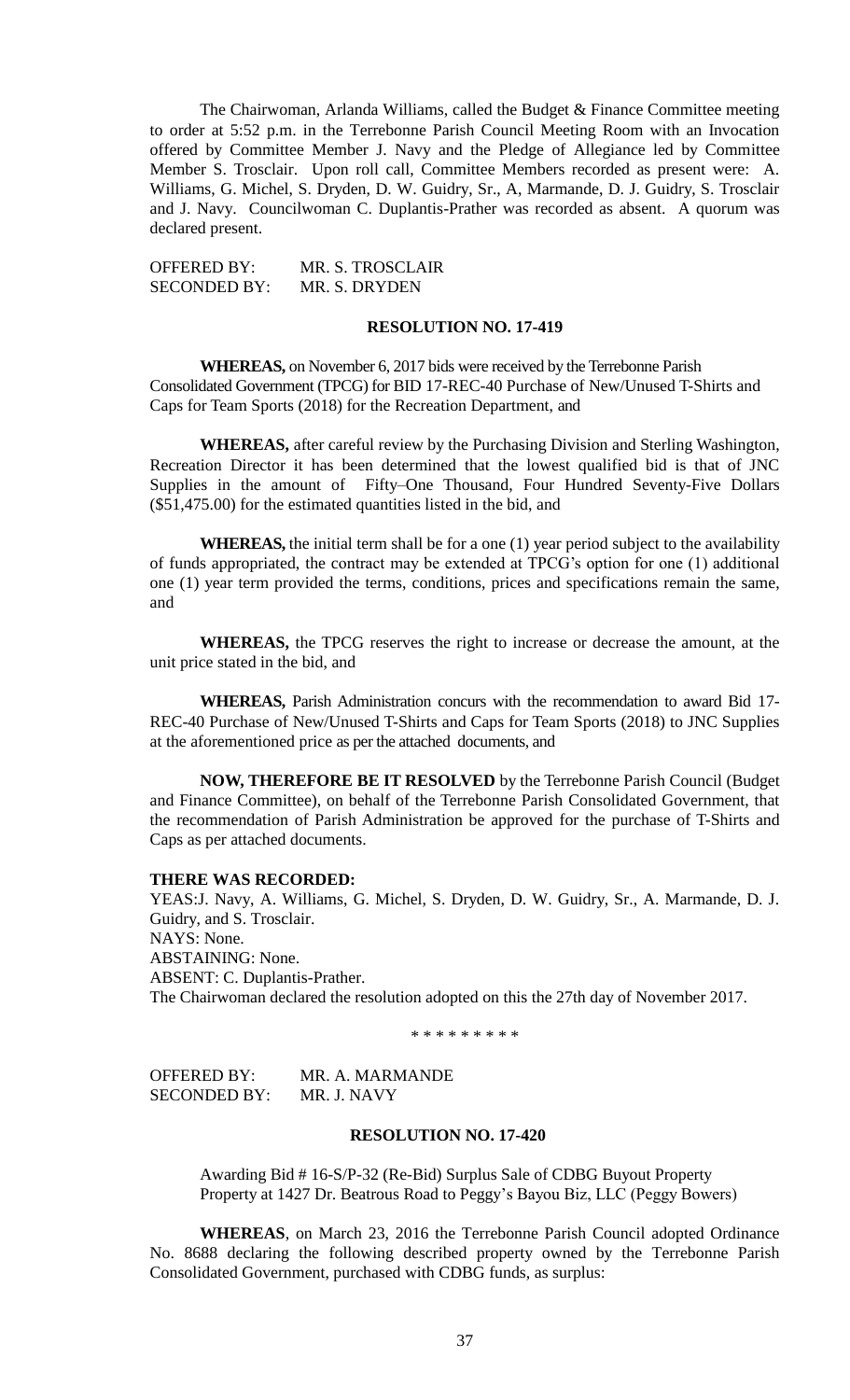LOT 10 BLOCK 1 ON A PLAT ENTITLED PORTION OF PROPERTY SUBDIVIDED LOCATED IN SECTIONS 62 & 63, T19S – R17E. (Parcel# 39965) (1427 Dr. Beatrous Road), and

**WHEREAS**, on October 6, 2017 bids were received electronically via Central Auction House by the Terrebonne Parish Consolidated Government for Bid No. 16-S/P-32 (Re-Bid) Surplus Sale of CDBG Buyout Property Located at 1427 Dr. Beatrous Road (100%) (Parcel# 39965), and

**WHEREAS**, after careful review by Parish Administration it has been determined that the highest bid received is that of Peggy's Bayou Biz, LLC (Peggy Bowers) in the amount of Forty-Three Thousand Two Hundred Dollars (\$43,200.00) plus the 5% website transaction fee of Two Thousand One Hundred Sixty Dollars (\$2,160.00) for a total of Forty-Five Thousand Three Hundred Sixty Dollars (\$45,360.00) and that the bid should be accepted as per attached bid forms and pursuant to all the terms and conditions as stated in Ordinance 8688, and

**WHEREAS**, the Parish Administration has recommended the acceptance of the aforementioned bid for Bid No. 16-S/P-32 (Re-Bid) Surplus Sale of CDBG Buyout Property Located at 1427 Dr. Beatrous Road (100%) (Parcel# 39965) as described in attached hereto and made a part hereof.

**NOW, THEREFORE BE IT RESOLVED** by Terrebonne Parish Council (Budget and Finance Committee), on behalf of the Terrebonne Parish Consolidated Government, that the recommendation of the Parish Administration is approved and the bid of Peggy's Bayou Biz, LLC (Peggy Bowers) is accepted as per attached bid forms and pursuant to all the terms and conditions as stated in Ordinance 8688.

#### **THERE WAS RECORDED:**

YEAS:J. Navy, A. Williams, G. Michel, S. Dryden, D. W. Guidry, Sr., A. Marmande, D. J. Guidry, and S. Trosclair. NAYS: None. ABSTAINING: None. ABSENT: C. Duplantis-Prather. The Chairwoman declared the resolution adopted on this the 27th day of November 2017.

\* \* \* \* \* \* \* \* \*

OFFERED BY: MR. D. W. GUIDRY, SR. SECONDED BY: MR. J. NAVY

### **RESOLUTION NO. 17-421**

A RESOLUTION IN ACCORDANCE WITH SECTION 21-91(c) OF THE TERREBONNE PARISH CODE OF ORDINANCES TO APPROVE, AMEND AND/OR REJECT THE PROPOSED BUDGET OF TERREBONNE PARISH RECREATION DISTRICT NO. 10 FOR THE UPCOMING FISCAL YEAR.

**WHEREAS**, Subsection (c) of Section 21-91 of the Terrebonne Parish Code of Ordinances requires each recreation district within Terrebonne Parish to prepare and file, at least 75 days prior to the beginning of the next fiscal year, with the CFO of Terrebonne Parish Consolidated Government and the Terrebonne Parish Council its proposed budget for the next fiscal year;

**WHEREAS**, Section 21-91 further provides that the Terrebonne Parish Council shall review the proposed budget and, at the next regularly scheduled meeting of the full Council, take the necessary action to approve, amend, or reject the proposed budget;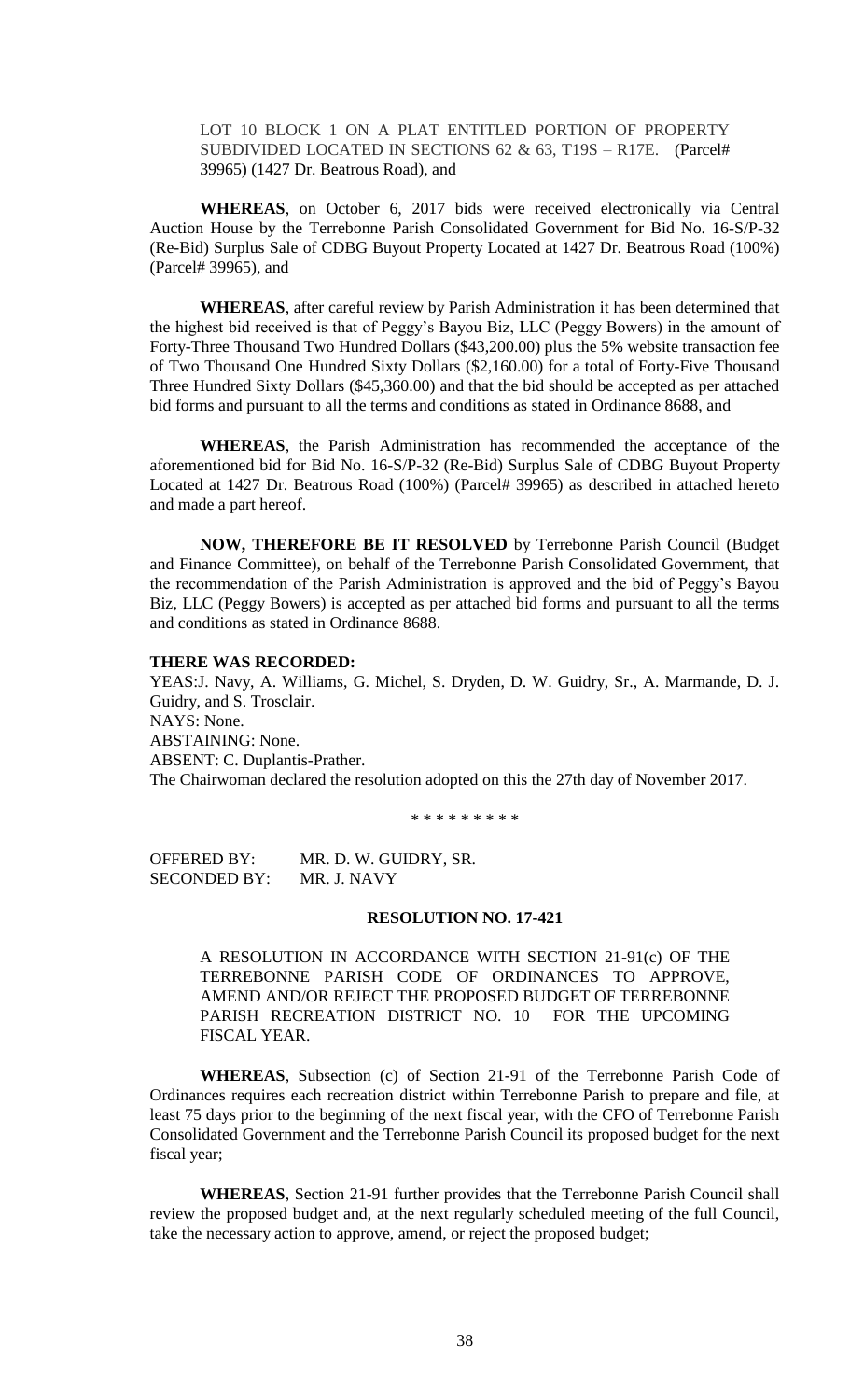**WHEREAS**, Section 21-91 further provides that should the Terrebonne Parish Council reject the proposed budget, the Council shall send written notice with instruction to the District Board for amendments to the budget, and the Board shall then submit an amended budget to the Council for approval;

**WHEREAS**, no recreation district board may adopt a proposed budget until the Terrebonne Parish Council has approved the budget, subject to line item veto or reduction by the Parish President;

**WHEREAS**, on December 5, 2017, in accordance with Section 21-91(c), Terrebonne Parish Recreation District Number 10 submitted its proposed budget for its fiscal year 2018, and this Council has reviewed the proposed budget and placed the item for consideration before the full Council;

**WHEREAS**, the Terrebonne Parish Council has found the proposed budget to be acceptable and wishes to approve the budget;

**NOW THEREFORE, BE IT RESOLVED** that the Terrebonne Parish Council approves the attached budget proposed by and for Terrebonne Parish Recreation District No. 10 for its 2018 fiscal year, and directs the District Board to adopt the proposed budget at its next meeting.

### **THERE WAS RECORDED:**

YEAS:J. Navy, A. Williams, G. Michel, S. Dryden, D. W. Guidry, Sr., A. Marmande, D. J. Guidry, and S. Trosclair. NAYS: None. ABSTAINING: None. ABSENT: C. Duplantis-Prather. The Chairwoman declared the resolution adopted on this the 27th day of November 2017.

\* \* \* \* \* \* \* \* \*

OFFERED BY: MR. D. J. GUIDRY SECONDED BY: MR. G. MICHEL

# **RESOLUTION NO. 17-422**

**A RESOLUTION IN ACCORDANCE WITH ARTICLE V, SECTION 2-96, ET SEQ OF THE TERREBONNE PARISH CODE OF ORDINANCES TO RATIFY THE SERVICES AND INVOICE PROVIDED BY SPECIALTY DIVING OF LOUISIANA, INC. AND APPROVAL OF THEIR INVOICE FOR PAYMENT FOR PENETRATION INSPECTION OF SEVEN (7) CULVERTS OF THE TERREBONNE PARISH DRAINAGE SYSTEM.**

**WHEREAS**, Section 2-96, et seq., of the Terrebonne Parish Code of Ordinances establishes policies and procedures for purchasing, contract and invoicing by various departments; and, in accordance with Louisiana law, Terrebonne Parish Drainage Department requested bids for the penetration inspection of three (3) culverts; and on or about September 8, 2017, Specialty Diving of Louisiana, Inc. was awarded bid for penetration inspection; and, Specialty Diving of Louisiana, Inc. is the only qualified, licensed diving company in the state of Louisiana to perform these services for several large drainage culverts for the Terrebonne Parish Drainage Department;

**WHEREAS**, while the penetration inspections of the three (3) culverts were performed, Terrebonne Parish Drainage Department requested four (4) additional culverts for penetration inspection, service and cleaning by Specialty Diving of Louisiana, Inc. and, therefore, the total invoice for the penetration inspection of seven (7) culverts by Specialty Diving of Louisiana, Inc. is \$61,062.85; and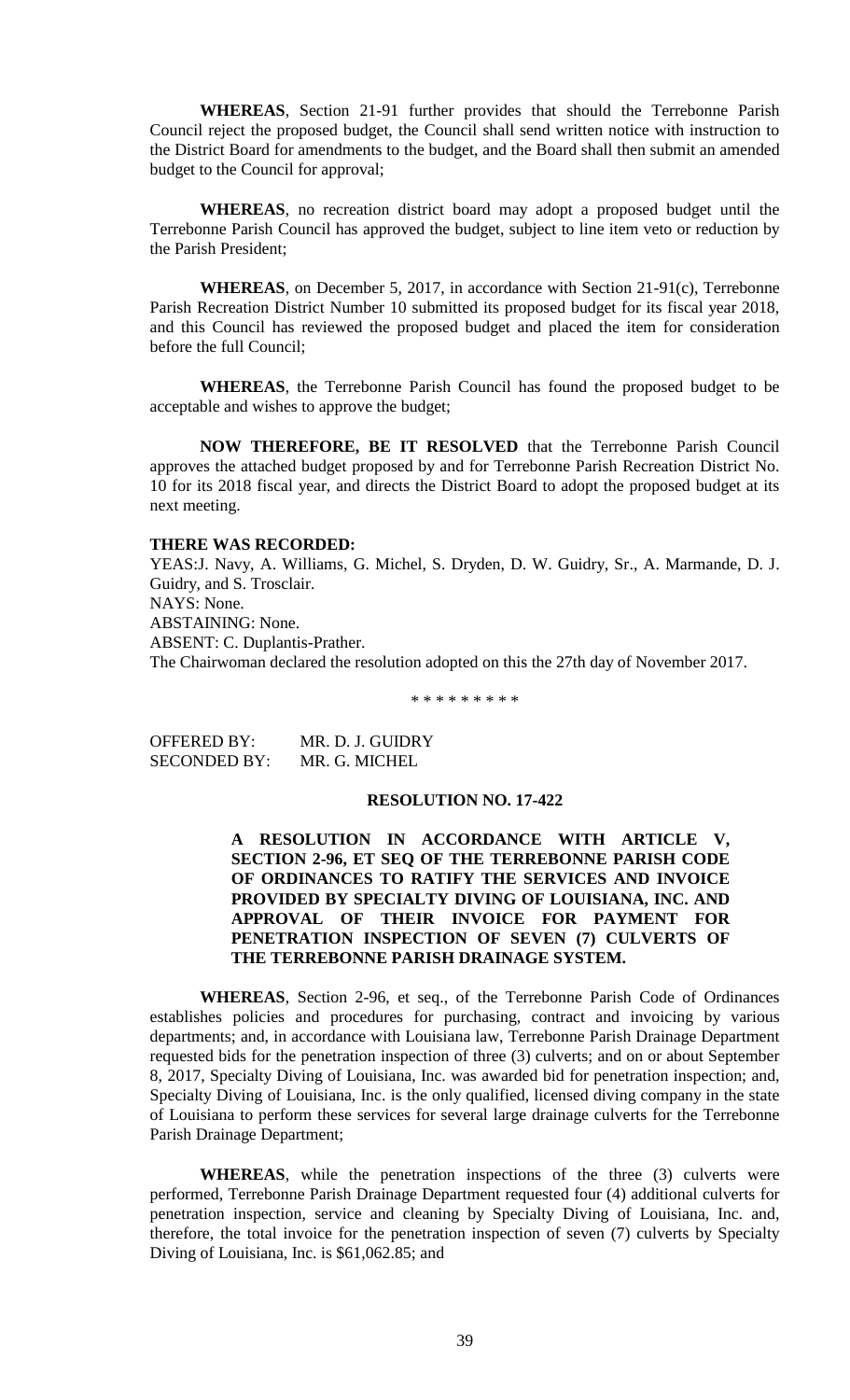**NOW THEREFORE, BE IT RESOLVED** that the Terrebonne Parish Council (Budget and Finance Committee), on behalf of the Terrebonne Parish Consolidated Government, ratifies the services and invoice provided by Specialty Diving of Louisiana, Inc. and approves their invoice for payment for penetration inspection of seven (7) culverts of the Terrebonne Parish Drainage System.

#### **THERE WAS RECORDED:**

YEAS:J. Navy, A. Williams, G. Michel, S. Dryden, D. W. Guidry, Sr., A. Marmande, D. J. Guidry, and S. Trosclair. NAYS: None. ABSTAINING: None. ABSENT: C. Duplantis-Prather. The Chairwoman declared the resolution adopted on this the 27th day of November 2017.

\* \* \* \* \* \* \* \* \*

Review the list of 2018 Terrebonne Parish Consolidated Government Proposed Budget-Recommended Changes:

Mr. D. W. Guidry, Sr. moved, seconded by Mr. S. Trosclair moved, "THAT, the Budget and Finance Committee approve adding one Admin Coordinator II and eliminate one Road & Bridge Supervisor in 2018 R & B budget."

The Chairwoman called for the vote on the motion offered by Mr. D. W. Guidry, Sr. THERE WAS RECORDED:

YEAS: A. Williams, G. Michel, S. Dryden, D. W. Guidry, Sr., A. Marmande, D. J. Guidry, S. Trosclair and J. Navy.

NAYS: None.

ABSENT: C. Duplantis-Prather.

The Chairwoman declared the motion adopted.

Upon questioning from Committee Member G. Michel, Chief Finance Officer K. Mauldin explained that in the original submitted proposed budget, an Admin. Coordinator II position was eliminated but after reevaluating the Public Works Department, which includes the Road and Bridge Department, it was determined that a Road and Bridge Supervisor was not needed, but the Admin Coordinator II will be needed; noting that this is approximately \$60,000 in savings.

Mr. S. Trosclair moved, seconded by Mr. J. Navy, "THAT, the Budget and Finance Committee approve the transfer \$250,000 from Bayou Gardens Extension (Public Improvements Construction) to Country Drive Improvements (Road Construction Fund) for the 2018 Budget."

The Chairwoman called for the vote on the motion offered by Mr. S. Trosclair, THERE WAS RECORDED: YEAS: A. Williams, G. Michel, S. Dryden, D. W. Guidry, Sr., A. Marmande, D. J. Guidry, S. Trosclair and J. Navy. NAYS: None. ABSENT: C. Duplantis-Prather. The Chairwoman declared the motion adopted.

Chief Finance Officer K. Mauldin explained that the Bayou Gardens Extension Project came in under budget therefore allowing the transfer of the funds \$250,000) to the Country Drive Improvement Project.

Mr. D. W. Guidry, Sr. moved, seconded by Mr. G. Michel, "THAT, the Budget and Finance Committee approve the reduction of the proposed legal fees in the General Fund – Legal Services Department by \$40,090 in the 2018 Budget."

The Chairwoman called for the vote on the motion offered by Mr. D. W. Guidry, Sr. THERE WAS RECORDED: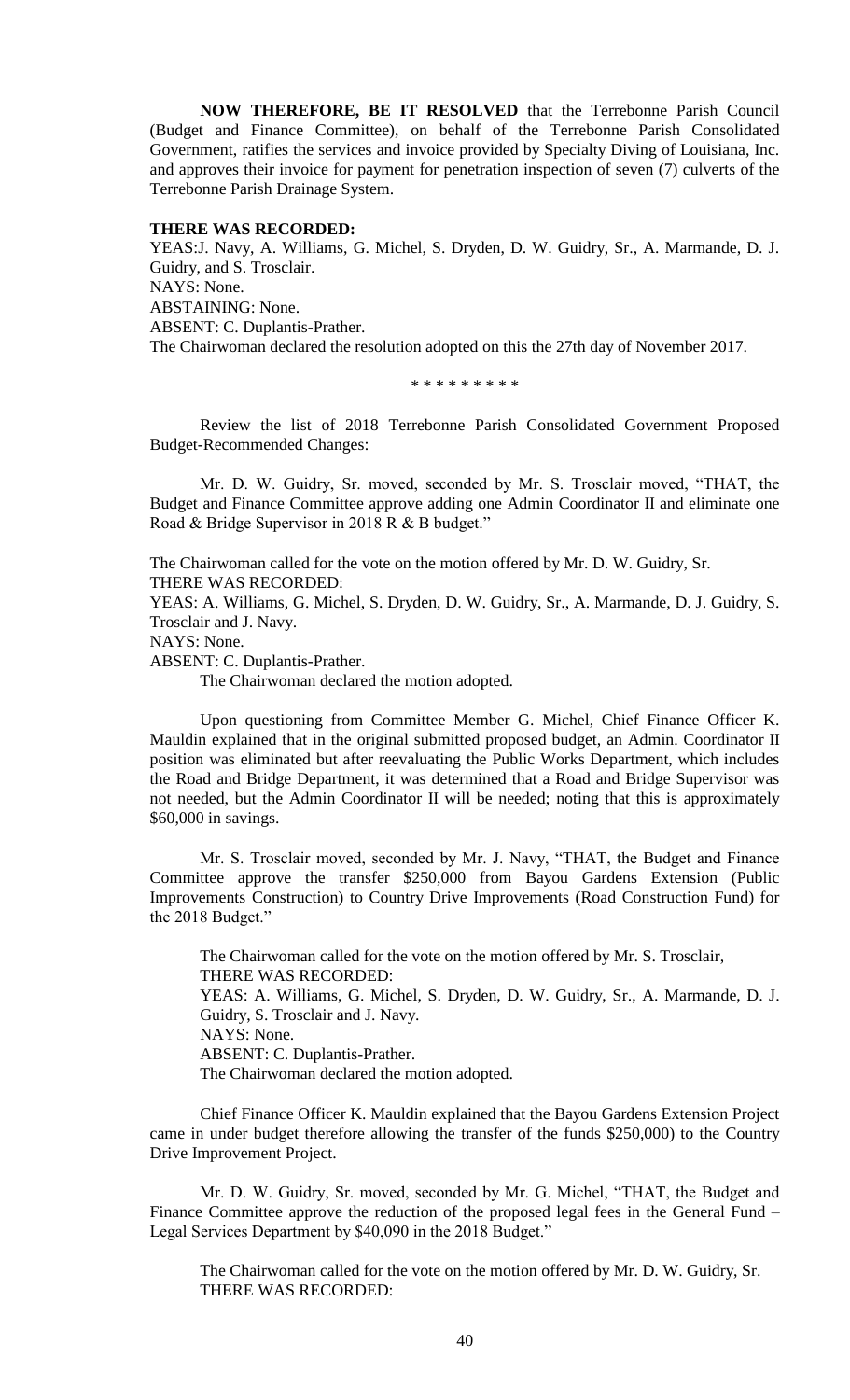YEAS: A. Williams, G. Michel, S. Dryden, D. W. Guidry, Sr., A. Marmande, D. J. Guidry, S. Trosclair and J. Navy. NAYS: None. ABSENT: C. Duplantis-Prather. The Chairwoman declared the motion adopted.

Mr. G. Michel moved, "THAT, the Budget and Finance Committee approve to remove permits being done in house and renew contract with South Central Planning to continue the services for the 2018 Budget." \**(Motion fails due to a lack of a second)*

Parish Attorney J. Hebert rendered a legal opinion pertaining to who has the authority to issue permits and perform inspections as it relates to the proposed budget changes. He stated under the Home Rule Charter, that issuance and enforcement of the building permits and building inspections is a function of the Planning and Zoning Department. Mr. Hebert also stated that under the Charter provision, the Parish President is given broad authority for operation of all departments; noting under that other activities are to be operated under the direction of the Parish President. Accordingly, Mr. Hebert stated that previous Administrations outsourced the permitting process, but the current Administration has decided, after the contract is completed in April of 2018, to revert the permitting process back to the Planning and Zoning Department. Mr. Hebert's recommendation is not to fund South Central Planning and Development after the completion of their contract.

Committee Member G. Michel stated that the budget process is the "only" time the Council can add or delete something from the budget and explained that the Council has an obligation to approve the budget; noting that not making the aforementioned change will cost the parish money (\$119,000.00).

Under questioning from Committee Member G. Michel, Chief Finance Officer K. Mauldin explained that the monies used to fund South Central Planning and Development is a line item process that moves the funds internally; noting that a budget adjustment is not needed to move funds within the same department.

Discussion ensued with several committee members expressing their concerns pertaining to the permitting process.

Mr. D. W. Guidry, Sr. moved, seconded by Mr. A. Marmande, "THAT, the Budget and

Finance Committee approve the Planning and Zoning budget for 2018 as originally submitted by administration subject to the funding of the existing contract with South Central Planning through its expiration of April 21, 2018."

The Chairwoman called for the vote on the motion offered by Mr. D. W. Guidry, Sr. THERE WAS RECORDED: YEAS: A. Williams, S. Dryden, D. W. Guidry, Sr., A. Marmande, D. J. Guidry, S. Trosclair and J. Navy. NAYS: G. Michel. ABSENT: C. Duplantis-Prather. The Chairwoman declared the motion adopted.

Mr. J. Navy moved, seconded by Mr. A. Marmande, "THAT, the Budget and Finance Committee approve to add additional funding to the police department for the LENS program and for District 5 (cameras, overtime and patrol) in the 2018 Budget."

The Chairwoman called for the vote on the motion offered by Mr. J. Navy. THERE WAS RECORDED: YEAS: A. Williams, G. Michel, S. Dryden, D. W. Guidry, Sr., A. Marmande, D. J. Guidry, S. Trosclair and J. Navy. NAYS: None. ABSENT: C. Duplantis-Prather. The Chairwoman declared the motion adopted.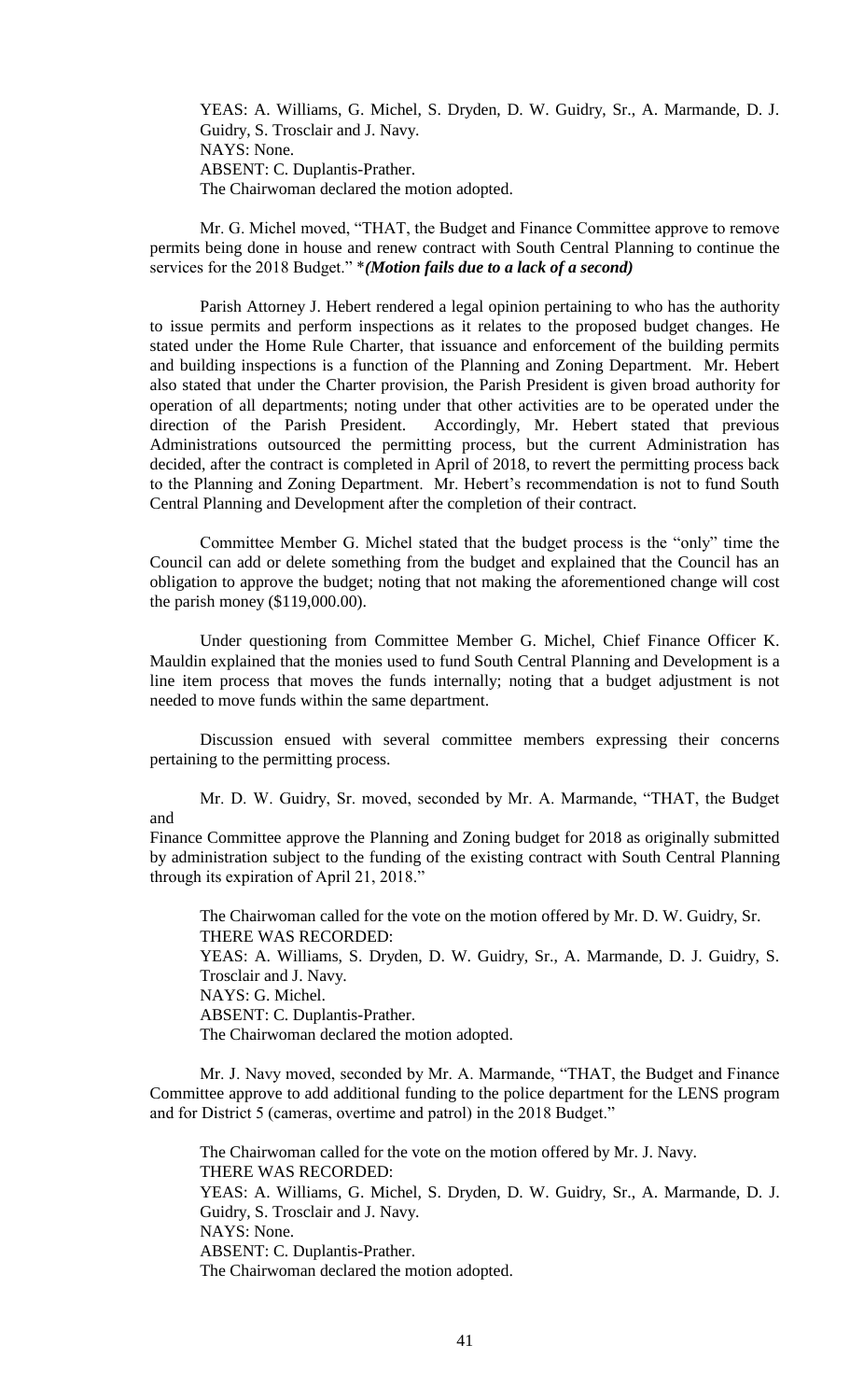Mr. J. Navy moved, seconded by Mr. A. Marmande, "THAT, the Budget and Finance Committee approve to add \$42,500 for elderly program at the Mechanicville Community Center in the 2018 Budget."

The Chairwoman called for the vote on the motion offered by Mr. J. Navy. THERE WAS RECORDED: YEAS: A. Williams, G. Michel, S. Dryden, D. W. Guidry, Sr., A. Marmande, D. J. Guidry, S. Trosclair and J. Navy. NAYS: None. ABSENT: C. Duplantis-Prather. The Chairwoman declared the motion adopted.

Mr. S. Trosclair moved, seconded by Mr. J. Navy, "THAT, the Budget and Finance Committee revisit Agenda Item No. 3 (Resolution to **approve** and amend and/or reject the proposed budget of the Terrebonne Parish Recreation District No. 10 for the upcoming fiscal year)."

The Chairwoman called for the vote on the motion offered by Mr. S. Trosclair. THERE WAS RECORDED: YEAS: A. Williams, G. Michel, S. Dryden, D. W. Guidry, Sr., A. Marmande, D. J. Guidry, S. Trosclair and J. Navy. NAYS: None. ABSENT: C. Duplantis-Prather. The Chairwoman declared the motion adopted.

Upon questioning from Committee Member S. Trosclair, as it pertains to Agenda Item No. 3, Chief Finance Officer K. Mauldin explained that the recent ordinance adopted by the Council provides them with two different scenarios to choose from, either reject or approve the resolution for the recreation district's budget. This committee voted to approve Recreation District No. 10's budget.

Mr. S. Trosclair moved, seconded by Mr. J. Navy, "THAT, the Budget and Finance Committee continue with the regular order of business."

The Chairwoman called for the vote on the motion offered by Mr. S. Trosclair. THERE WAS RECORDED: YEAS: A. Williams, G. Michel, S. Dryden, D. W. Guidry, Sr., A. Marmande, D. J. Guidry, S. Trosclair and J. Navy. NAYS: None. ABSENT: C. Duplantis-Prather. The Chairwoman declared the motion adopted.

Mr. S. Trosclair moved, seconded by Mr. D. W. Guidry, "THAT, there being no further business to come before the Budget & Finance Committee, the meeting be adjourned."

The Chairwoman called for the vote on the motion offered by Mr. S. Trosclair. THERE WAS RECORDED: YEAS: A. Williams, G. Michel, S. Dryden, D. W. Guidry, Sr., A. Marmande, D. J. Guidry, S. Trosclair and J. Navy. NAYS: None.

ABSENT: C. Duplantis-Prather.

The Chairwoman declared the motion adopted and the meeting was adjourned at 6:16 p.m.

Arlanda J. Williams, Chairwoman

Tammy E. Triggs, Minute Clerk

Ms. A. Williams moved, seconded by Ms. C. Duplantis-Prather, "THAT the Council accept and ratify the minutes of the Budget and Finance Committee meeting held on 12/11/17."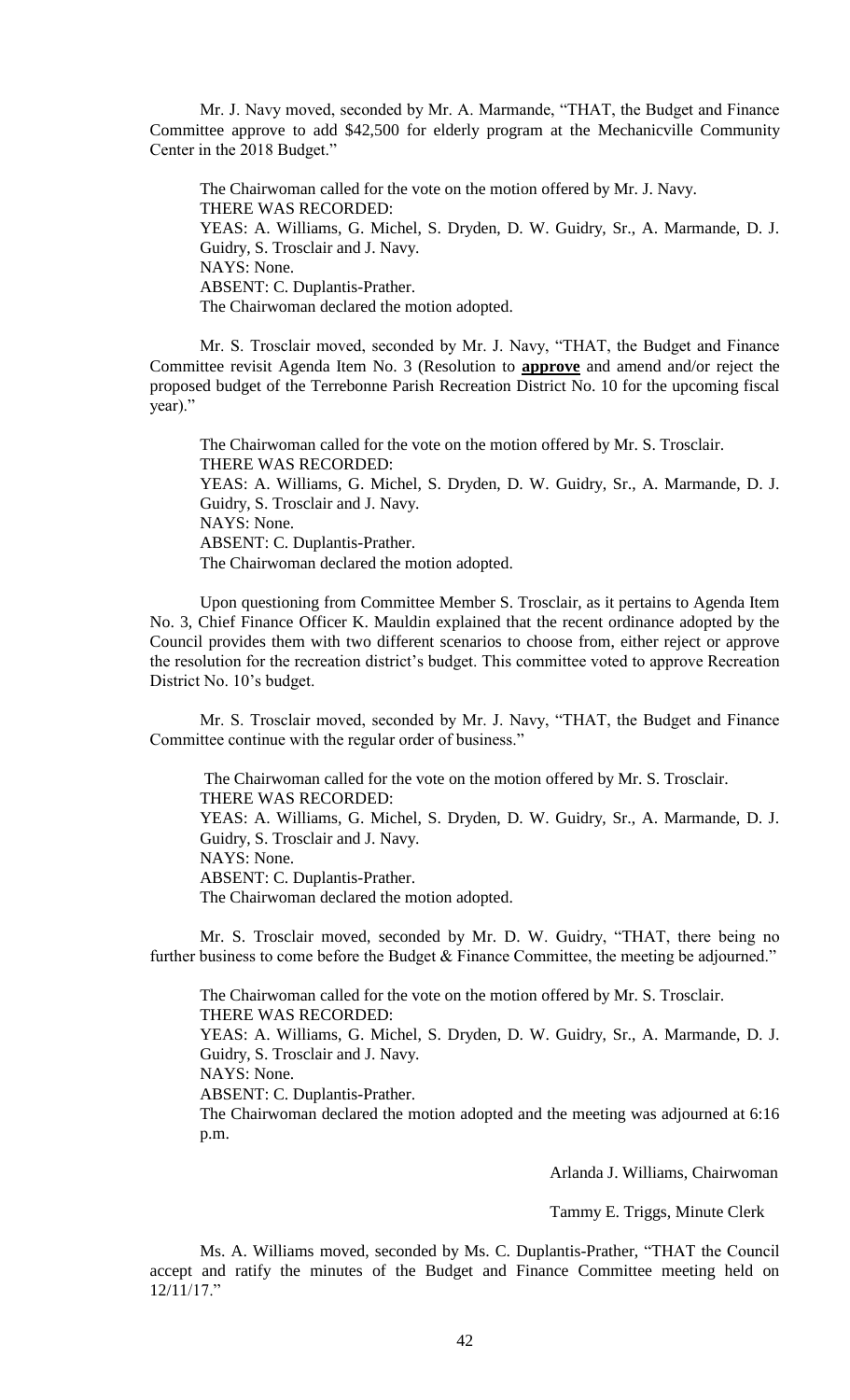The Chairman called for a vote on the motion offered by Ms. A. Williams. THERE WAS RECORDED: YEAS: A. Williams, G. Michel, S. Dryden, C. Duplantis-Prather, D. W. Guidry, Sr., A. Marmande, D. J. Guidry, S. Trosclair, and J. Navy. NAYS: None. ABSENT: None. The Chairman declared the motion adopted.

Ms. A. Williams moved, seconded by Ms. C. Duplantis-Prather, "THAT the Council approve the following street light list:"

# **STREET LIGHT LIST 12-13-17**

INCREASE THE WATTAGE OF THE FOLLOWING STREET LIGHTS (LISTED IN TABLE) TO 250 HPS WATTS or LED EQUIVALENT; URBAN SERVICES; ENTERGY; JOHN NAVY; DISTRICT 1:

|           |                      |              |             |                  | <b>Next</b> |
|-----------|----------------------|--------------|-------------|------------------|-------------|
| Acct. No. | <b>Customer Name</b> | City         | Description | <b>Street</b>    | Wattage     |
|           |                      |              |             |                  | 250W        |
|           |                      |              |             |                  | <b>HPS</b>  |
|           |                      |              |             | <b>GRAND</b>     | <b>OR</b>   |
|           | <b>TERREBONNE</b>    |              |             | CAILLOU Rd.      | 250W        |
| 27118215  | PARISH C             | <b>HOUMA</b> | 2000533739  | /Plant Rd        | <b>LED</b>  |
|           |                      |              |             |                  | 250W        |
|           |                      |              |             |                  | <b>HPS</b>  |
|           |                      |              |             |                  | <b>OR</b>   |
|           | <b>TERREBONNE</b>    |              |             | <b>BOUDREAUX</b> | 250W        |
| 27118215  | PARISH C             | <b>HOUMA</b> | 2005833610  | St.              | <b>LED</b>  |
|           |                      |              |             |                  | 250W        |
|           |                      |              |             |                  | <b>HPS</b>  |
|           |                      |              |             |                  | <b>OR</b>   |
|           | <b>TERREBONNE</b>    |              |             | <b>BOUDREAUX</b> | 250W        |
| 27118215  | PARISH C             | <b>HOUMA</b> | 2006333618  | St.              | <b>LED</b>  |
|           |                      |              |             |                  | 250W        |
|           |                      |              |             |                  | <b>HPS</b>  |
|           |                      |              |             |                  | <b>OR</b>   |
|           | <b>TERREBONNE</b>    |              |             | <b>BOUDREAUX</b> | 250W        |
| 27118215  | PARISH C             | <b>HOUMA</b> | 2007133627  | St.              | <b>LED</b>  |
|           |                      |              |             |                  | 250W        |
|           |                      |              |             |                  | <b>HPS</b>  |
|           |                      |              |             |                  | <b>OR</b>   |
|           | <b>TERREBONNE</b>    |              |             | <b>BOUDREAUX</b> | 250W        |
| 27118215  | PARISH C             | <b>HOUMA</b> | 2007833635  | St.              | <b>LED</b>  |
|           |                      |              |             |                  | 250W        |
|           |                      |              |             |                  | <b>HPS</b>  |
|           |                      |              |             |                  | <b>OR</b>   |
|           | <b>TERREBONNE</b>    |              |             | <b>BOUDREAUX</b> | 250W        |
|           | 27118215   PARISH C  | <b>HOUMA</b> | 2008933649  | St.              | <b>LED</b>  |
|           |                      |              |             |                  | 250W        |
|           |                      |              |             |                  | <b>HPS</b>  |
|           |                      |              |             |                  | <b>OR</b>   |
|           | <b>TERREBONNE</b>    |              |             | <b>BOUDREAUX</b> | 250W        |
| 27118215  | PARISH C             | <b>HOUMA</b> | 2009733659  | St.              | <b>LED</b>  |
|           |                      |              |             |                  | 250W        |
|           |                      |              |             |                  | <b>HPS</b>  |
|           | <b>TERREBONNE</b>    |              |             |                  | <b>OR</b>   |
| 27118215  | PARISH C             | <b>HOUMA</b> | 2010733670  | SONNY St.        | 250W        |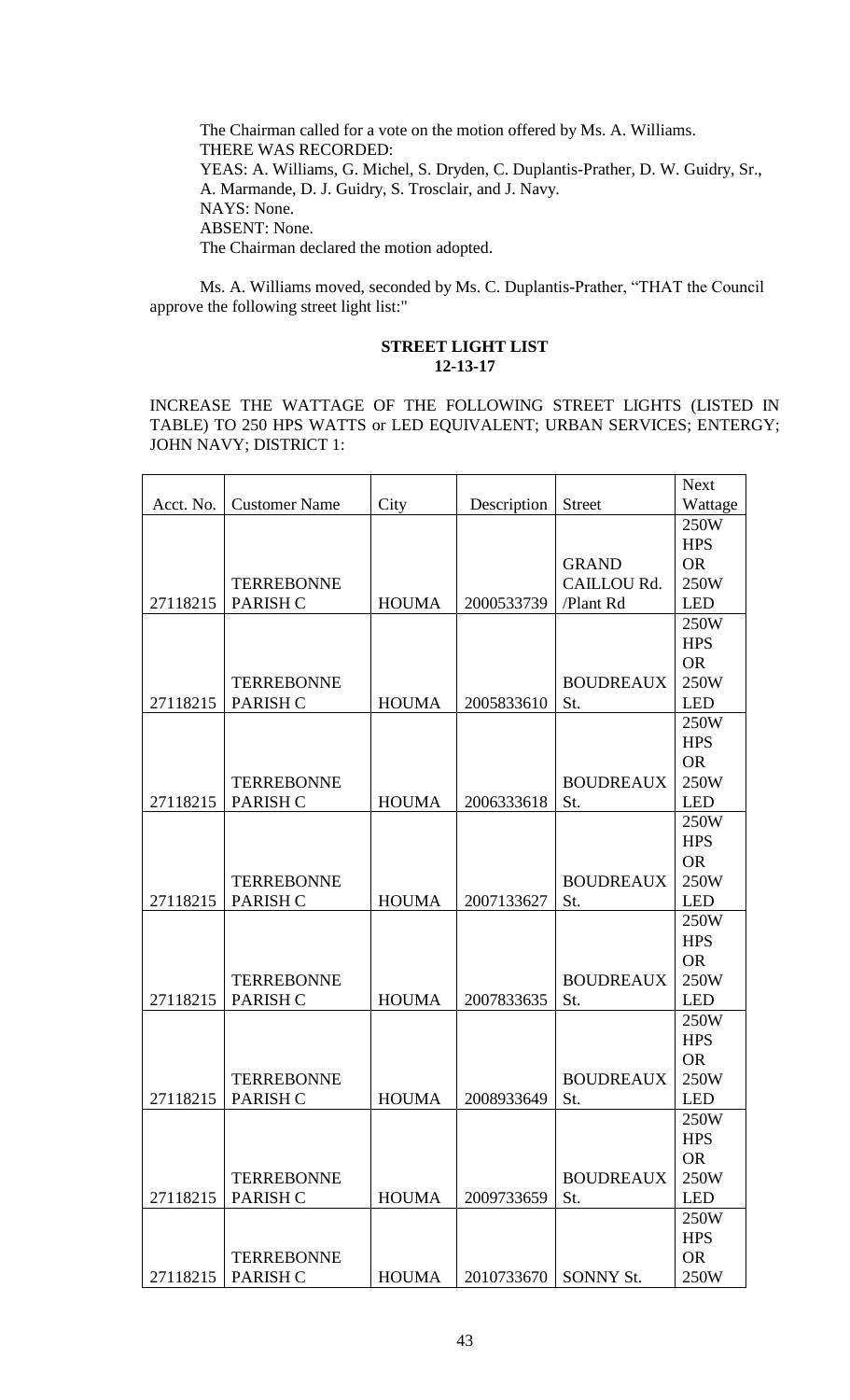|          |                   |              |            |                  | LED        |
|----------|-------------------|--------------|------------|------------------|------------|
|          |                   |              |            |                  | 250W       |
|          |                   |              |            |                  | <b>HPS</b> |
|          |                   |              |            |                  | <b>OR</b>  |
|          | <b>TERREBONNE</b> |              |            |                  | 250W       |
| 27118215 | PARISH C          | <b>HOUMA</b> | 2011933659 | <b>SONNY St.</b> | <b>LED</b> |
|          |                   |              |            |                  | 250W       |
|          |                   |              |            |                  | <b>HPS</b> |
|          |                   |              |            |                  | <b>OR</b>  |
|          | <b>TERREBONNE</b> |              |            |                  | 250W       |
| 27118215 | PARISH C          | <b>HOUMA</b> | 2013033648 | <b>SONNY St.</b> | <b>LED</b> |

The Chairman called for a vote on the motion offered by Ms. A. Williams. THERE WAS RECORDED:

YEAS: A. Williams, G. Michel, S. Dryden, C. Duplantis-Prather, D. W. Guidry, Sr., A. Marmande, D. J. Guidry, S. Trosclair, and J. Navy. NAYS: None.

ABSENT: None.

The Chairman declared the motion adopted.

Mr. S. Trosclair moved, seconded by Ms. A. Williams, "THAT the Council hold nominations open for one week for the one unexpired term on the Recreation District No. 3-A Board."

The Chairman called for a vote on the motion offered by Mr. S. Trosclair. THERE WAS RECORDED: YEAS: A. Williams, G. Michel, S. Dryden, C. Duplantis-Prather, D. W. Guidry, Sr., A. Marmande, D. J. Guidry, S. Trosclair, and J. Navy. NAYS: None. ABSENT: None. The Chairman declared the motion adopted.

Mr. S. Trosclair moved, seconded by Mr. S. Dryden, "THAT the Council open nominations for the one expiring term on the Recreation District No. 5 Board, nominate Mr. Kurt Charpentier, close nominations, and re-appoint Mr. Charpentier to server another term on the aforementioned board."

The Chairman called for a vote on the motion offered by Mr. S. Trosclair. THERE WAS RECORDED: YEAS: A. Williams, G. Michel, S. Dryden, C. Duplantis-Prather, D. W. Guidry, Sr., A. Marmande, D. J. Guidry, S. Trosclair, and J. Navy. NAYS: None. ABSENT: None. The Chairman declared the motion adopted.

Mr. S. Trosclair moved, seconded by Mr. S. Dryden, "THAT the Council hold nominations open for one week for the one vacancy due to resignation on the Recreation District No. 6 Board."

The Chairman called for a vote on the motion offered by Mr. S. Trosclair. THERE WAS RECORDED: YEAS: A. Williams, G. Michel, S. Dryden, C. Duplantis-Prather, D. W. Guidry, Sr., A. Marmande, D. J. Guidry, S. Trosclair, and J. Navy. NAYS: None. ABSENT: None. The Chairman declared the motion adopted.

Mr. S. Trosclair moved, seconded by Mr. J. Navy, "THAT the Council open nominations for the one unexpired term on the Recreation District No. 7 Board, nominate Mr.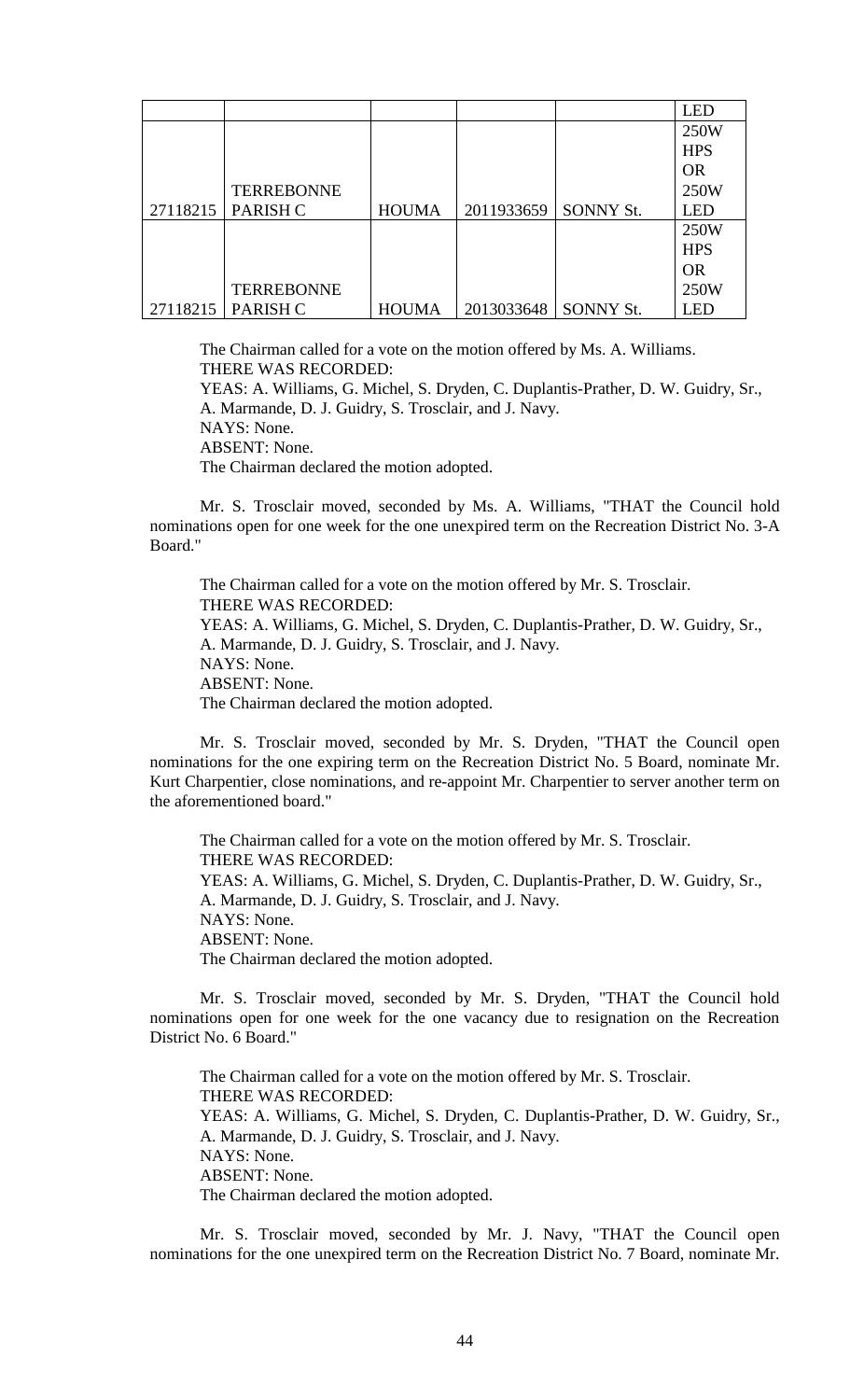Dean Robichaux, close nominations, and appoint Mr. Robichaux to serve on the aforementioned board."

The Chairman called for a vote on the motion offered by Mr. S. Trosclair. THERE WAS RECORDED: YEAS: A. Williams, G. Michel, S. Dryden, C. Duplantis-Prather, D. W. Guidry, Sr., A. Marmande, D. J. Guidry, S. Trosclair, and J. Navy. NAYS: None. ABSENT: None. The Chairman declared the motion adopted.

Mr. A. Marmande moved, seconded by Mr. S. Dryden, "THAT the Council open nominations for the two expiring terms on the Recreation District No. 10 Board, nominate Mr. Joseph Boquet and Mr. Travis Malbrough, close nominations, and appoint Mr. Boquet and Mr. Malbrough to each serve on the aforementioned board."

The Chairman called for a vote on the motion offered by Mr. A. Marmande. THERE WAS RECORDED: YEAS: A. Williams, G. Michel, S. Dryden, C. Duplantis-Prather, D. W. Guidry, Sr., A. Marmande, D. J. Guidry, S. Trosclair, and J. Navy. NAYS: None. ABSENT: None. The Chairman declared the motion adopted.

Mr. D. W. Guidry, Sr. moved, seconded by Mr. S. Trosclair, "THAT the Council hold nominations open for one week for the one term expiring on December 31, 2017 on the Houma Area Convention and Visitors' Bureau board."

The Chairman called for a vote on the motion offered by Mr. D. W. Guidry, Sr. THERE WAS RECORDED: YEAS: A. Williams, G. Michel, S. Dryden, C. Duplantis-Prather, D. W. Guidry, Sr., A. Marmande, D. J. Guidry, S. Trosclair, and J. Navy. NAYS: None. ABSENT: None. The Chairman declared the motion adopted.

Mr. A. Marmande moved, seconded by Mr. J. Navy, "THAT the Council open nominations for one of the vacancies on the Fire District No. 10 Board, nominate Mr. Davon K. Charles, close nominations, appoint Mr. Charles to serve for one term on the aforementioned board, and hold nominations open for one week for the other vacancy on the aforementioned board."

The Chairman called for a vote on the motion offered by Mr. A. Marmande. THERE WAS RECORDED: YEAS: G. Michel, S. Dryden, C. Duplantis-Prather, D. W. Guidry, Sr., A. Marmande, D. J. Guidry, S. Trosclair, and J. Navy. NAYS: None. ABSENT: None. ABSTAINING: A. Williams. The Chairman declared the motion adopted.

The Chairman announced the following upcoming vacancies:

Houma-Terrebonne Public Trust Finance: One expiring term. Fire Protection District No. 9 Board: Three expiring terms. Bayou Cane Fire Protection: Five expiring terms. Fire Protection District No. 10 Board: Two expiring terms. Schriever Fire Protection District: Two expiring terms. Village East Fire Protection: Three expiring terms. Coteau Fire Protection District: Three expiring terms. Fire Protection District No. 5: Four expiring terms.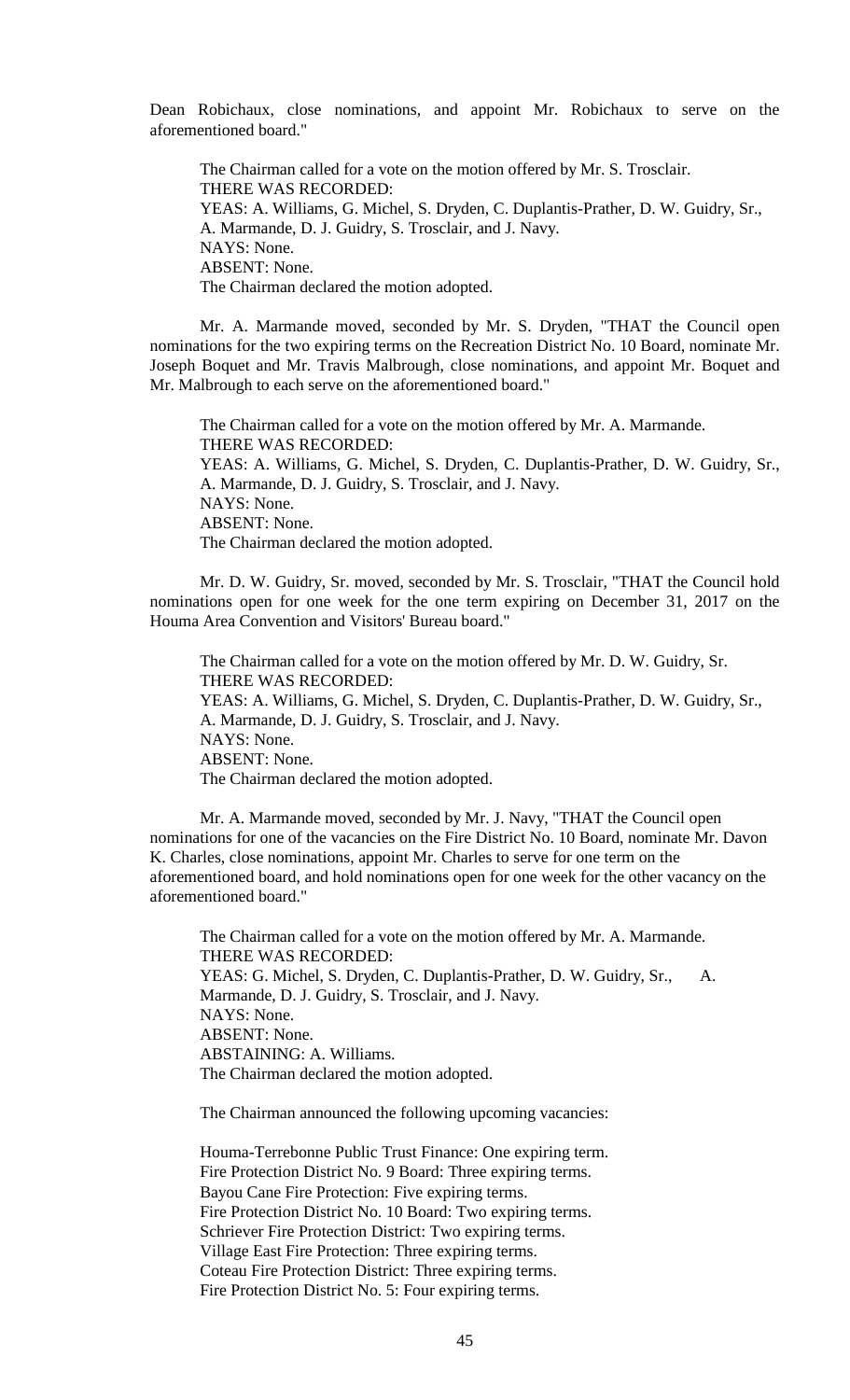Fire Protection District No. 8: Three expiring terms. Fire Protection District No. 4: Three expiring terms. Fire Protection District No. 7: Three expiring terms. Fire Protection District No. 6: Two expiring terms. Recreation District No. 1: One expiring term. Recreation District No. 5: One expiring term. Recreation District No. 4: Two expiring terms.

Councilwoman A. Williams led a discussion relative to whether a Commissioner of the Houma Housing Authority should resign immediately or be removed from the Board due to a recent situation that occurred involving drugs and illegal activities, even though the member may not be directly involved.

Upon request, Mr. Julius Hebert, Parish Attorney, clarified that there were specific laws regarding the removal of commissioners of housing authorities under the power of the Parish President and asked that the Council allow him some time to research the specific details regarding the allegations levied against the Board Member as well as legal opinions, studies, and interpretations that could be applicable to the situation.

Parish President G. Dove clarified that he has attempted to contact the Board Member and shared his resolve to seeing that the Houma Housing Authority Commission is kept to a high standard of quality.

Councilwoman A. Williams suggested that Mr. Hebert include in his research the number of absences of the Board Member for the Houma Housing Authority Committee meetings, as well as if that could also be grounds for removal.

Councilman S. Trosclair encouraged the public to keep law enforcement, military, and first responder personnel in their thoughts and well wishes, especially during the holiday season.

Councilwoman C. Duplantis-Prather announced that a barge struck the bulkhead beneath the Twin Span Bridges overnight, suggested that barge captains should be reprimanded for repeated accidents, and shared her concerns with these ongoing issues.

Upon request, Mr. Mike Toups, Parish Manager, gave a brief review of the accident as reported by the Coast Guard and cleanup efforts by the barge's owner company that were still underway. He then stated that all pertinent personnel inside and outside of Terrebonne Parish Government had been notified and that he was awaiting a full report from the Coast Guard.

Councilwoman C. Duplantis-Prather shared the concerns she has received with the Lisa Park area and encouraged the public to not seek the use of personal firearms to resolve crime but instead contact the local authorities. She then encouraged the public to practice awareness and offer assistance where able during the holiday season. She then encouraged the public to have their pets spayed and neutered in order to control the pet population.

Councilman A. Marmande thanked Mr. Brent Rodrigue and Mr. Travis Malbrough for their joining their local Recreation District board and thanked those who have supported him in his support for fiscal oversight over the past weeks. He wished the public a Merry Christmas and Happy Holidays and thanked Captain Besson for his discussion earlier in the evening.

Councilman J. Navy invited the public to attend the sixth annual Toy and Bike Giveaway on December 20th at the Mechanicville Community Center from 10:00 a.m. to 2:00 p.m. and the Senior Social Dinner on December  $23<sup>rd</sup>$  from 11:00 a.m. to 1:00 p.m. He then congratulated Mr. Dan Boudreaux of the Houma Courier on a new job opportunity and wished the public "Happy Holidays."

Councilwoman A. Williams invited the public to attend two toy giveaways, one on Thursday, December 21, 2017 from 10:00 a.m. to 2:00 p.m. at the Devon Keller Gym in